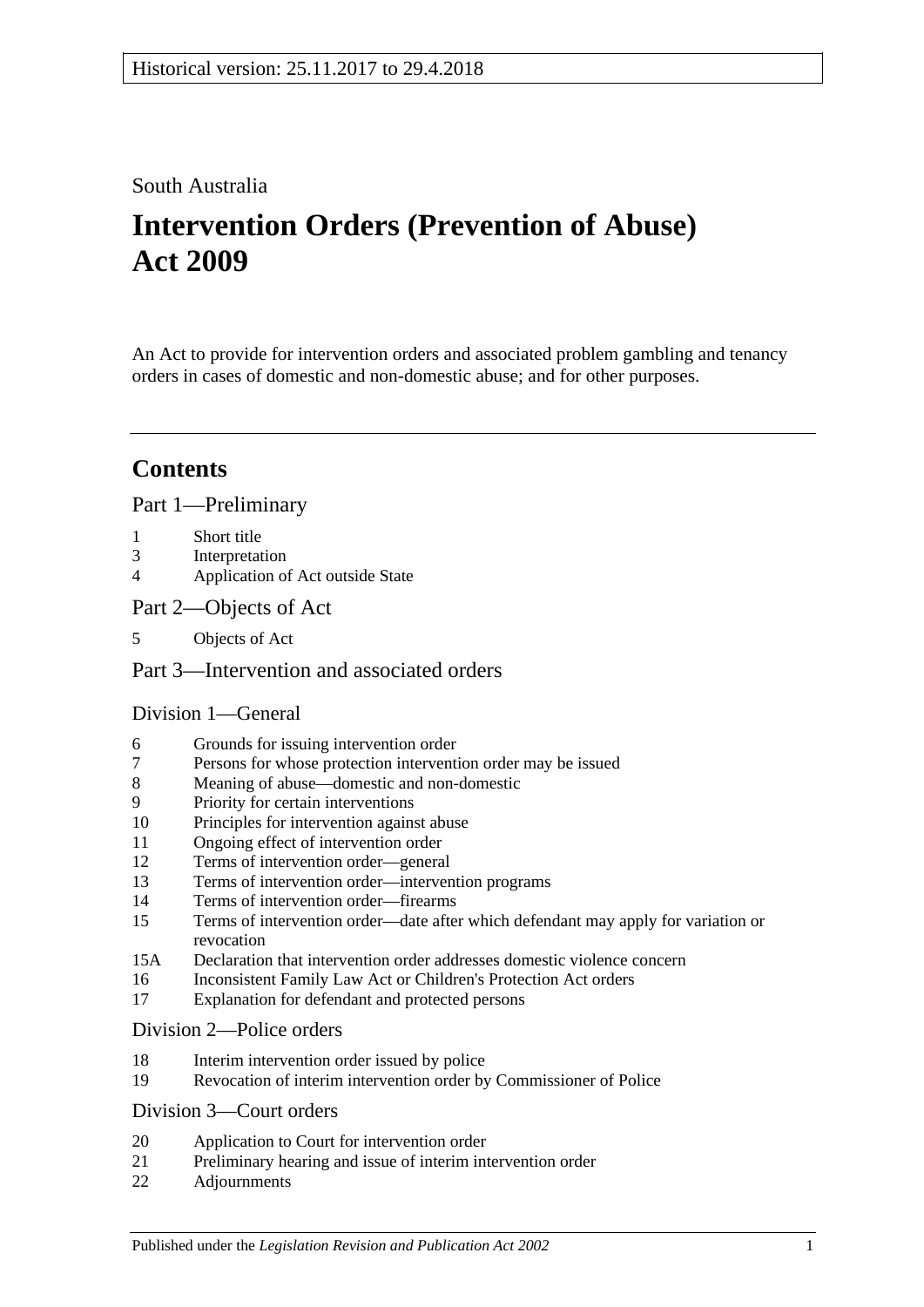- 23 [Determination of application for intervention order](#page-19-1)
- 24 [Problem gambling order](#page-21-0)
- 25 [Tenancy order](#page-22-0)

#### [Division 4—Variation or revocation of orders](#page-23-0)

- 26 [Intervention orders](#page-23-1)
- 27 [Problem gambling orders](#page-25-0)

#### [Division 5—Evidentiary matters](#page-25-1)

- 28 [Burden of proof](#page-25-2)
- 29 [Special arrangements for evidence and cross-examination](#page-25-3)

### [Part 3A—National recognition of domestic violence orders](#page-26-0)

#### Division [1—Preliminary](#page-26-1)

- 29A [Interpretation](#page-26-2)
- 29B [Registered foreign orders](#page-27-0)
- 29C [Domestic violence concern](#page-28-0)

#### Division [2—National recognition of DVOs](#page-28-1)

#### Subdivision [1—General principles](#page-28-2)

- 29D [Recognition of DVOs](#page-28-3)
- 29E [Variations to DVOs](#page-29-0)
- 29F [Revocation of recognised DVO](#page-29-1)
- 29G [Recognised DVO prevails over earlier comparable DVOs](#page-29-2)
- 29H [Making of new orders](#page-30-0)

#### Subdivision [2—Enforcement of recognised DVOs](#page-30-1)

- 29I [Recognised DVOs and variations are enforceable against defendant](#page-30-2)
- 29J [Properly notified—meaning](#page-31-0)
- 29K [Contravention of enforceable recognised DVO](#page-31-1)

Subdivision [3—Enforcement of non-local DVOs](#page-31-2)

- 29L [Non-local DVO to be treated as local DVO](#page-31-3)
- 29M [Licences, permits and other authorisations](#page-32-0)<br>29N Recognition of disqualification to hold fire
- [Recognition of disqualification to hold firearms licence](#page-32-1)
- 29O [Orders for costs](#page-32-2)

#### Division [3—Variation and revocation of recognised non-local DVOs](#page-33-0)

- 29P [Power of Court to vary or revoke recognised non-local DVOs](#page-33-1)
- 29Q [Application for variation or revocation of recognised non-local DVO](#page-33-2)
- 29R [Decision about hearing of application](#page-33-3)

#### Division [4—Exchange of information](#page-34-0)

- 29S [Issuing authorities may obtain DVO information](#page-34-1)
- 29T [Issuing authorities must provide DVO information](#page-34-2)
- 29U [Law enforcement agencies may obtain DVO information](#page-35-0)
- 29V [Information to be provided to law enforcement agencies](#page-35-1)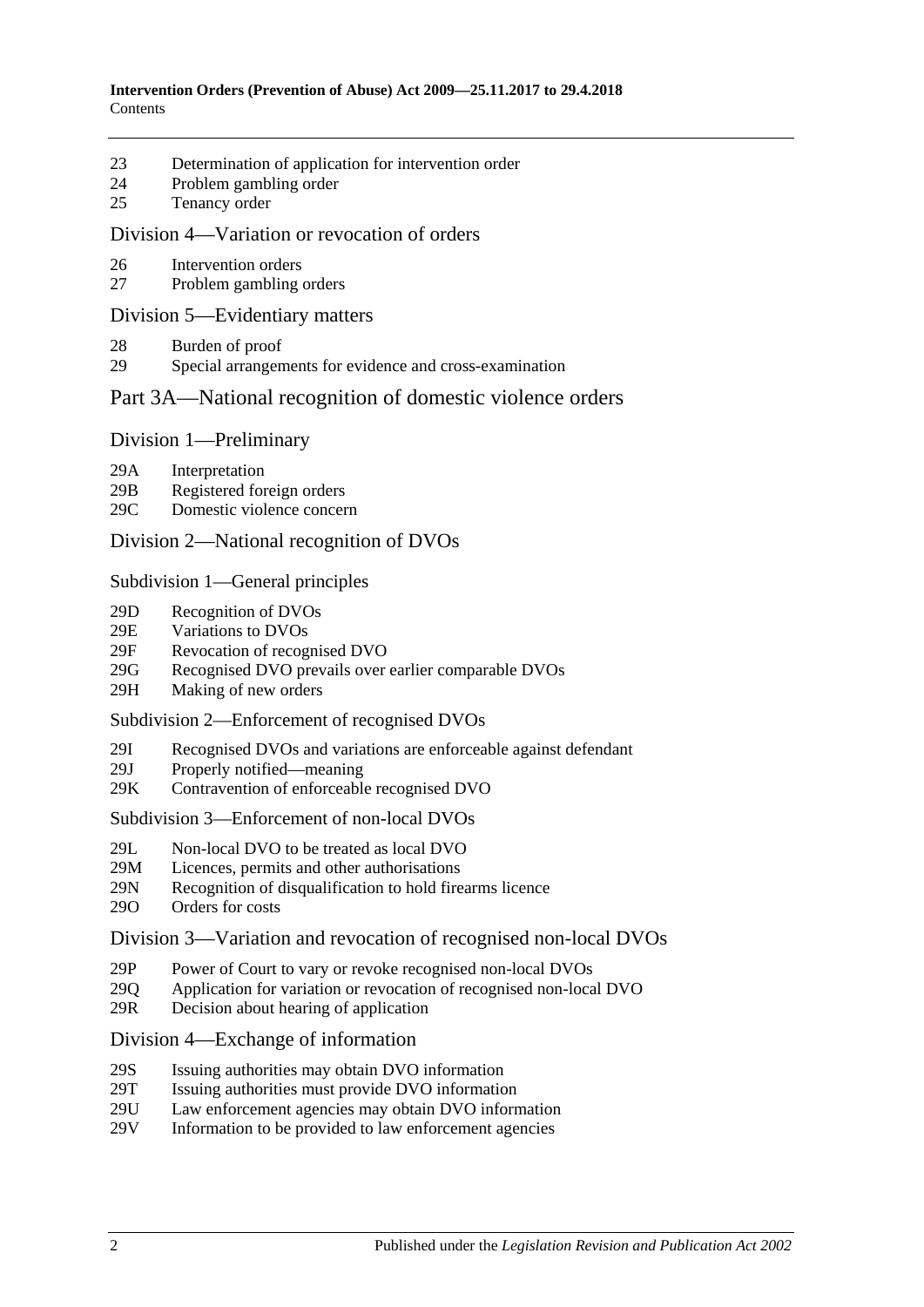Division [5—Miscellaneous](#page-35-2)

#### 29W [Certificate evidence—notification](#page-35-3)

#### Division [6—Transitional provisions](#page-36-0)

#### Subdivision [1—Preliminary](#page-36-1)

#### 29X [Interpretation](#page-36-2)

29Y [Enforcement of DVOs under other provisions](#page-36-3)

#### Subdivision [2—DVOs to which scheme applies](#page-36-4)

- 29Z [DVOs made in this jurisdiction](#page-36-5)
- 29ZA [DVOs made in other jurisdictions](#page-36-6)

#### Subdivision [3—Extension of scheme to older DVOs](#page-37-0)

- 29ZB [DVOs declared to be recognised DVOs](#page-37-1)
- 29ZC [DVOs declared to be recognised in other jurisdictions before commencement date](#page-37-2)

#### Subdivision [4—Power to declare DVO to be recognised](#page-37-3)

- 29ZD [Power to declare DVO to be recognised](#page-37-4)
- 29ZE [Application for order](#page-38-0)
- 29ZF [Declarations relating to general violence orders](#page-38-1)

#### [Part 4—Foreign intervention orders](#page-38-2)

30 [Registration of foreign intervention orders](#page-38-3)

### [Part 5—Offences and enforcement](#page-39-0)

#### [Division 1—Offences](#page-39-1)

- 31 [Contravention of intervention order](#page-39-2)
- 32 [Landlord not to allow access to excluded defendant](#page-39-3)
- 33 [Publication of report about proceedings or orders](#page-40-0)

#### [Division 2—Special police powers](#page-40-1)

- 34 [Powers facilitating service of intervention order](#page-40-2)
- 35 [Powers following service of intervention order](#page-41-0)
- 36 [Power to arrest and detain for contravention of intervention order](#page-42-0)
- 37 [Power to search for weapons and articles required to be surrendered by intervention order](#page-42-1)

#### [Division 3—Disclosure of information](#page-42-2)

38 [Disclosure to police of information relevant to locating defendant](#page-42-3)

#### [Part 6—Miscellaneous](#page-42-4)

- 39 [Delegation by intervention program manager](#page-42-5)
- 40 [Dealing with items surrendered under intervention order](#page-43-0)
- 41 [Evidentiary provision](#page-43-1)
- 42 [Regulations](#page-43-2)

#### [Schedule 1—Transitional provisions](#page-43-3)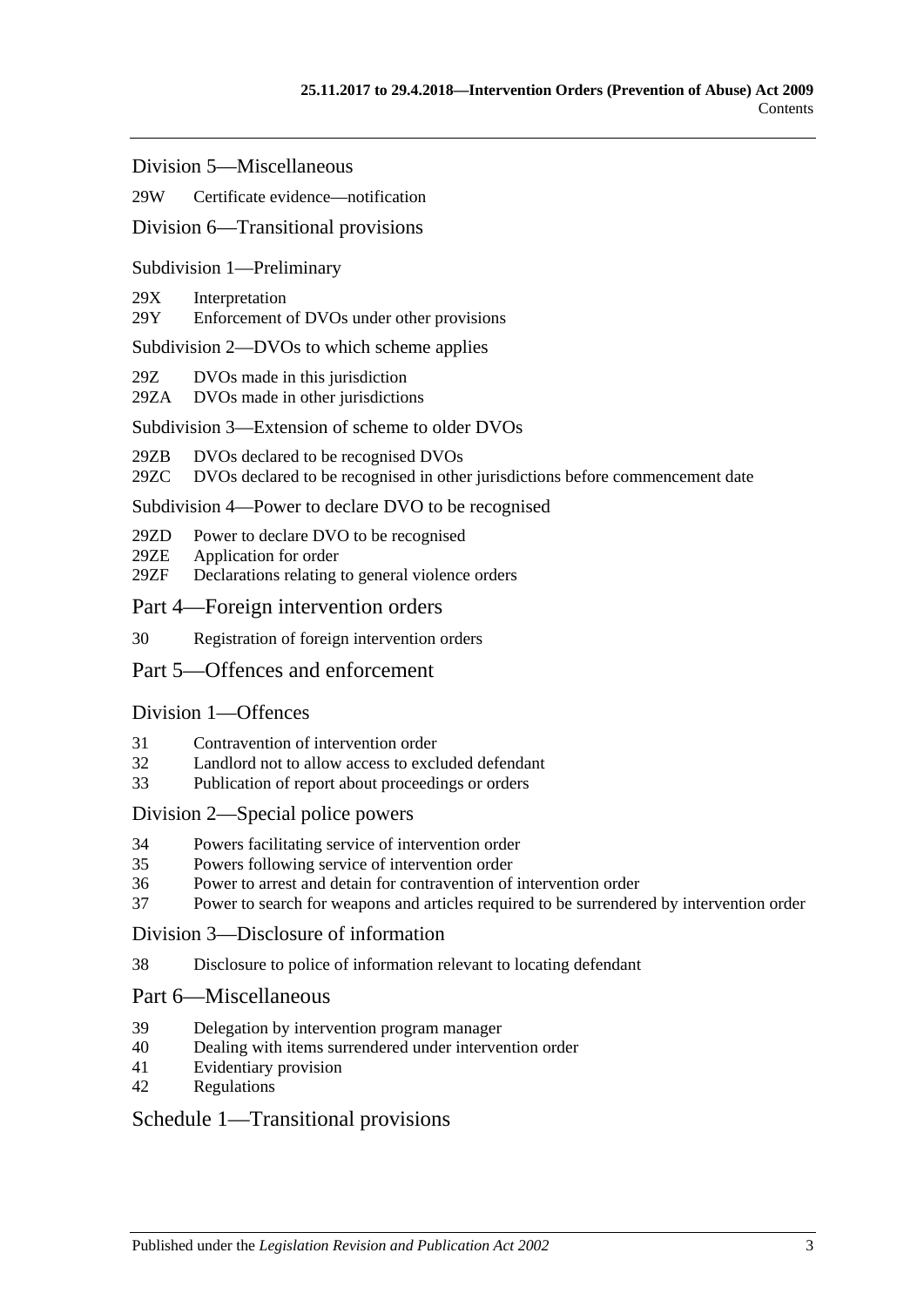### Part 15—Transitional provisions

- 37 [Continuance of restraining orders](#page-43-4)
- 38 [Continuance of registered foreign restraining orders](#page-43-5)
- 39 [Validation of certain intervention orders in force before commencement of section](#page-44-0) 6 of *[Intervention Orders \(Prevention of Abuse\) \(Miscellaneous\) Amendment Act](#page-44-0) 2015*

[Legislative history](#page-45-0)

## <span id="page-3-0"></span>**The Parliament of South Australia enacts as follows:**

## **Part 1—Preliminary**

## <span id="page-3-1"></span>**1—Short title**

This Act may be cited as the *Intervention Orders (Prevention of Abuse) Act 2009*.

## <span id="page-3-3"></span><span id="page-3-2"></span>**3—Interpretation**

(1) In this Act, unless the contrary intention appears—

*abuse* and *act of abuse*—see [section](#page-7-0) 8;

*ammunition* has the same meaning as in the *[Firearms Act 2015](http://www.legislation.sa.gov.au/index.aspx?action=legref&type=act&legtitle=Firearms%20Act%202015)*;

*associated order* means a problem gambling order or tenancy order made in association with a final intervention order;

*case manager* means a person responsible for supervision of a defendant's participation in an intervention program;

*child* means a person who has not attained 18 years of age;

*Children's Protection Act order* means an order made under the *[Children's Protection](http://www.legislation.sa.gov.au/index.aspx?action=legref&type=act&legtitle=Childrens%20Protection%20Act%201993)  Act [1993](http://www.legislation.sa.gov.au/index.aspx?action=legref&type=act&legtitle=Childrens%20Protection%20Act%201993)*;

*cognitive impairment* includes—

- (a) a developmental disability (including, for example, an intellectual disability, Down syndrome, cerebral palsy or an autistic spectrum disorder);
- (b) an acquired disability as a result of illness or injury (including, for example, dementia, a traumatic brain injury or a neurological disorder);
- (c) a mental illness;

*contravene* includes fail to comply;

*Court* means the Magistrates Court of South Australia;

*defendant*—see [section](#page-6-5) 6;

*domestic abuse*—see [section](#page-9-0) 8(8);

*domestic partner* means a person who is a domestic partner within the meaning of the *[Family Relationships Act](http://www.legislation.sa.gov.au/index.aspx?action=legref&type=act&legtitle=Family%20Relationships%20Act%201975) 1975*, whether declared as such under that Act or not;

*domestic violence concern*—see [sections](#page-14-1) 15A and [29C;](#page-28-0)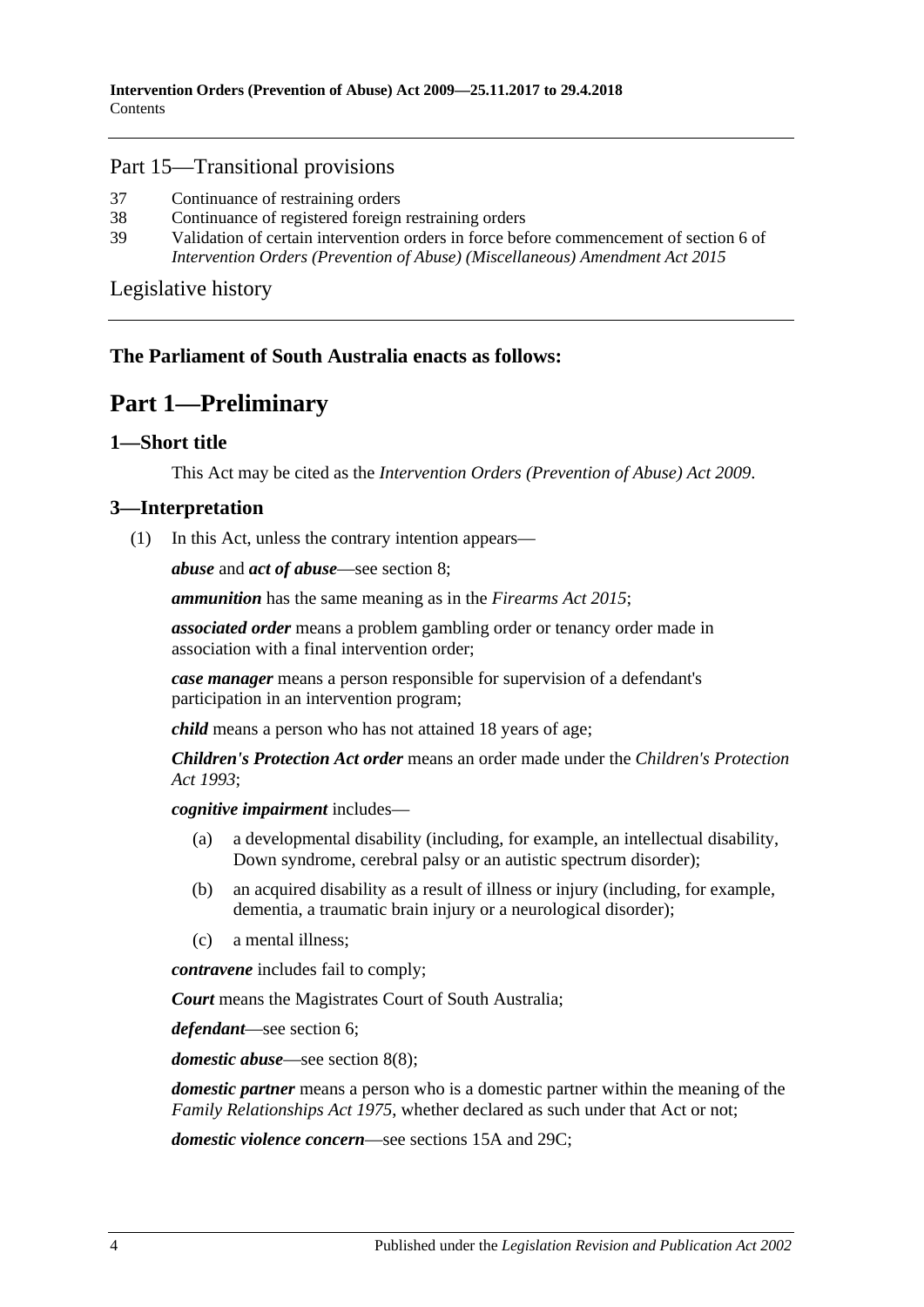*Family Law Act order* means an order, injunction, undertaking, plan, recognisance or other form of obligation imposed or agreement made under the *Family Law Act 1975* of the Commonwealth;

*final intervention order* means—

- (a) an interim intervention order (whether issued by a police officer or the Court) confirmed as a final intervention order by the Court under [section](#page-19-1) 23; or
- (b) a final intervention order issued by the Court under [section](#page-19-1) 23 in substitution for an interim intervention order;

*firearm* has the same meaning as in the *[Firearms Act](http://www.legislation.sa.gov.au/index.aspx?action=legref&type=act&legtitle=Firearms%20Act%202015) 2015*;

*firearms terms*—see [section](#page-13-1) 14;

*foreign intervention order* means an order, notice or other form of requirement under the law of another State, a Territory of the Commonwealth or New Zealand declared by regulation to be a foreign intervention order;

*interim intervention order* means—

- (a) an interim intervention order issued by a police officer under [section](#page-15-1) 18; or
- (b) an interim intervention order issued by the Court under [section](#page-17-0) 21;

#### *intervention order* means—

- (a) an interim intervention order; or
- (b) a final intervention order,

as the case requires;

*intervention program* means a program that provides—

- (a) supervised treatment; or
- (b) supervised rehabilitation; or
- (c) supervised behaviour management; or
- (d) supervised access to support services; or
- (e) a combination of any 1 or more of the above,

designed to address behavioural problems (including problem gambling), substance abuse or mental impairment;

*intervention program manager* means a person employed by the South Australian Courts Administration Authority to have general oversight of intervention programs and coordinate the implementation of relevant court orders (and includes a delegate of such a person);

#### *issuing authority*—

- (a) in relation to an interim intervention order—means the police officer who, or the Court that, issues the interim intervention order; and
- (b) in relation to a final intervention order—means the Court—
	- (i) that confirms the interim intervention order as a final intervention order under [section](#page-19-1) 23; or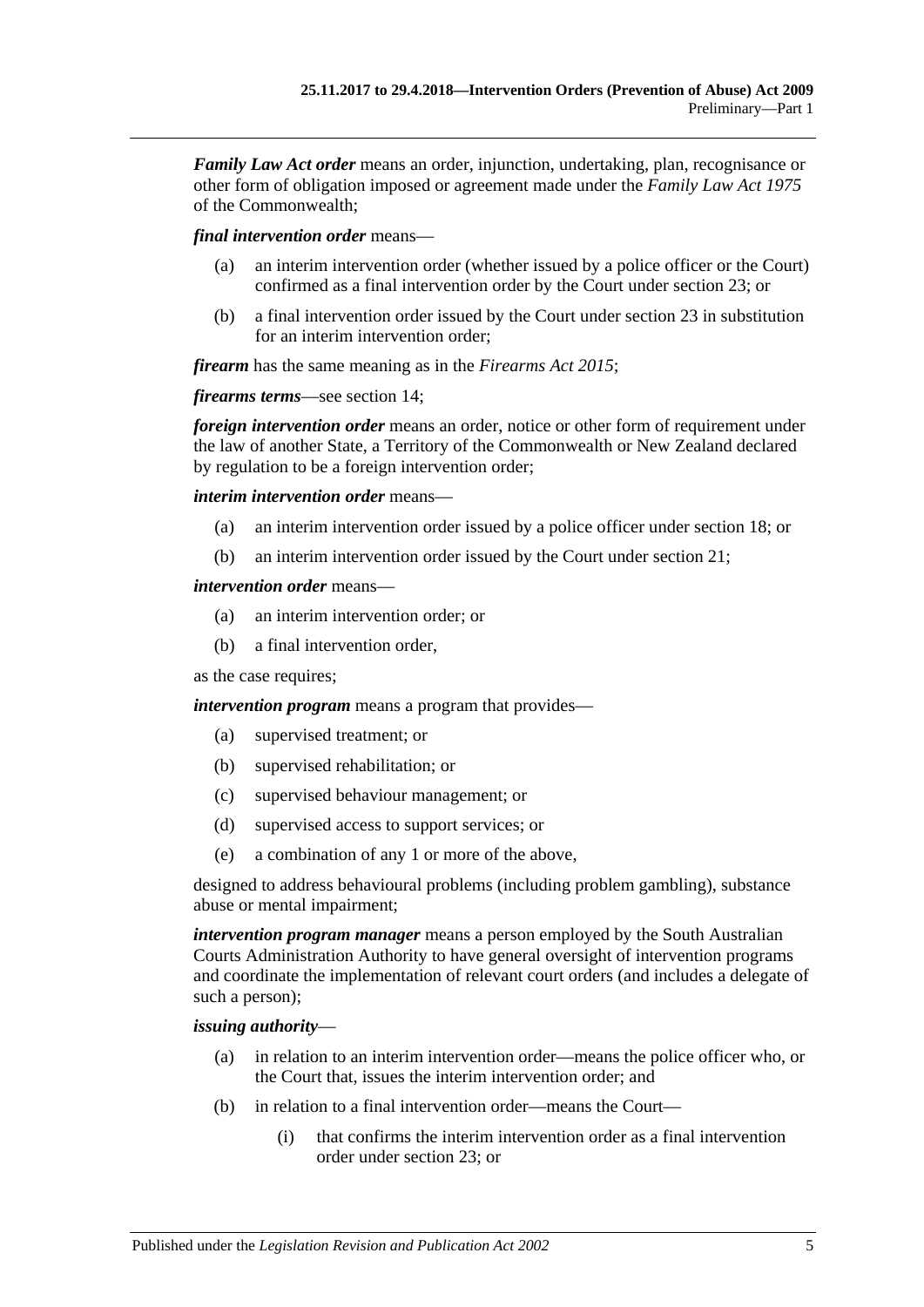(ii) that issues the final intervention order under [section](#page-19-1) 23 in substitution for an interim intervention order,

(as the case may be);

*non-domestic abuse*—see [section](#page-10-2) 8(9);

*offensive material*—see [subsection](#page-5-0) (2);

*Principal Registrar* means the Principal Registrar of the Court;

*problem gambling order*—see [section](#page-21-0) 24;

*protected person* means a person for whose protection an intervention order is issued;

*public sector agency* has the same meaning as in the *[Public Sector Act](http://www.legislation.sa.gov.au/index.aspx?action=legref&type=act&legtitle=Public%20Sector%20Act%202009) 2009*, but does not include the Legal Services Commission;

*relevant public sector agency* means—

- (a) the chief executive of the administrative unit of the Public Service that is, under a Minister, responsible for the administration of the *[Children's](http://www.legislation.sa.gov.au/index.aspx?action=legref&type=act&legtitle=Childrens%20Protection%20Act%201993)  [Protection Act](http://www.legislation.sa.gov.au/index.aspx?action=legref&type=act&legtitle=Childrens%20Protection%20Act%201993) 1993*; or
- (b) the chief executive of the administrative unit of the Public Service that is, under a Minister, responsible for the administration of the *[Education and](http://www.legislation.sa.gov.au/index.aspx?action=legref&type=act&legtitle=Education%20and%20Early%20Childhood%20Services%20(Registration%20and%20Standards)%20Act%202011)  [Early Childhood Services \(Registration and Standards\) Act](http://www.legislation.sa.gov.au/index.aspx?action=legref&type=act&legtitle=Education%20and%20Early%20Childhood%20Services%20(Registration%20and%20Standards)%20Act%202011) 2011*; or
- (c) the chief executive of the administrative unit of the Public Service that is, under a Minister, responsible for the administration of the *[Family and](http://www.legislation.sa.gov.au/index.aspx?action=legref&type=act&legtitle=Family%20and%20Community%20Services%20Act%201972)  [Community Services Act](http://www.legislation.sa.gov.au/index.aspx?action=legref&type=act&legtitle=Family%20and%20Community%20Services%20Act%201972) 1972*; or
- (d) the South Australian Housing Trust; or
- (e) the chief executive of the administrative unit of the Public Service that is, under a Minister, responsible for the administration of the *[Disability Services](http://www.legislation.sa.gov.au/index.aspx?action=legref&type=act&legtitle=Disability%20Services%20Act%201993)  Act [1993](http://www.legislation.sa.gov.au/index.aspx?action=legref&type=act&legtitle=Disability%20Services%20Act%201993)*; or
- (f) the chief executive of the administrative unit of the Public Service that is, under a Minister, responsible for the administration of the *[Supported](http://www.legislation.sa.gov.au/index.aspx?action=legref&type=act&legtitle=Supported%20Residential%20Facilities%20Act%201992)  [Residential Facilities Act](http://www.legislation.sa.gov.au/index.aspx?action=legref&type=act&legtitle=Supported%20Residential%20Facilities%20Act%201992) 1992*; or
- (g) the chief executive of the administrative unit of the Public Service that is, under a Minister, responsible for the administration of the *[Correctional](http://www.legislation.sa.gov.au/index.aspx?action=legref&type=act&legtitle=Correctional%20Services%20Act%201982)  [Services Act](http://www.legislation.sa.gov.au/index.aspx?action=legref&type=act&legtitle=Correctional%20Services%20Act%201982) 1982*;

*tenancy agreement* means an agreement under which a person grants another person, for valuable consideration, a right (which may, but need not be, an exclusive right) to occupy premises for residential purposes, and includes a residential parks agreement within the meaning of the *[Residential Parks Act](http://www.legislation.sa.gov.au/index.aspx?action=legref&type=act&legtitle=Residential%20Parks%20Act%202007) 2007*;

*tenancy order*—see [section](#page-22-0) 25.

<span id="page-5-0"></span>(2) For the purposes of determining whether material is *offensive material*, the circumstances of a dealing with the material may be taken into account but, if material was inherently offensive material, the circumstances of a dealing with the material cannot be taken to have deprived it of that character.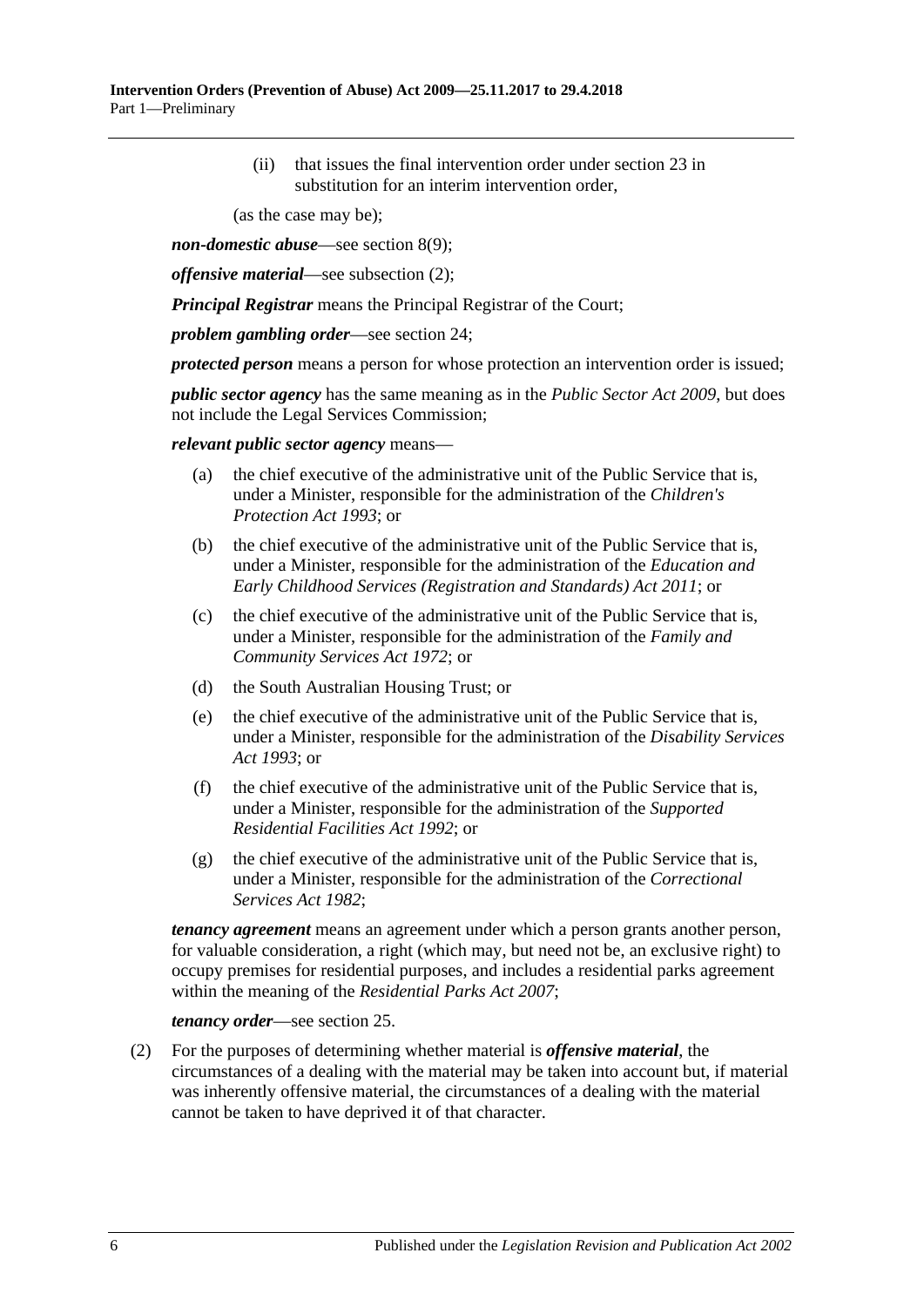## <span id="page-6-0"></span>**4—Application of Act outside State**

This Act applies to an act of abuse whether it takes place in or outside this State and an intervention order may be issued against a person resident in or outside this State.

## <span id="page-6-1"></span>**Part 2—Objects of Act**

## <span id="page-6-2"></span>**5—Objects of Act**

The objects of this Act are—

- (a) to assist in preventing domestic and non-domestic abuse, and the exposure of children to the effects of domestic and non-domestic abuse, by providing for—
	- (i) the issuing of intervention orders; and
	- (ii) the issuing of associated orders relating to problem gambling and tenancy agreements; and
	- (iii) the registration of foreign intervention orders; and
	- (iv) the enforcement of South Australian and foreign intervention orders; and
- (b) to provide special police powers of arrest, detention and search in connection with issuing, serving and enforcing intervention orders; and
- (c) to further protect persons suffering or witnessing domestic or non-domestic abuse by—
	- (i) providing for special arrangements for witnesses in proceedings under this Act; and
	- (ii) imposing limitations on publishing reports about proceedings or orders under this Act.

## <span id="page-6-3"></span>**Part 3—Intervention and associated orders**

## <span id="page-6-4"></span>**Division 1—General**

## <span id="page-6-5"></span>**6—Grounds for issuing intervention order**

There are grounds for issuing an intervention order against a person (the *defendant*) if—

- (a) it is reasonable to suspect that the defendant will, without intervention, commit an act of abuse against a person; and
- (b) the issuing of the order is appropriate in the circumstances.

#### <span id="page-6-6"></span>**7—Persons for whose protection intervention order may be issued**

- (1) An intervention order may be issued for the protection of—
	- (a) any person against whom it is suspected the defendant will commit an act of abuse; or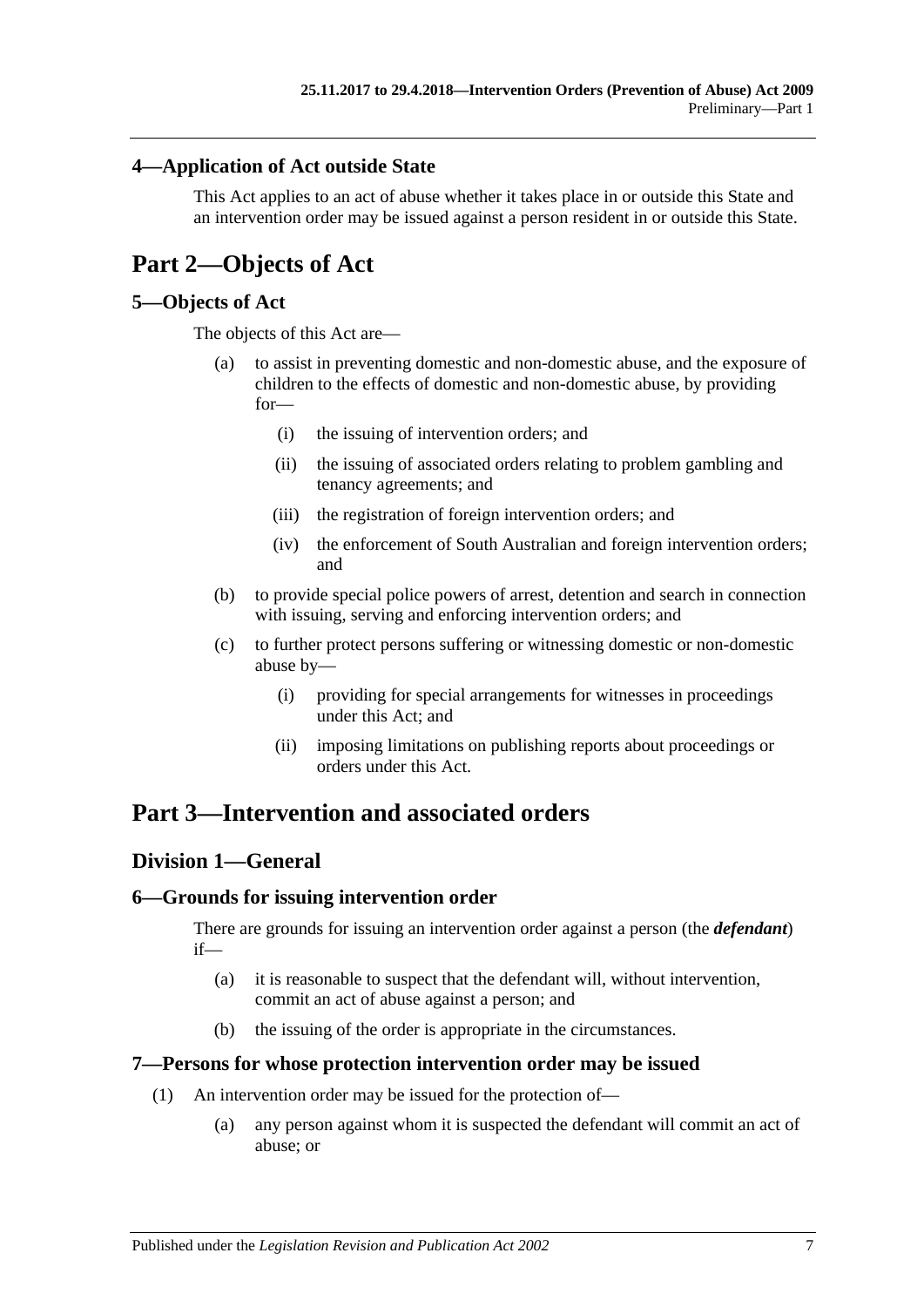- (b) any child who may hear or witness, or otherwise be exposed to the effects of, an act of abuse committed by the defendant against a person.
- (2) An intervention order may be issued for the protection of a person even if that person is not an applicant for the order and the application is not made on his or her behalf.
- (3) If an issuing authority proposes to intervene against a defendant for the protection of more than 1 person, it may do so by issuing a single intervention order or by issuing multiple intervention orders, as it considers appropriate in the circumstances.

### <span id="page-7-0"></span>**8—Meaning of abuse—domestic and non-domestic**

- (1) *Abuse* may take many forms including physical, sexual, emotional, psychological or economic abuse.
- <span id="page-7-2"></span><span id="page-7-1"></span>(2) An act is an *act of abuse* against a person if it results in or is intended to result in—
	- (a) physical injury; or
	- (b) emotional or psychological harm; or
	- (c) an unreasonable and non-consensual denial of financial, social or personal autonomy; or
	- (d) damage to property in the ownership or possession of the person or used or otherwise enjoyed by the person.
- (3) *Emotional or psychological harm* includes—
	- (a) mental illness; and
	- (b) nervous shock; and
	- (c) distress, anxiety, or fear, that is more than trivial.

#### (4) **Emotional or psychological harm—examples**

Without limiting [subsection](#page-7-1) (2)(b), an act of abuse against a person resulting in emotional or psychological harm may be comprised of any of the following:

- (a) sexually assaulting the person or engaging in behaviour designed to coerce the person to engage in sexual activity;
- (b) unlawfully depriving the person of his or her liberty;
- (c) driving a vehicle in a reckless or dangerous manner while the person is a passenger in the vehicle;
- (d) causing the death of, or injury to, an animal;
- (e) following the person;
- (f) loitering outside the place of residence of the person or some other place frequented by the person;
- (g) entering or interfering with property in the possession of the person;
- (h) giving or sending offensive material to the person, or leaving offensive material where it will be found by, given to or brought to the attention of the person;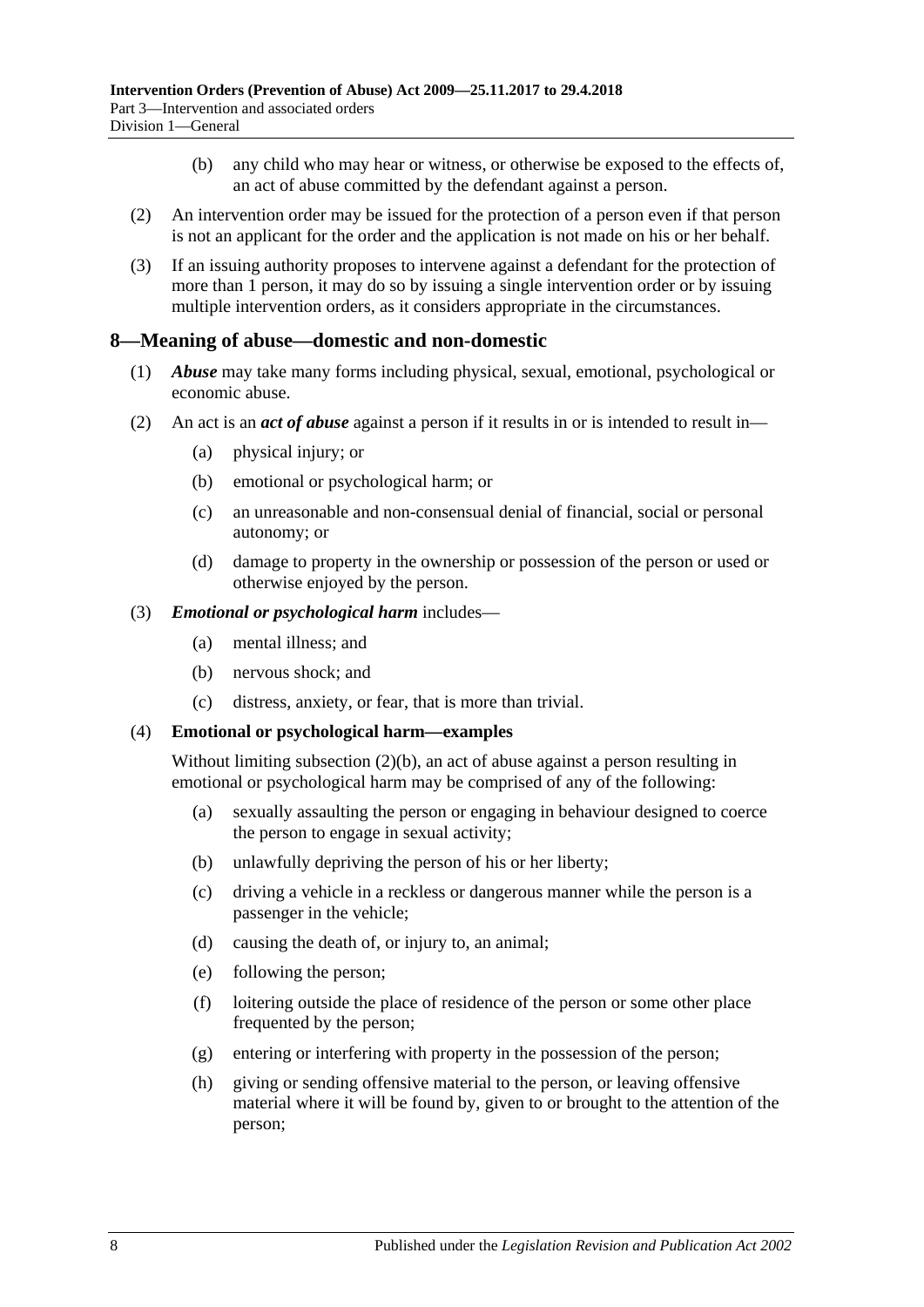- (i) publishing or transmitting offensive material by means of the Internet or some other form of electronic communication in such a way that the offensive material will be found by, or brought to the attention of, the person;
- (j) communicating with the person, or to others about the person, by way of mail, telephone (including associated technology), fax or the Internet or some other form of electronic communication in a manner that could reasonably be expected to cause emotional or psychological harm to the person;
- (k) keeping the person under surveillance;
- (l) directing racial or other derogatory taunts at the person;
- (m) threatening to withhold the person's medication or prevent the person accessing necessary medical equipment or treatment;
- (n) threatening to institutionalise the person;
- (o) threatening to withdraw care on which the person is dependent;
- (p) otherwise threatening to cause the person physical injury, emotional or psychological harm or an unreasonable and non-consensual denial of financial, social or domestic autonomy or to cause damage to property in the ownership or possession of the person or used or otherwise enjoyed by the person.

#### (5) **Unreasonable and non-consensual denial of financial, social or personal autonomy—examples**

Without limiting [subsection](#page-7-2)  $(2)(c)$ , an act of abuse against a person resulting in an unreasonable and non-consensual denial of financial, social or personal autonomy may be comprised of any of the following:

- (a) denying the person the financial autonomy that the person would have had but for the act of abuse;
- (b) withholding the financial support necessary for meeting the reasonable living expenses of the person (or any other person living with, or dependent on, the person) in circumstances in which the person is dependent on the financial support to meet those living expenses;
- (c) without lawful excuse, preventing the person from having access to joint financial assets for the purposes of meeting normal household expenses;
- (d) preventing the person from seeking or keeping employment;
- (e) causing the person through coercion or deception to—
	- (i) relinquish control over assets or income; or
	- (ii) claim social security payments; or
	- (iii) sign a power of attorney enabling the person's finances to be managed by another person; or
	- (iv) sign a contract for the purchase of goods or services; or
	- (v) sign a contract for the provision of finance; or
	- (vi) sign a contract of guarantee; or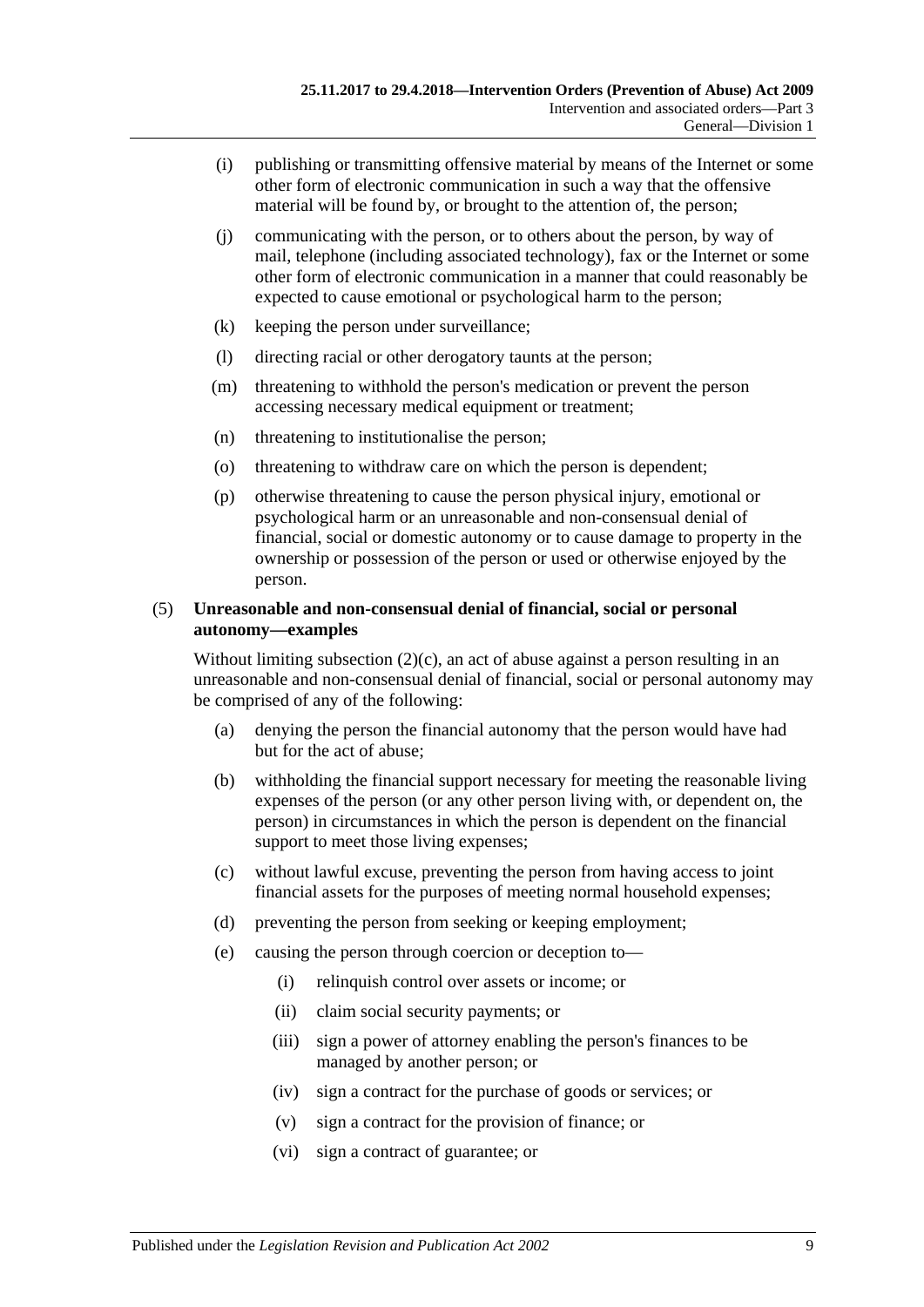- (vii) sign any legal document for the establishment or operation of a business;
- (f) without permission, removing or keeping property that is in the ownership or possession of the person or used or otherwise enjoyed by the person;
- (g) disposing of property owned by the person, or owned jointly with the person, against the person's wishes and without lawful excuse;
- (h) preventing the person from making or keeping connections with the person's family, friends or cultural group, from participating in cultural or spiritual ceremonies or practices, or from expressing the person's cultural identity;
- (i) exercising an unreasonable level of control and domination over the daily life of the person.
- (6) If a defendant commits an act of abuse against a person, or threatens to do so, in order to cause emotional or psychological harm to another person or to deny another person financial, social or personal autonomy, the defendant commits an act of abuse against that other person.
- (7) A defendant may commit an act of abuse by causing or allowing another person to commit the act or to take part in the commission of the act.
- <span id="page-9-3"></span><span id="page-9-2"></span><span id="page-9-1"></span><span id="page-9-0"></span>(8) If the act of abuse is committed by a defendant against a person with whom the defendant is or was formerly in a relationship, it is referred to in this Act as an act of *domestic abuse*; and for that purpose, 2 persons are in a relationship if—
	- (a) they are married to each other; or
	- (b) they are domestic partners; or
	- (c) they are in some other form of intimate personal relationship in which their lives are interrelated and the actions of 1 affects the other; or
	- (d) 1 is the child, stepchild or grandchild, or is under the guardianship, of the other (regardless of age); or
	- (e) 1 is a child, stepchild or grandchild, or is under the guardianship, of a person who is or was formerly in a relationship with the other under [paragraph](#page-9-1) (a), [\(b\)](#page-9-2) or [\(c\)](#page-9-3) (regardless of age); or
	- (f) 1 is a child and the other is a person who acts in *loco parentis* in relation to the child; or
	- (g) 1 is a child who normally or regularly resides or stays with the other; or
	- (h) they are brothers or sisters or brother and sister; or
	- (i) they are otherwise related to each other by or through blood, marriage, a domestic partnership or adoption; or
	- (j) they are related according to Aboriginal or Torres Strait Islander kinship rules or are both members of some other culturally recognised family group; or
	- (k) 1 is the carer (within the meaning of the *[Carers Recognition Act](http://www.legislation.sa.gov.au/index.aspx?action=legref&type=act&legtitle=Carers%20Recognition%20Act%202005) 2005*) of the other.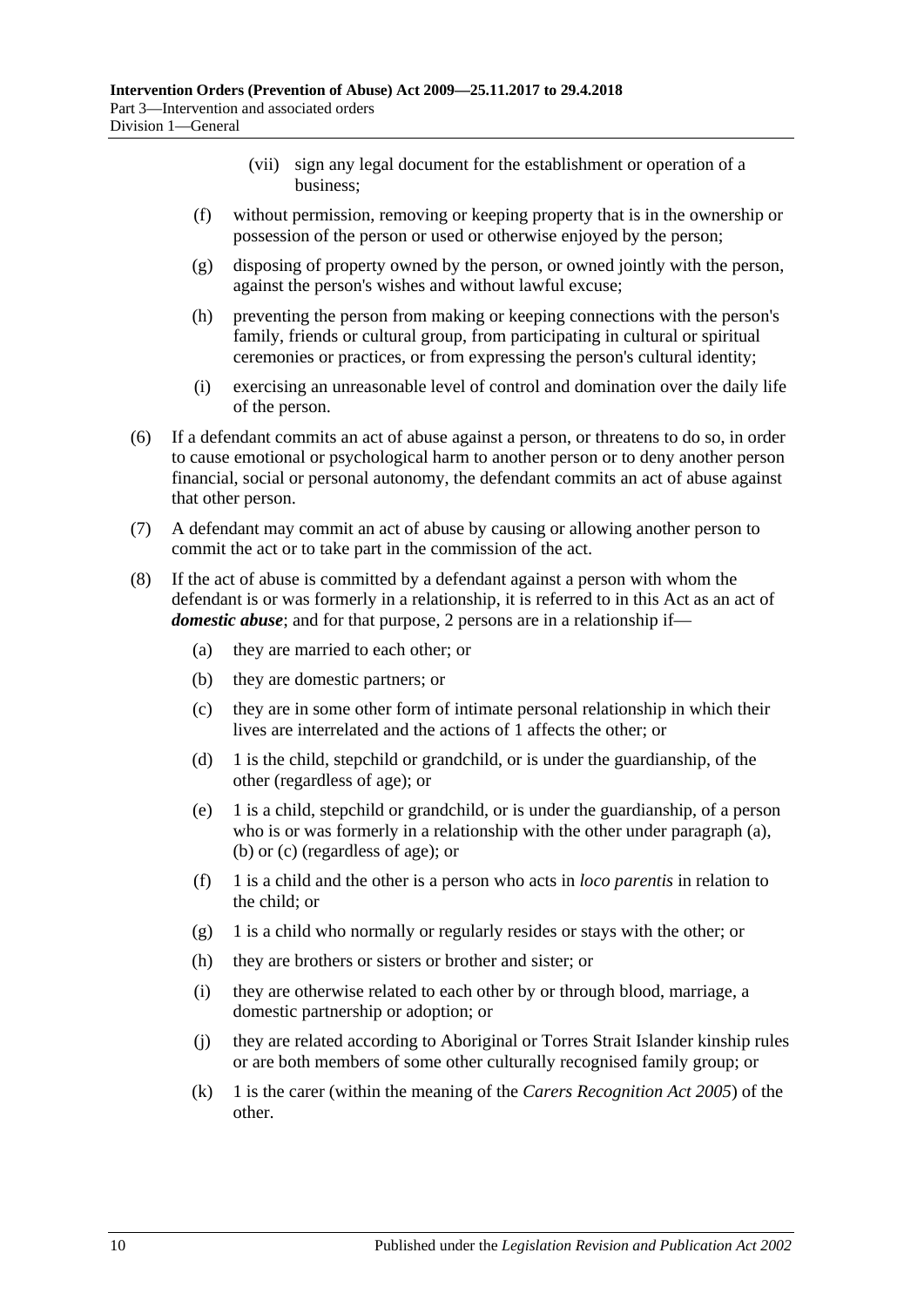<span id="page-10-2"></span>(9) An act of abuse may be committed by a defendant against a person with whom the defendant is not, and was not formerly, in a relationship (including in circumstances where the defendant imagines such a relationship) and such an act of abuse is referred to in this Act as an act of *non-domestic abuse*.

## <span id="page-10-0"></span>**9—Priority for certain interventions**

Proceedings relating to intervention against domestic abuse and proceedings brought by a bail authority under section 23A of the *[Bail Act](http://www.legislation.sa.gov.au/index.aspx?action=legref&type=act&legtitle=Bail%20Act%201985) 1985* must, as far as practicable, be dealt with as a matter of priority.

## <span id="page-10-1"></span>**10—Principles for intervention against abuse**

- (1) The following must be recognised and taken into account in determining whether it is appropriate to issue an intervention order and in determining the terms of an intervention order:
	- (a) abuse occurs in all areas of society, regardless of socio-economic status, health, age, culture, gender, sexuality, ability, ethnicity and religion;
	- (b) abuse may involve overt or subtle exploitation of power imbalances and may consist of isolated incidents or patterns of behaviour;
	- (c) it is of primary importance to prevent abuse and to prevent children from being exposed to the effects of abuse;
	- (d) as far as is practicable, intervention should be designed—
		- (i) to encourage defendants who it is suspected will, without intervention, commit abuse to accept responsibility and take steps to avoid committing abuse; and
		- (ii) to minimise disruption to protected persons and any child living with a protected person and to maintain social connections and support for protected persons; and
		- (iii) to ensure continuity and stability in the care of any child living with a protected person; and
		- (iv) to allow education, training and employment of a protected person and any child living with a protected person, and arrangements for the care of such a child, to continue without interruption; and
		- (v) if the defendant is a child—
			- (A) to ensure the child has appropriate accommodation, care and supervision; and
			- (B) to ensure the child has access to appropriate educational and health services; and
			- (C) to allow the education, training and employment of the child to continue without interruption.
- (2) The following must also be taken into account in determining whether it is appropriate to issue an intervention order and in determining the terms of an intervention order:
	- (a) any relevant Family Law Act order or Children's Protection Act order of which the issuing authority has been informed;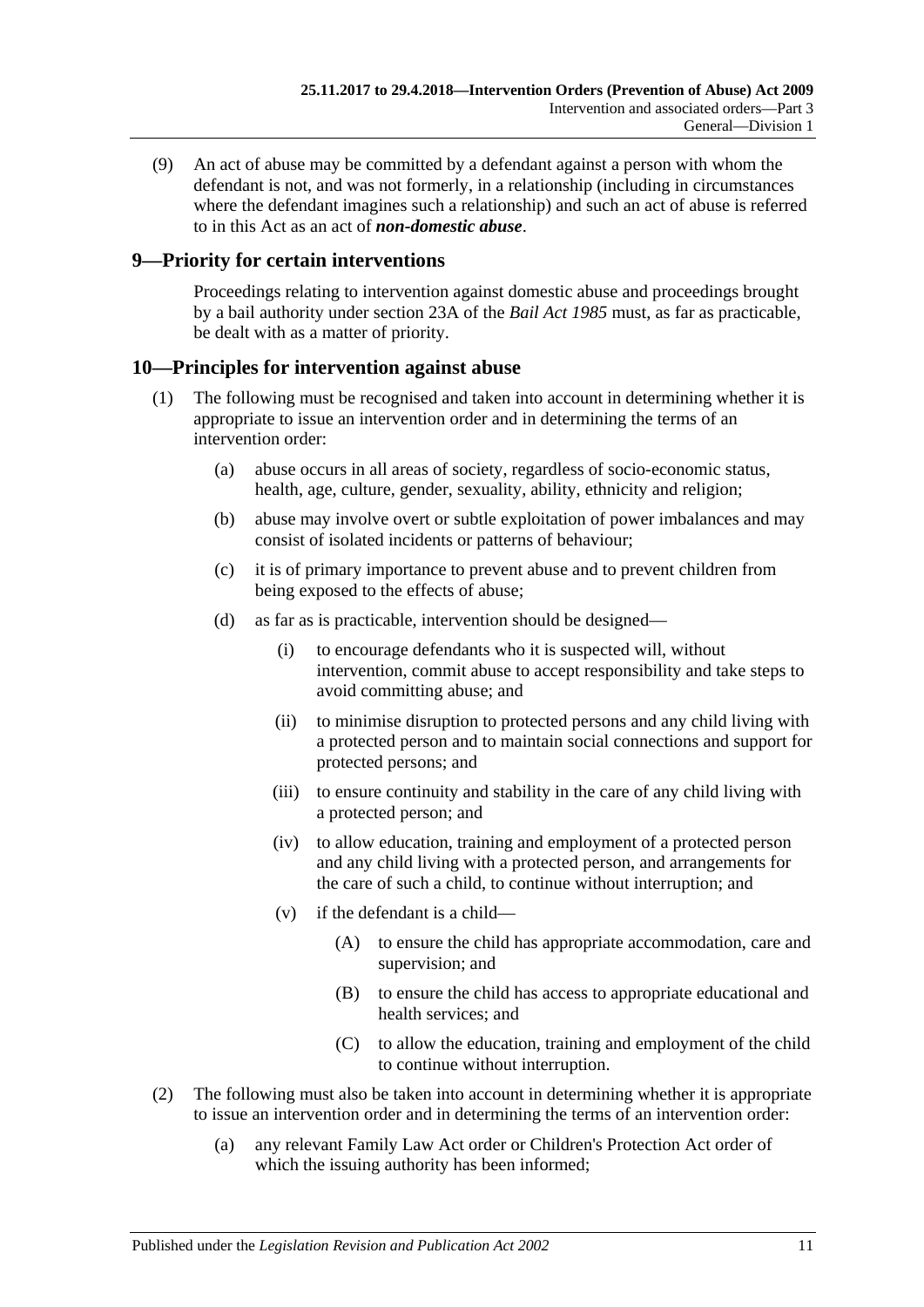- (b) how the intervention order would be likely to affect contact (in accordance with a relevant Family Law Act order or Children's Protection Act order or otherwise) between—
	- (i) the protected person or the defendant; and
	- (ii) any child of, or in the care of, either of those persons;
- (c) any relevant agreement or order for the division of property under the *Family Law Act 1975* of the Commonwealth, or the *[Domestic Partners Property](http://www.legislation.sa.gov.au/index.aspx?action=legref&type=act&legtitle=Domestic%20Partners%20Property%20Act%201996)  Act [1996](http://www.legislation.sa.gov.au/index.aspx?action=legref&type=act&legtitle=Domestic%20Partners%20Property%20Act%201996)* or a corresponding law of another jurisdiction, of which the issuing authority has been informed;
- (d) if considering whether to prohibit the defendant from taking possession of property or to require the defendant to return property to a protected person or to allow a protected person to recover or have access to or make use of property—the income, assets and liabilities of the defendant and the protected person (to the extent that the issuing authority has been informed of those matters);
- (e) any other legal proceedings between the defendant and protected person of which the issuing authority has been informed.
- (3) Before issuing an intervention order the issuing authority must consider whether, if the whereabouts of a person proposed to be protected by the order are not known to the defendant, the issuing of the order would be counterproductive.
- (4) An issuing authority may take into account any other factor the authority considers relevant in the circumstances.

#### <span id="page-11-0"></span>**11—Ongoing effect of intervention order**

- (1) An intervention order is ongoing and continues in force (subject to any variation or substitution of the order under this Act) until it is revoked.
- (2) Consequently, an issuing authority may not fix a date for the expiry of an intervention order or otherwise limit the duration of an intervention order.

#### <span id="page-11-1"></span>**12—Terms of intervention order—general**

- <span id="page-11-2"></span>(1) An intervention order may do any 1 or more of the following:
	- (a) prohibit the defendant from being on, or within the vicinity of, premises at which a protected person resides or works;
	- (b) prohibit the defendant from being on, or within the vicinity of, specified premises frequented by a protected person;
	- (c) prohibit the defendant from being in a specified locality;
	- (d) prohibit the defendant from approaching within a specified distance of a protected person;
	- (e) prohibit the defendant from contacting, harassing, threatening or intimidating a protected person or any other person at a place where the protected person resides or works;
	- (f) prohibit the defendant from damaging specified property;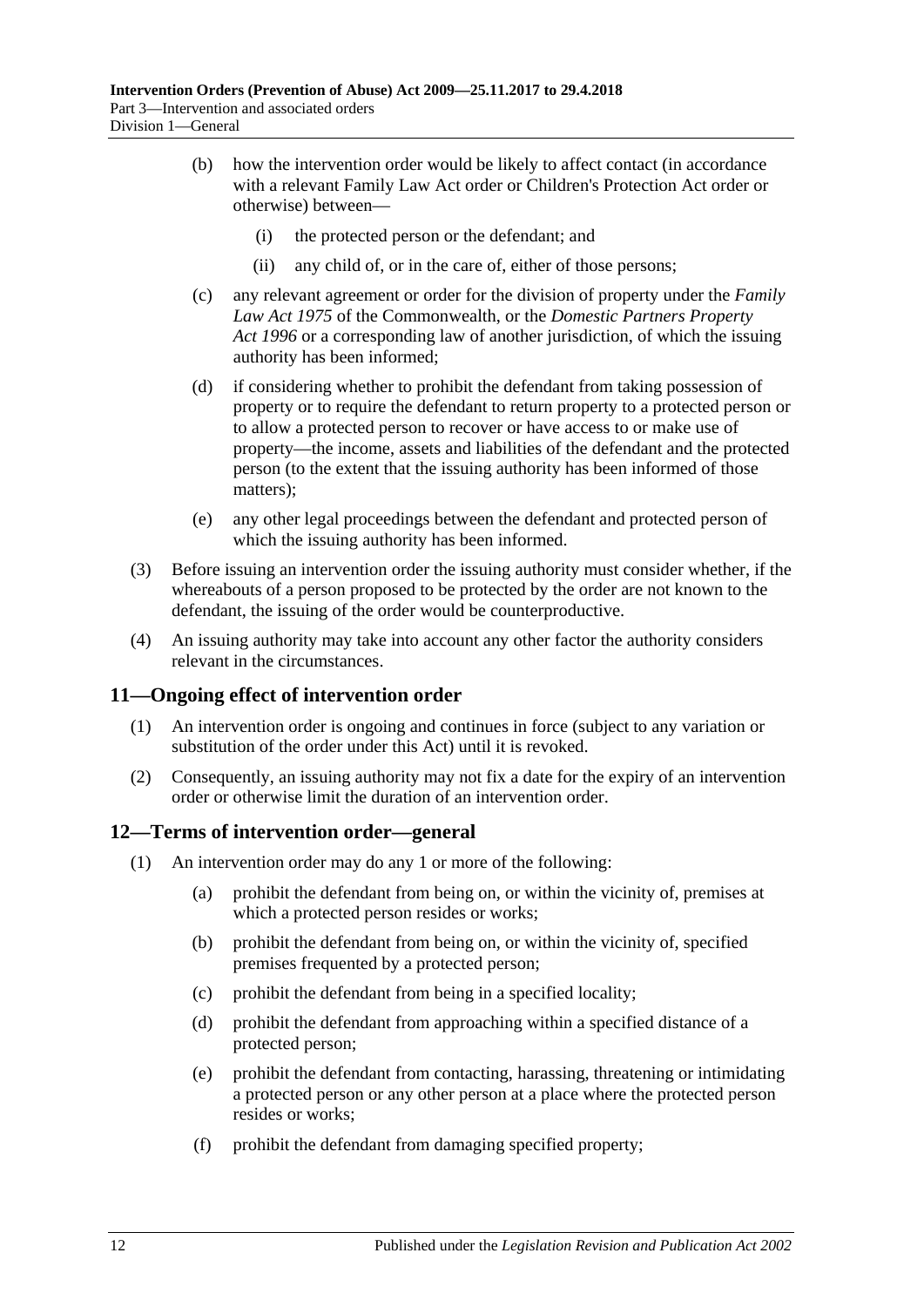- <span id="page-12-0"></span>(g) prohibit the defendant from taking possession of specified personal property reasonably needed by a protected person;
- (h) prohibit the defendant from causing or allowing another person to engage in the conduct referred to in any of [paragraphs](#page-11-2) (e) to  $(g)$ ;
- (i) require the defendant to surrender specified weapons or articles that have been used, or that there is some reason to believe might be used, by the defendant to commit an act of abuse against a protected person;
- (j) require the defendant to return specified personal property to a protected person;
- (k) require the defendant to allow a protected person to recover or have access to or make use of specified personal property and to allow the person to be accompanied by a police officer or other specified person while doing so;
- (l) impose any other requirement on the defendant to take, or to refrain from taking, specified action.
- (2) An intervention order may specify—
	- (a) conditions under which a prohibition imposed by the order does not apply; and
	- (b) conditions that must be complied with in relation to a requirement imposed by the order.
- (3) If an intervention order is designed to prevent a form of abuse involving the use or threatened use of particular weapons or articles, the terms of the order should, as far as is practicable, include surrender of the weapons or articles or other measures designed to minimise the risk of the defendant using or threatening to use the weapons or articles to commit an act of abuse against the protected person.
- (4) If an interim intervention order requires the surrender of specified weapons or articles, the order must provide for their safe keeping until the determination of proceedings under [section](#page-19-1) 23, but otherwise an intervention order may specify how surrendered weapons or articles are to be dealt with or disposed of.
- (5) An intervention order may be issued against the defendant in relation to premises or property despite the fact that the defendant has a legal or equitable interest in the premises or property.
- (6) If an intervention order prohibits the defendant from being on, or within the vicinity of, premises at which a protected person resides—
	- (a) the protected person may, despite any other Act or law, change any external door or window lock of the premises (and, if the premises are rented and a lock is so changed, the protected person must give a key to the lock to the landlord, except if the defendant is the landlord); and
	- (b) if the defendant is a party to a tenancy agreement for the premises—the defendant may not, despite any other Act or law, take any action to terminate the tenancy agreement before the determination of the proceedings under [section](#page-19-1) 23.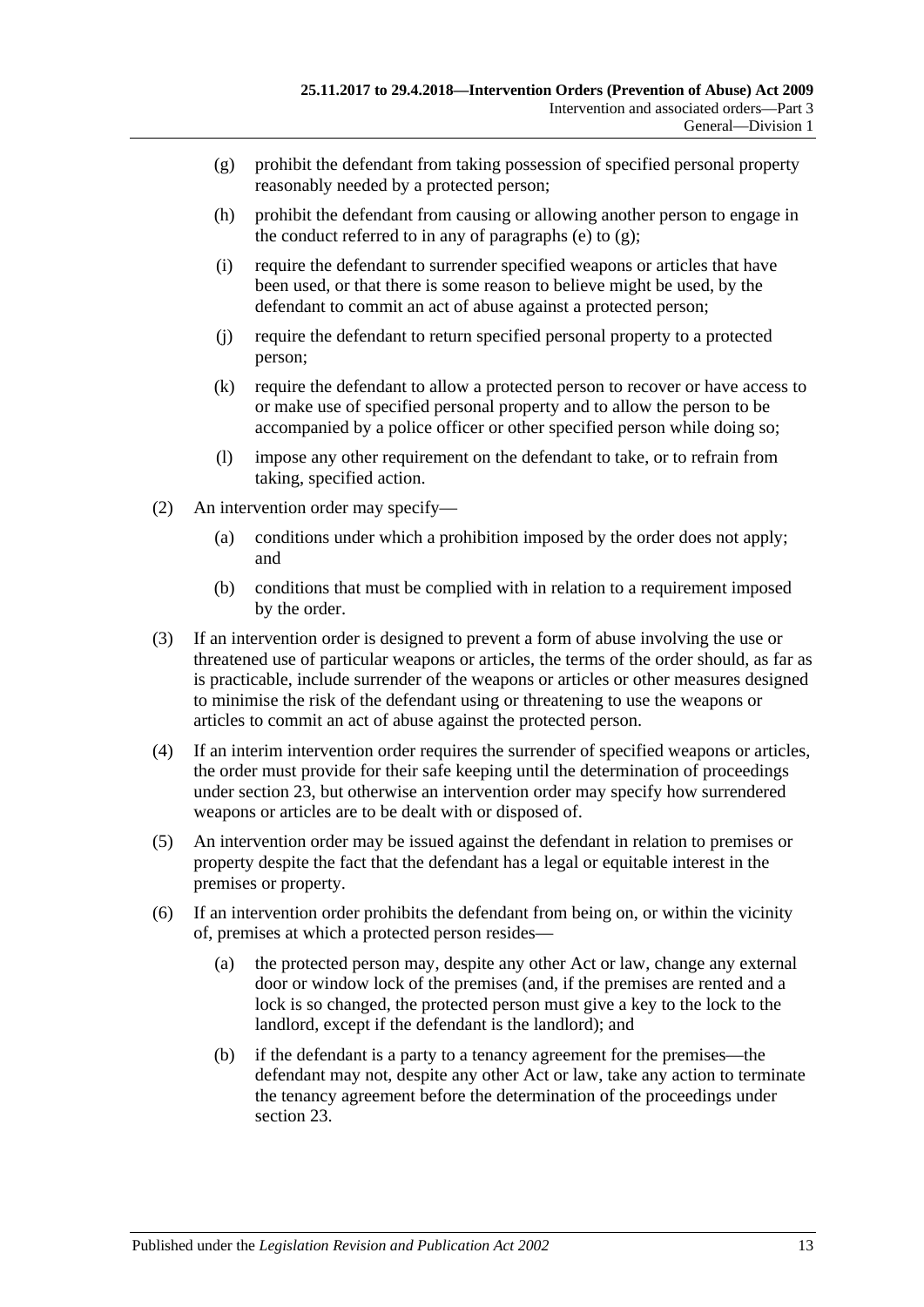### <span id="page-13-0"></span>**13—Terms of intervention order—intervention programs**

- (1) An intervention order may require the defendant to undergo an assessment by the intervention program manager to determine—
	- (a) a form of intervention program that is appropriate for the defendant; and
	- (b) the defendant's eligibility for the services included on the program.
- (2) An intervention order issued by the Court may require the defendant to undertake an intervention program if the intervention program manager has advised the Court that—
	- (a) the defendant is eligible for the services to be included on the program in accordance with applicable eligibility criteria (if any); and
	- (b) those services are available for the defendant at a suitable time and place.
- <span id="page-13-2"></span>(3) If an intervention order contains a requirement under this section, the defendant must comply with requirements regulating his or her participation in the assessment or intervention program notified from time to time by the defendant's case manager.
- (4) The Court must endeavour to ensure that the defendant understands that—
	- (a) failure to comply with a requirement referred to in [subsection](#page-13-2) (3) constitutes a contravention of the term of the intervention order imposed under this section; and
	- (b) the Court may, if the person is found guilty of any such contravention, order the defendant to make a payment of not more than the prescribed amount toward the cost of any intervention program the defendant may be required to undertake in accordance with the intervention order,

(but failure to comply with this subsection will not make an order under this section invalid).

### <span id="page-13-1"></span>**14—Terms of intervention order—firearms**

- (1) Subject to this section, an intervention order must include the following terms (the *firearms terms*):
	- (a) any firearm, ammunition or part of a firearm in the possession of the defendant and any licence or permit held by the defendant authorising possession of a firearm must be surrendered to the Registrar of Firearms;
	- (b) while an intervention order remains in force against the defendant—
		- (i) any licence or permit held by the defendant authorising possession of a firearm is suspended; and
		- (ii) the defendant is disqualified from holding or obtaining a licence or permit authorising possession of a firearm; and
		- (iii) the defendant is prohibited from possessing a firearm, ammunition or part of a firearm in the course of his or her employment.
- (2) The Court need not include the firearms terms in a final intervention order if satisfied that the defendant has never been guilty of violent or intimidatory conduct and needs to have a firearm for purposes related to earning a livelihood.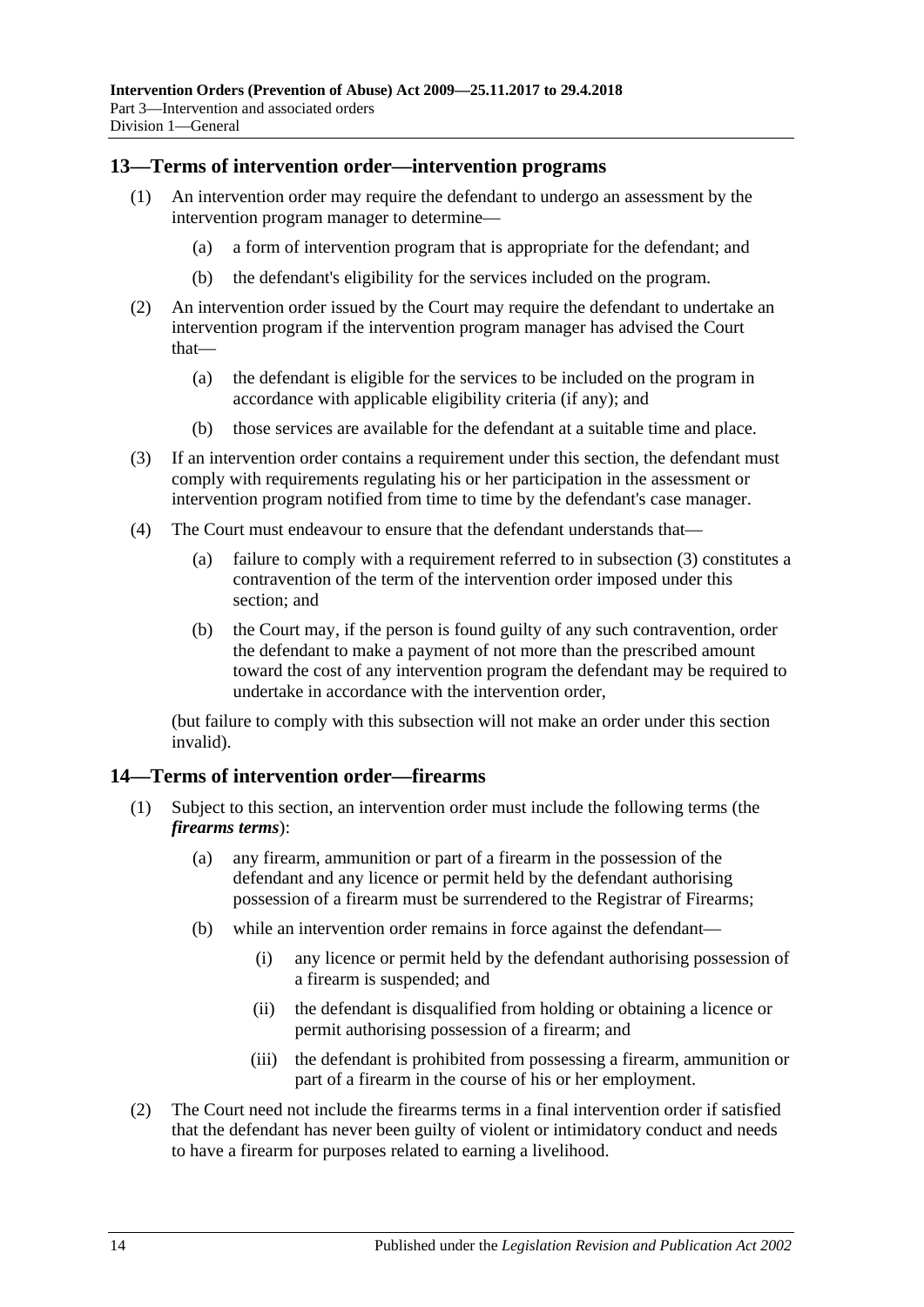## <span id="page-14-0"></span>**15—Terms of intervention order—date after which defendant may apply for variation or revocation**

- <span id="page-14-4"></span>(1) The Court may, when issuing or varying a final intervention order, include a term fixing a date after which the defendant may apply for variation (or further variation) or revocation of the order.
- (2) The date must fall at least 12 months after the date of issue or variation of the order.
- (3) If the Court does not include in a final intervention order a term under [subsection](#page-14-4) (1), the order will be taken to include a term fixing the date falling 12 months after the date of issue or variation of the order as the date after which the defendant may apply for variation (or further variation) or revocation of the order.

### <span id="page-14-1"></span>**15A—Declaration that intervention order addresses domestic violence concern**

- (1) Whenever an issuing authority issues an intervention order, the issuing authority must decide whether the order addresses a domestic violence concern.
- (2) If the order does address a domestic violence concern, the issuing authority must declare the order to be an order that addresses a domestic violence concern.
- (3) The declaration must be included in the order.
- (4) An intervention order will be taken to address a domestic violence concern for the purposes of [Part 3A](#page-26-0) if the order is made because the defendant has committed, or because it is feared the defendant will commit, an act of domestic abuse.

### <span id="page-14-2"></span>**16—Inconsistent Family Law Act or Children's Protection Act orders**

- (1) An intervention order is invalid to the extent of any inconsistency with a Family Law Act order of a kind referred to in section 68R of the *Family Law Act 1975* of the Commonwealth (but the Court may resolve the inconsistency by exercising its power to revive, vary, discharge or suspend the Family Law Act order under that section).
- (2) An intervention order prevails over an order under section 38 of the *[Children's](http://www.legislation.sa.gov.au/index.aspx?action=legref&type=act&legtitle=Childrens%20Protection%20Act%201993)  [Protection Act](http://www.legislation.sa.gov.au/index.aspx?action=legref&type=act&legtitle=Childrens%20Protection%20Act%201993) 1993* to the extent of any inconsistency (but the Youth Court may resolve the inconsistency by varying or revoking the order under that section on application under that Act).

#### <span id="page-14-3"></span>**17—Explanation for defendant and protected persons**

An issuing authority must endeavour to ensure that the defendant and protected persons understand—

- (a) the terms and effect of an intervention order and any associated order, including, in the case of an interim intervention order, that the order acts as a summons; and
- (b) if relevant, the effect of [section](#page-14-2) 16; and
- (c) that a protected person cannot give permission for contravention of an order,

(but failure to do so will not make an order invalid).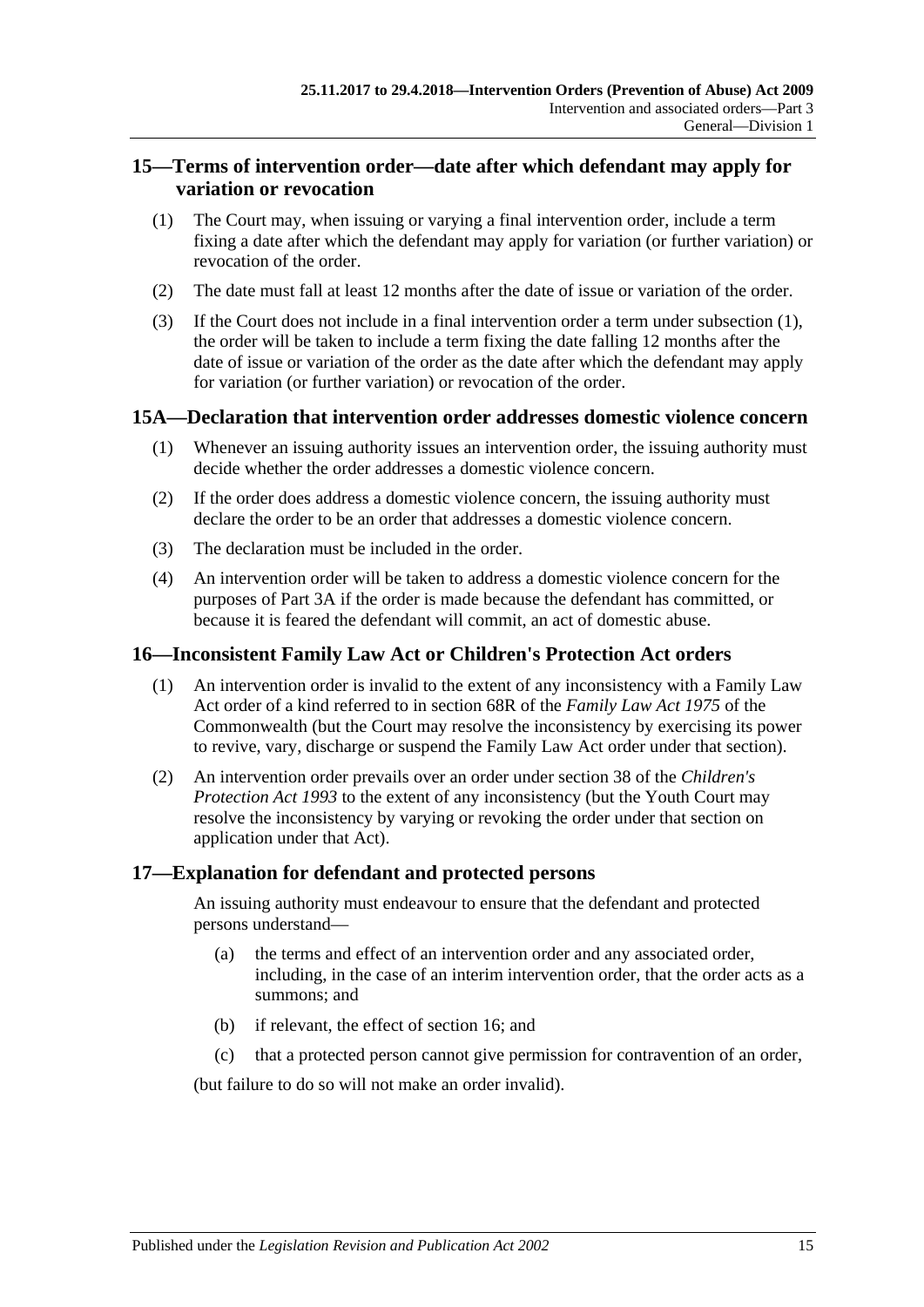## <span id="page-15-0"></span>**Division 2—Police orders**

## <span id="page-15-1"></span>**18—Interim intervention order issued by police**

- (1) Subject to [subsection](#page-15-2) (2), a police officer may issue an interim intervention order against a defendant if it appears to the police officer that there are grounds for issuing the order and the defendant is present before the police officer or in custody.
- <span id="page-15-2"></span>(2) If the police officer issuing the order is not of or above the rank of sergeant, the officer must, before issuing the order, obtain the authorisation (either orally or in writing) of a police officer of or above that rank.
- (3) An interim intervention order issued by a police officer must—
	- (a) be in a form approved by the Commissioner of Police; and
	- (b) identify the defendant and the persons protected by the order; and
	- (c) specify the prohibitions and requirements imposed by the order; and
	- (d) require the defendant to appear before the Court at a specified time and place (within 8 days after the date of the order or, if the Court will not be sitting at the place within that period, within 2 days after the Court next commences sitting at the place).
- (4) An interim intervention order issued by a police officer comes into force against the defendant when served on the defendant personally.
- (5) On an interim intervention order issued by a police officer being served on the defendant, the police officer issuing the order will be taken to have made an application to the Court for an intervention order and the defendant will be taken to have been issued a summons to appear before the Court as specified in the order for the purposes of the hearing and determination of the application under [section](#page-19-1) 23.
- (6) The Commissioner of Police must—
	- (a) give a copy of an interim intervention order issued by a police officer to each person protected by the order; and
	- (b) either—
		- (i) notify the Principal Registrar in writing of the prescribed details of the order; or
		- (ii) give a copy of the order to the Principal Registrar.
- <span id="page-15-3"></span>(7) A person against whom an interim intervention order is issued by a police officer must notify the Commissioner of Police in writing of an address for service.
- (7a) A person who is required under [subsection](#page-15-3) (7) to notify the Commissioner of Police of an address for service—
	- (a) who fails to provide the address within 7 days after being so requested; or
	- (b) who provides an address that is false,

is guilty of an offence.

Maximum penalty: \$750.

Expiation fee: \$105.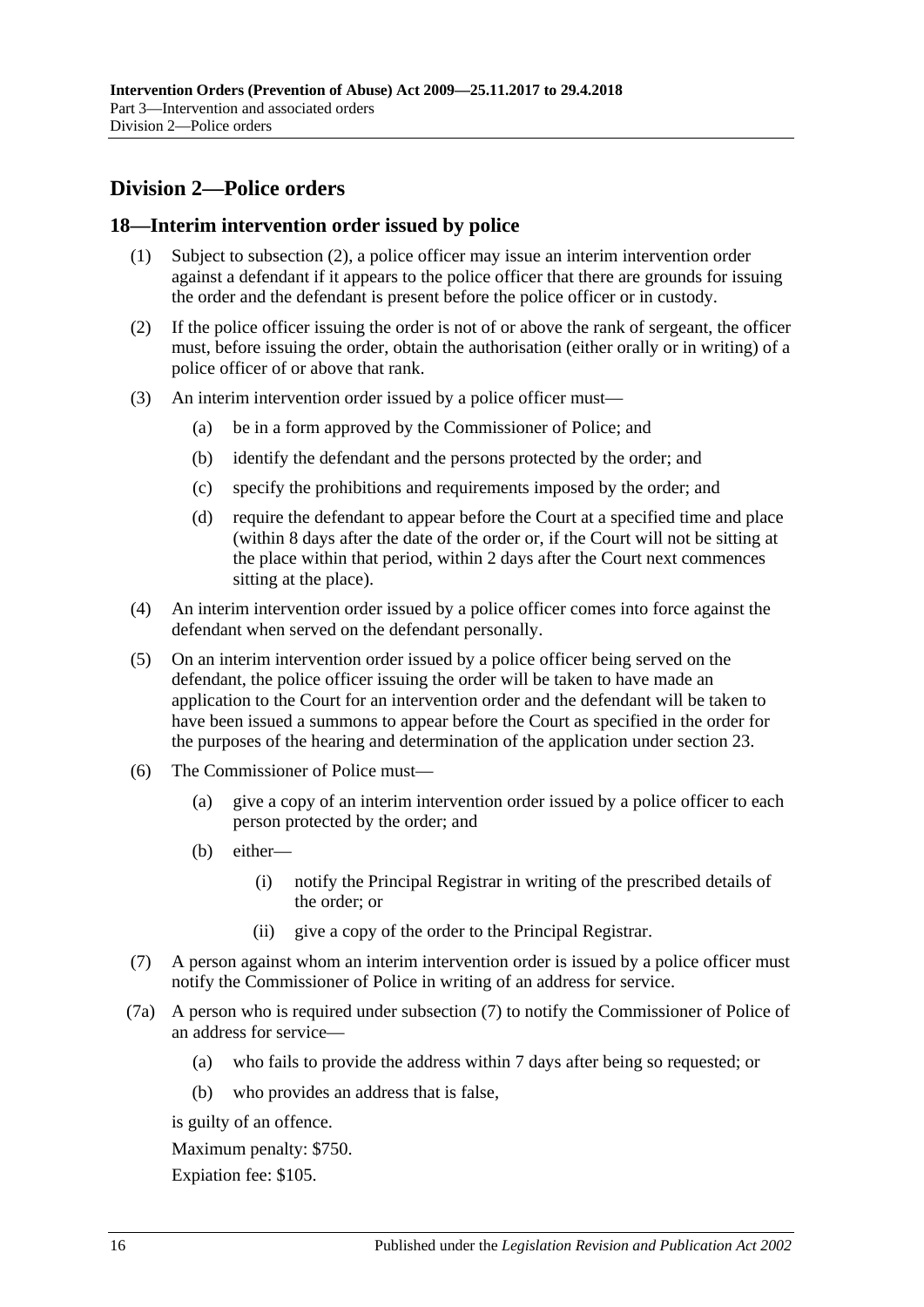- (8) The Commissioner of Police must notify the Principal Registrar of any address for service provided under [subsection](#page-15-3) (7).
- (9) The Principal Registrar must notify the relevant public sector agencies in writing of the prescribed details of interim intervention orders issued by police officers.

## <span id="page-16-0"></span>**19—Revocation of interim intervention order by Commissioner of Police**

- (1) The Commissioner of Police may revoke an interim intervention order issued by a police officer by written notice served on the defendant personally or by post at the address for service provided by the defendant under this Act.
- (2) The Commissioner of Police must—
	- (a) give a copy of a notice of revocation of an interim intervention order issued by a police officer to each person protected by the order; and
	- (b) notify the Principal Registrar that the order has been revoked.
- (3) The Principal Registrar must notify the relevant public sector agencies of the revocation of interim intervention orders by the Commissioner of Police.

## <span id="page-16-1"></span>**Division 3—Court orders**

## <span id="page-16-2"></span>**20—Application to Court for intervention order**

- (1) The following persons may make an application to the Court for an intervention order:
	- (a) a police officer;
	- (b) a person against whom it is alleged the defendant may commit an act of abuse or a suitable representative of such a person given permission to apply by the Court;
	- (c) a child who it is alleged may hear or witness, or otherwise be exposed to the effects of, an act of abuse committed by the defendant against a person;
	- (d) if the defendant or a person proposed to be protected by the order is a child and there is a Children's Protection Act order under section 38 of the *[Children's Protection Act](http://www.legislation.sa.gov.au/index.aspx?action=legref&type=act&legtitle=Childrens%20Protection%20Act%201993) 1993* in force in respect of the child—the Minister responsible for the administration of that Act.
- (2) If the person entitled to apply is a child, the application may be made—
	- (a) by the child with the permission of the Court, if the child has attained the age of 14 years; or
	- (b) on behalf of the child by—
		- (i) a parent or guardian of the child; or
		- (ii) a person with whom the child normally or regularly resides; or
		- (iii) some other suitable representative of the child given permission to apply by the Court.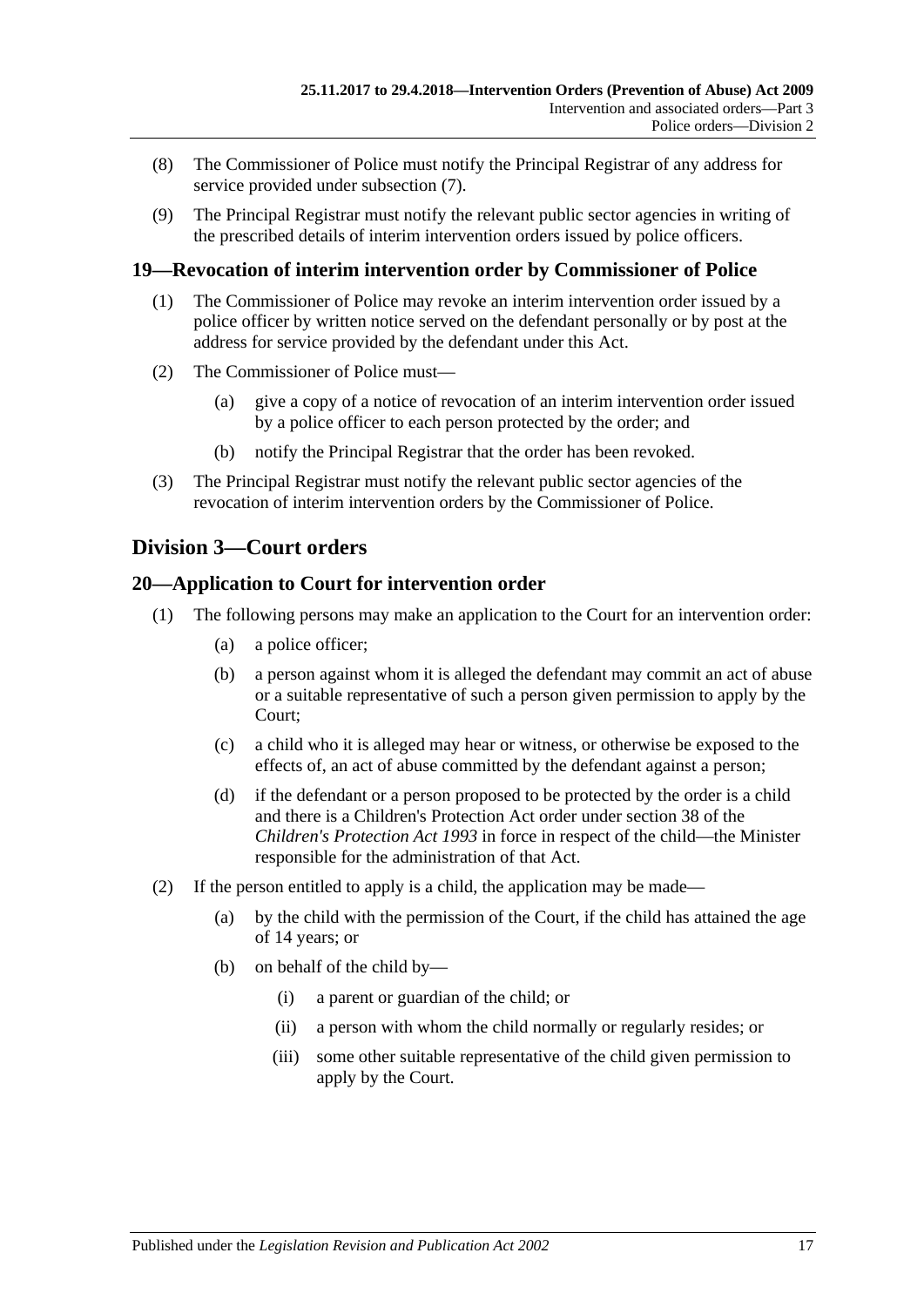- (3) The applicant must inform the Court of any relevant Family Law Act order, Children's Protection Act order or agreement or order for the division of property under the *Family Law Act 1975* of the Commonwealth, or the *[Domestic Partners Property](http://www.legislation.sa.gov.au/index.aspx?action=legref&type=act&legtitle=Domestic%20Partners%20Property%20Act%201996)  Act [1996](http://www.legislation.sa.gov.au/index.aspx?action=legref&type=act&legtitle=Domestic%20Partners%20Property%20Act%201996)* or a corresponding law of another jurisdiction, any pending application for such an order, and any other legal proceedings between a person proposed to be protected by the order and the defendant, of which the applicant is aware (but an intervention order is not invalid merely because the applicant fails to so inform the Court).
- (4) A single application relating to the same defendant may be made by any number of persons.

## <span id="page-17-0"></span>**21—Preliminary hearing and issue of interim intervention order**

- (1) On an application for an intervention order in circumstances in which an interim intervention order has not been issued by a police officer, the Court must hold a preliminary hearing as soon as practicable and without summoning the defendant to appear.
- (2) If the application is made by telephone or other electronic means in accordance with rules of Court—
	- (a) the preliminary hearing may occur by oral questioning of the applicant and any other available witness or by other means contemplated by the rules; and
	- (b) if the Court is not satisfied that it is an appropriate case for completing the preliminary hearing without requiring the personal attendance of the applicant, the Court may adjourn the hearing to a time and place fixed by the Court and inform the applicant of the time and place so fixed.
- (3) At the preliminary hearing, the Court may—
	- (a) issue an interim intervention order against a defendant if it appears to the Court that there are grounds for issuing the order; or
	- (b) dismiss the application on the grounds that the application is frivolous, vexatious, without substance or has no reasonable prospect of success or on any other ground considered sufficient by the Court.
- (4) If the applicant alleges non-domestic abuse and is a person other than a police officer, the Court must, in determining whether to exercise the discretion to dismiss the application, take into account—
	- (a) whether it might be appropriate and practicable for the parties to attempt to resolve the matter through mediation or by some other means; and
	- (b) whether the application is in the nature of a cross application; and
	- (c) any other matters that the Court considers relevant.
- (4a) If the applicant is a police officer—
	- (a) the Court is not bound by the rules of evidence but may inform itself as it thinks fit; and
	- (b) the Court must act according to equity, good conscience and the substantial merits of the case without regard to technicalities and legal forms.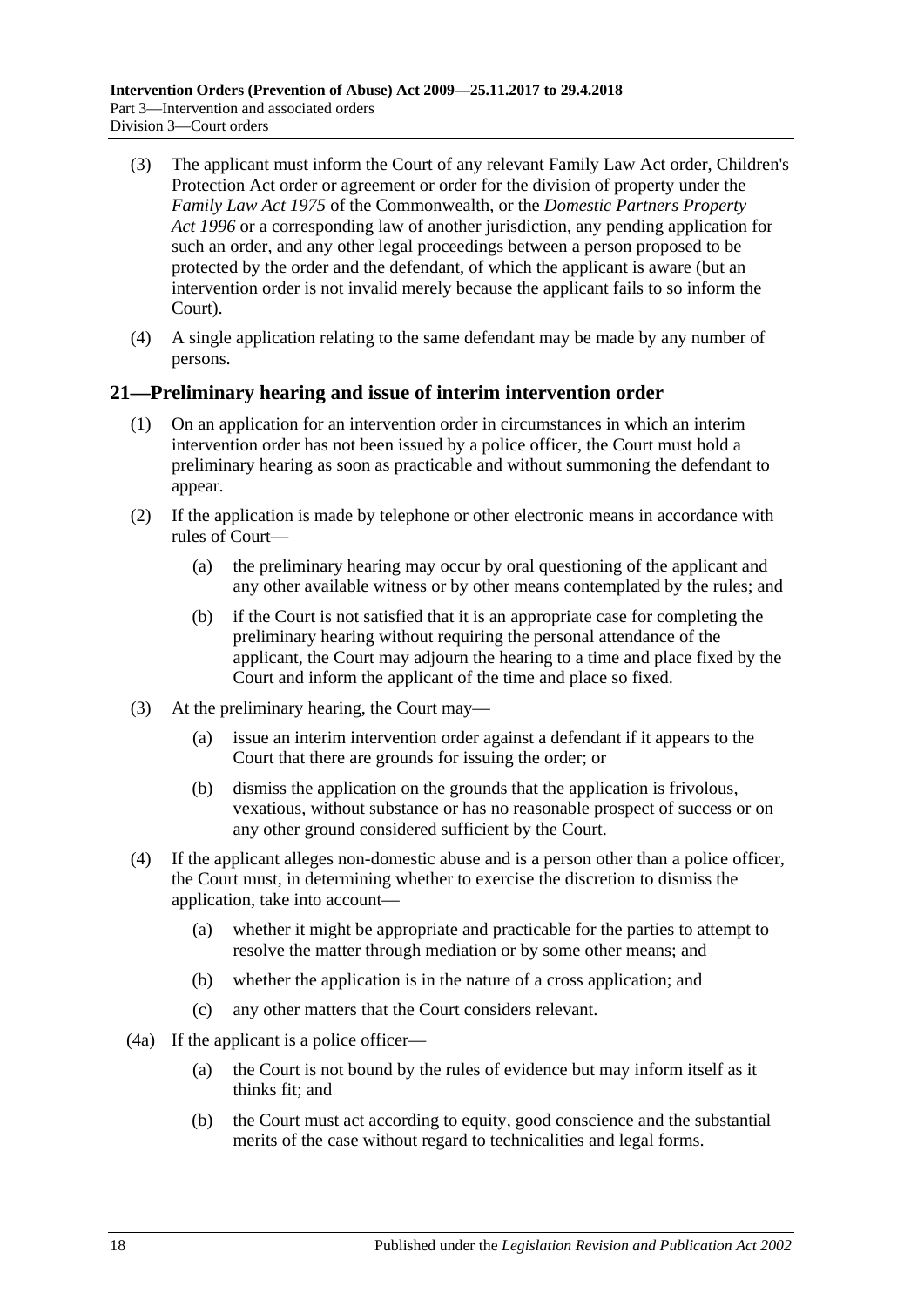- (5) There is a presumption against exercising the discretion to dismiss the application if the applicant alleges an offence involving personal violence or an offence of stalking under section 19AA of the *[Criminal Law Consolidation Act](http://www.legislation.sa.gov.au/index.aspx?action=legref&type=act&legtitle=Criminal%20Law%20Consolidation%20Act%201935) 1935*.
- (6) The Court may issue an interim intervention order on the basis of evidence received in the form of an affidavit if the application is made by a police officer or a person introduced by a police officer but, in that case—
	- (a) the deponent must, if the defendant so requires, appear personally at the proceedings for the determination of the application to give oral evidence of the matters referred to in the affidavit; and
	- (b) if the deponent does not appear personally to give evidence as so required—the Court may not rely on the evidence contained in the affidavit for the purpose of determining the application.
- (7) An interim intervention order issued by the Court must—
	- (a) identify the defendant and the persons protected by the order; and
	- (b) specify the prohibitions and requirements imposed by the order; and
	- (c) require the defendant to appear before the Court at a specified time and place (within 8 days after the date of the order or, if the Court will not be sitting at the place within that period, within 2 days after the Court next commences sitting at the place).
- <span id="page-18-0"></span>(8) An interim intervention order issued by the Court comes into force against the defendant when served on the defendant in accordance with this section.
- (8a) For the purposes of [subsection](#page-18-0) (8), an interim intervention order is served on the defendant if—
	- (a) the order is served on the defendant personally; or
	- (b) the order is served on the defendant in some other manner authorised by the Court; or
	- (c) the defendant is present in the Court when the order is made.
- (9) On an interim intervention order issued by the Court being served on the defendant, the defendant will be taken to have been issued a summons to appear before the Court as specified in the order for the purposes of hearing and determining an application for a final intervention order under [section](#page-19-1) 23.
- (10) The Principal Registrar must—
	- (a) give a copy of an interim intervention order issued by the Court to—
		- (i) each person protected by the order; and
		- (ii) if the applicant is not a police officer or a person protected by the order—the applicant; and
	- (b) either—
		- (i) notify the Commissioner of Police in writing of the prescribed details of the order; or
		- (ii) give a copy of the order to the Commissioner of Police.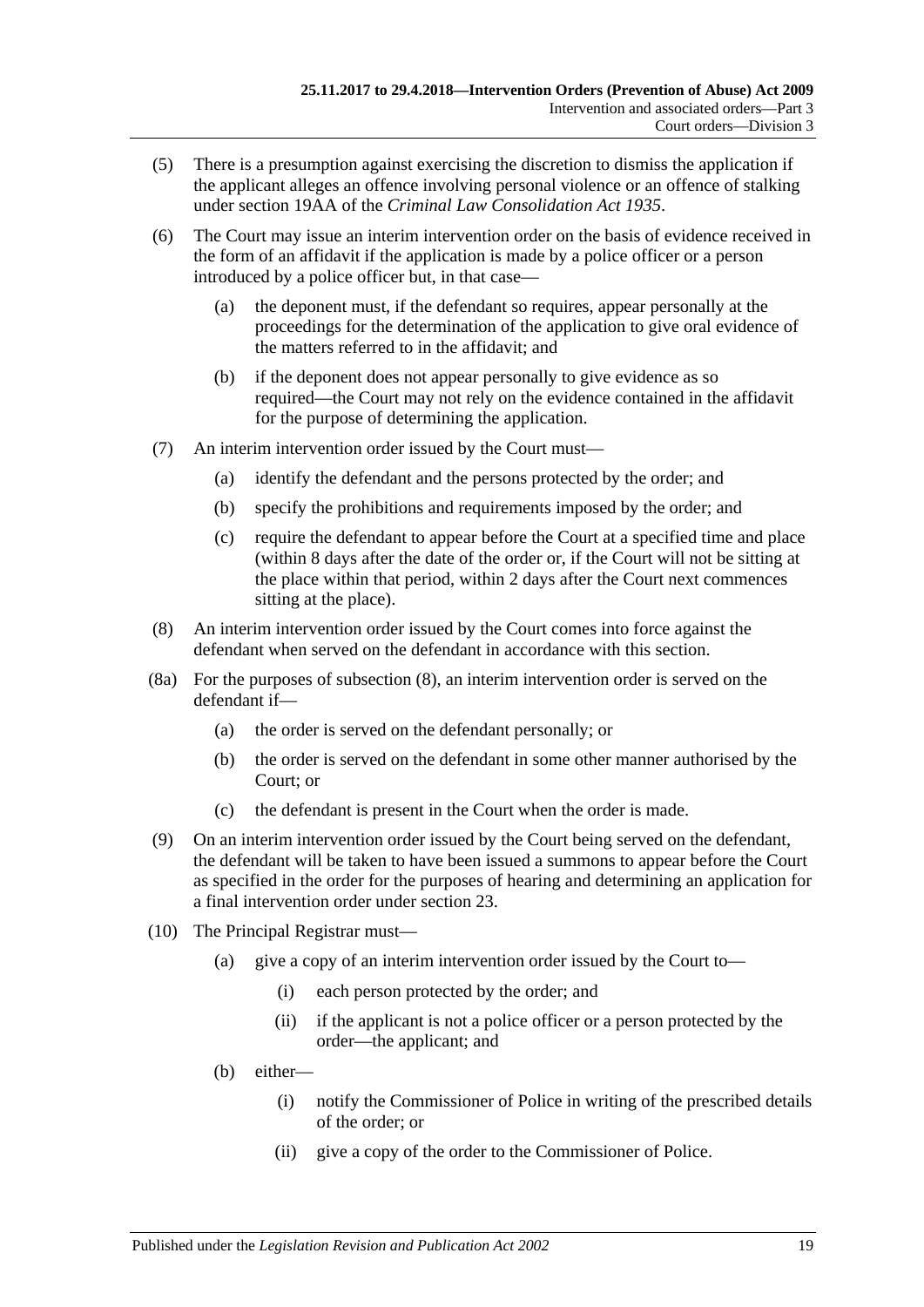- (11) The Principal Registrar must notify the relevant public sector agencies in writing of the prescribed details of interim intervention orders issued by the Court.
- (12) A person against whom an interim intervention order is issued by the Court must notify the Principal Registrar in writing of an address for service.
- (13) If a hearing is adjourned under this section, the Court need not be constituted at the adjourned hearing of the same judicial officer as ordered the adjournment.

## <span id="page-19-0"></span>**22—Adjournments**

- (1) The Court may, from time to time without requiring the attendance of any party, adjourn the hearing of an application for an intervention order at which a defendant is required by an interim intervention order to appear to a later date if satisfied that the interim intervention order has not been served or that there is other adequate reason for the adjournment.
- (2) The date fixed for an adjourned hearing must be within 8 days after the date on which the adjournment is ordered, unless the Court is satisfied—
	- (a) that a later date is required to enable the interim intervention order to be served; or
	- (b) that there is other adequate reason for fixing a later date.
- (3) If a hearing is adjourned under this section, the Court need not be constituted at the adjourned hearing of the same judicial officer as ordered the adjournment.

### <span id="page-19-2"></span><span id="page-19-1"></span>**23—Determination of application for intervention order**

- (1) Subject to this section, on the hearing of an application for a final intervention order, the Court may—
	- (a) confirm the interim intervention order issued against the defendant as a final intervention order; or
	- (b) issue a final intervention order in substitution for an interim intervention order issued against the defendant; or
	- (c) dismiss the application and revoke the interim intervention order issued against the defendant.
- (1a) If the Court determines that it is appropriate to confirm an interim intervention order as a final intervention order or to issue a final intervention order in substitution for an interim intervention order under [subsection](#page-19-2) (1) and the defendant, or a person protected by the order, is a child or the parent of a child, the Court—
	- (a) must make the following inquiries:
		- (i) whether there is any relevant Family Law Act order or Children's Protection Act order;
		- (ii) how the final intervention order would be likely to affect contact (in accordance with a relevant Family Law Act order or Children's Protection Act order or otherwise) between—
			- (A) the protected person or the defendant; and
			- (B) any child of, or in the care of, either of those persons; and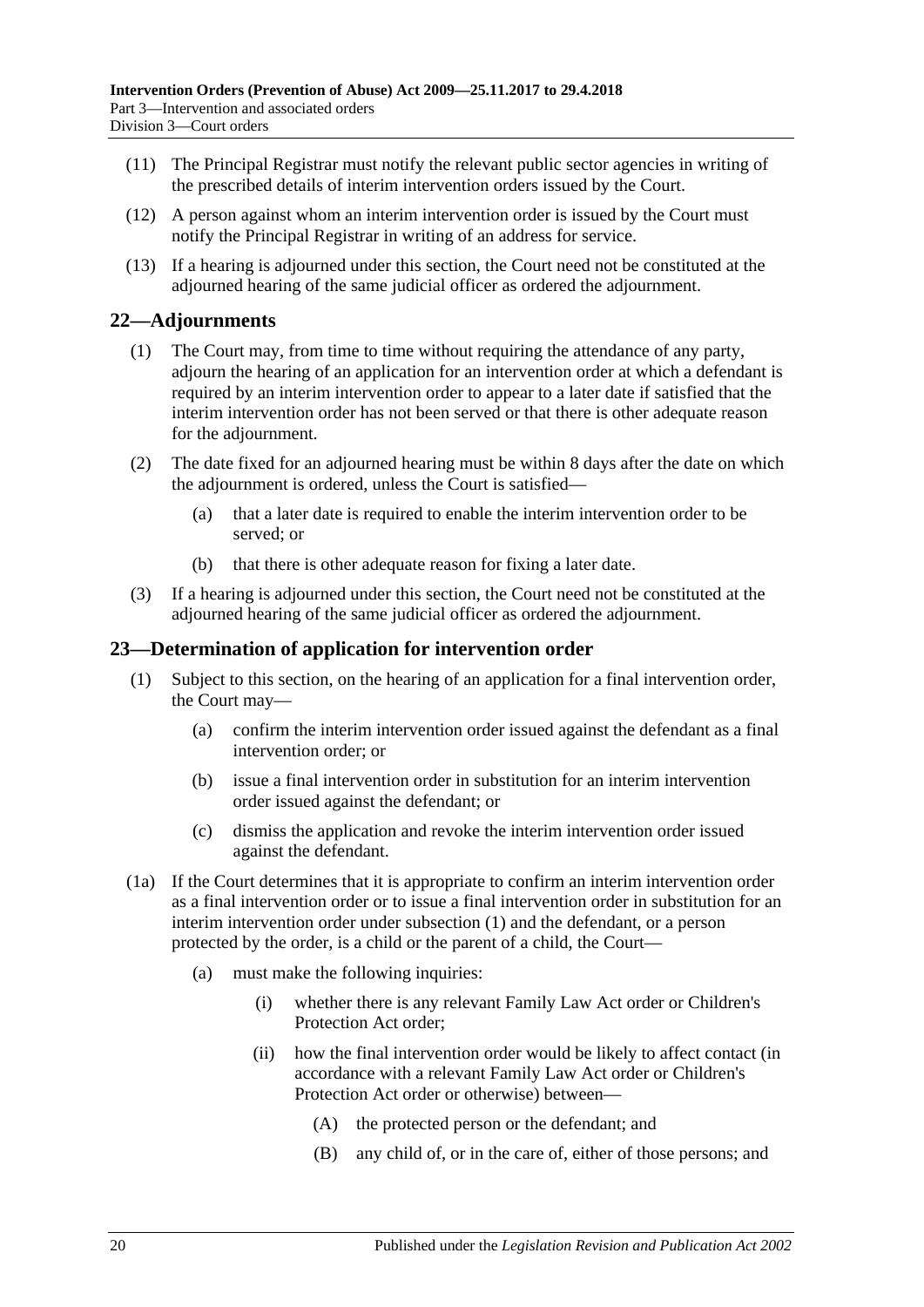- (b) must take such steps as the Court considers necessary so as to avoid inconsistency between the order and any Family Law Act order or Children's Protection Act order of which the Court has knowledge (whether on its own inquiry or having been so informed).
- (2) An interim intervention order issued against a defendant may be confirmed as a final intervention order, or a final intervention order may be issued in substitution for an interim intervention order issued against a defendant, in the absence of the defendant if the defendant failed to appear at the hearing of the application as required by the interim intervention order or by conditions of bail.
- (3) If a defendant disputes some or all of the grounds on which a final intervention order is sought but consents to the order, the Court may confirm the interim intervention order issued against the defendant as a final intervention order, or issue a final intervention order in substitution for the interim intervention order issued against the defendant, without receiving any further submissions or evidence as to the grounds.
- (4) If an interim intervention order is confirmed, the order continues in force against the defendant as a final intervention order without any further requirement for service.
- <span id="page-20-0"></span>(5) A final intervention order that is issued in substitution for an interim intervention order comes into force against the defendant when served on the defendant in accordance with this section (and until the order is so served the interim intervention order continues in force against the defendant).
- (5a) For the purposes of [subsection](#page-20-0) (5), a final intervention order is served on the defendant if—
	- (a) the order is served on the defendant personally; or
	- (b) the order is served on the defendant in some other manner authorised by the Court; or
	- (c) the defendant is present in the Court when the order is made.
- (6) If an interim intervention order is revoked, the Principal Registrar must serve written notice of the revocation on the defendant personally or by post at the address for service provided by the defendant under this Act or in some other manner authorised by the Court.
- (7) The Principal Registrar must—
	- (a) give a copy of a final intervention order, or notice of revocation of an interim intervention order, to—
		- (i) each person protected by the order; and
		- (ii) if the applicant is not a police officer or a person protected by the order—the applicant; and
	- (b) either—
		- (i) notify the Commissioner of Police in writing—
			- (A) of the prescribed details of a final intervention order; or
			- (B) that an interim intervention order (whether issued by a police officer or the Court) has been revoked; or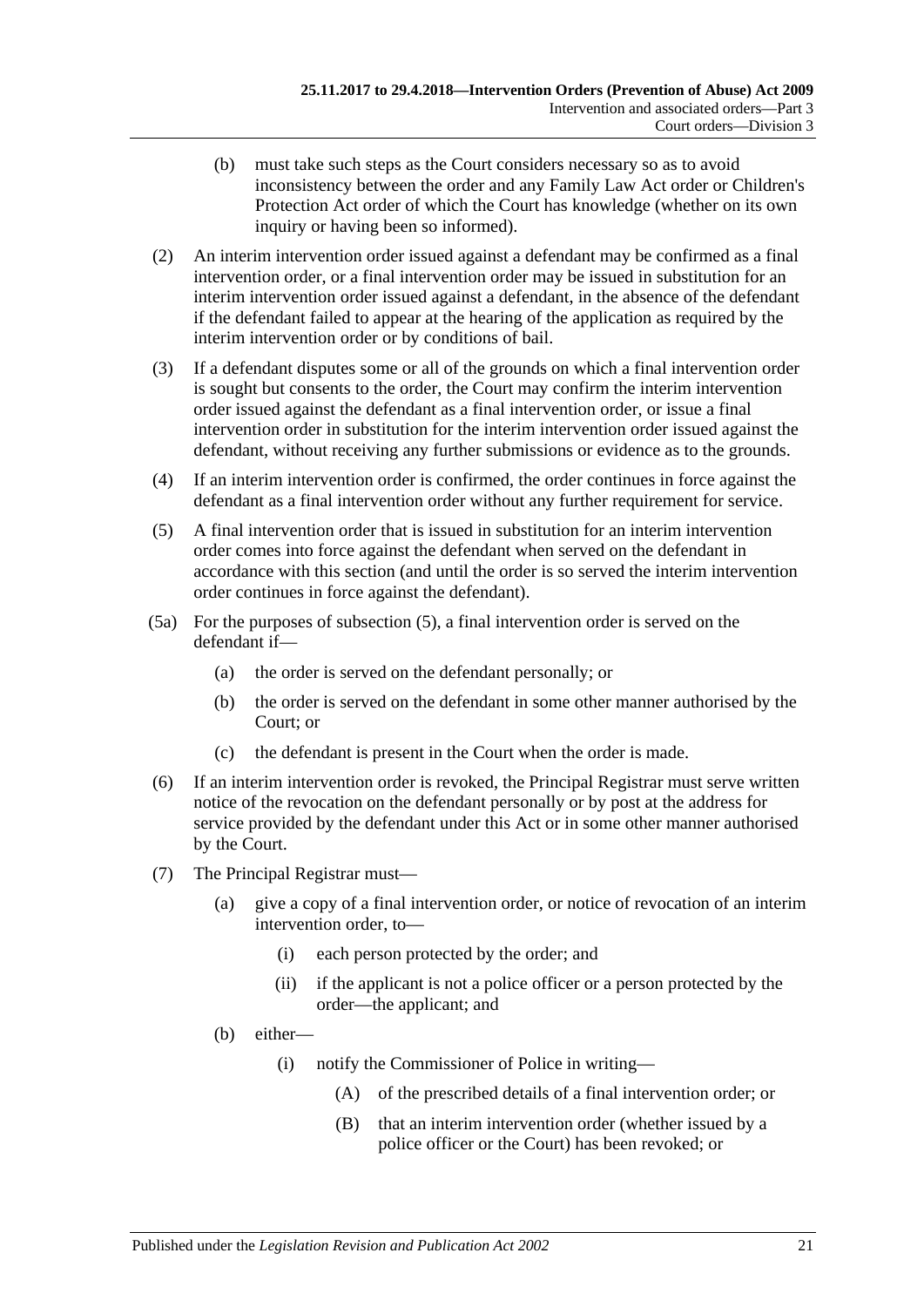- (ii) give a copy of the final intervention order, or notice of revocation of an interim intervention order, to the Commissioner of Police.
- (8) The Principal Registrar must notify the relevant public sector agencies in writing of the prescribed details of final intervention orders issued by the Court and of the revocation of interim intervention orders by the Court.

## <span id="page-21-0"></span>**24—Problem gambling order**

- (1) If the Court confirms an interim intervention order as a final intervention order against a defendant or issues a final intervention order against a defendant in substitution for an interim intervention order, the Court may make an order (a *problem gambling order*) that the defendant is subject to a problem gambling family protection order under the *[Problem Gambling Family Protection Orders Act](http://www.legislation.sa.gov.au/index.aspx?action=legref&type=act&legtitle=Problem%20Gambling%20Family%20Protection%20Orders%20Act%202004) 2004* imposing specified requirements or orders of a kind that could be imposed by the Independent Gambling Authority under that Act.
- <span id="page-21-1"></span>(2) A problem gambling order must be served on the defendant in accordance with this section and is not binding on the defendant until so served.
- (2a) For the purposes of [subsection](#page-21-1) (2), a problem gambling order is served on the defendant if—
	- (a) the order is served on the defendant personally; or
	- (b) the order is served on the defendant in some other manner authorised by the Court; or
	- (c) the defendant is present in the Court when the order is made.
- (3) If the problem gambling family protection order to which the defendant is subject includes an attachment order (within the meaning of the *[Problem Gambling Family](http://www.legislation.sa.gov.au/index.aspx?action=legref&type=act&legtitle=Problem%20Gambling%20Family%20Protection%20Orders%20Act%202004)  [Protection Orders Act](http://www.legislation.sa.gov.au/index.aspx?action=legref&type=act&legtitle=Problem%20Gambling%20Family%20Protection%20Orders%20Act%202004) 2004*), the attachment order must be served on the third person specified in the order personally or in some other manner authorised by the Court and is not binding on the third person until so served.
- (4) A problem gambling order continues in force (subject to any variation of the order under this Act) until it is revoked.
- <span id="page-21-2"></span>(5) If the Court orders that the defendant is subject to a problem gambling family protection order, the Principal Registrar must—
	- (a) give a copy of the order to—
		- (i) each person for whose benefit the order is made; and
		- (ii) if the applicant for the order is not a police officer or a person protected by the order—the applicant; and
	- (b) either—
		- (i) notify a person listed below in writing of the prescribed details of the order:
			- (A) the Independent Gambling Authority;
			- (B) the Commissioner of Police;
			- (C) the proprietor or licensee of any premises specified in the order; or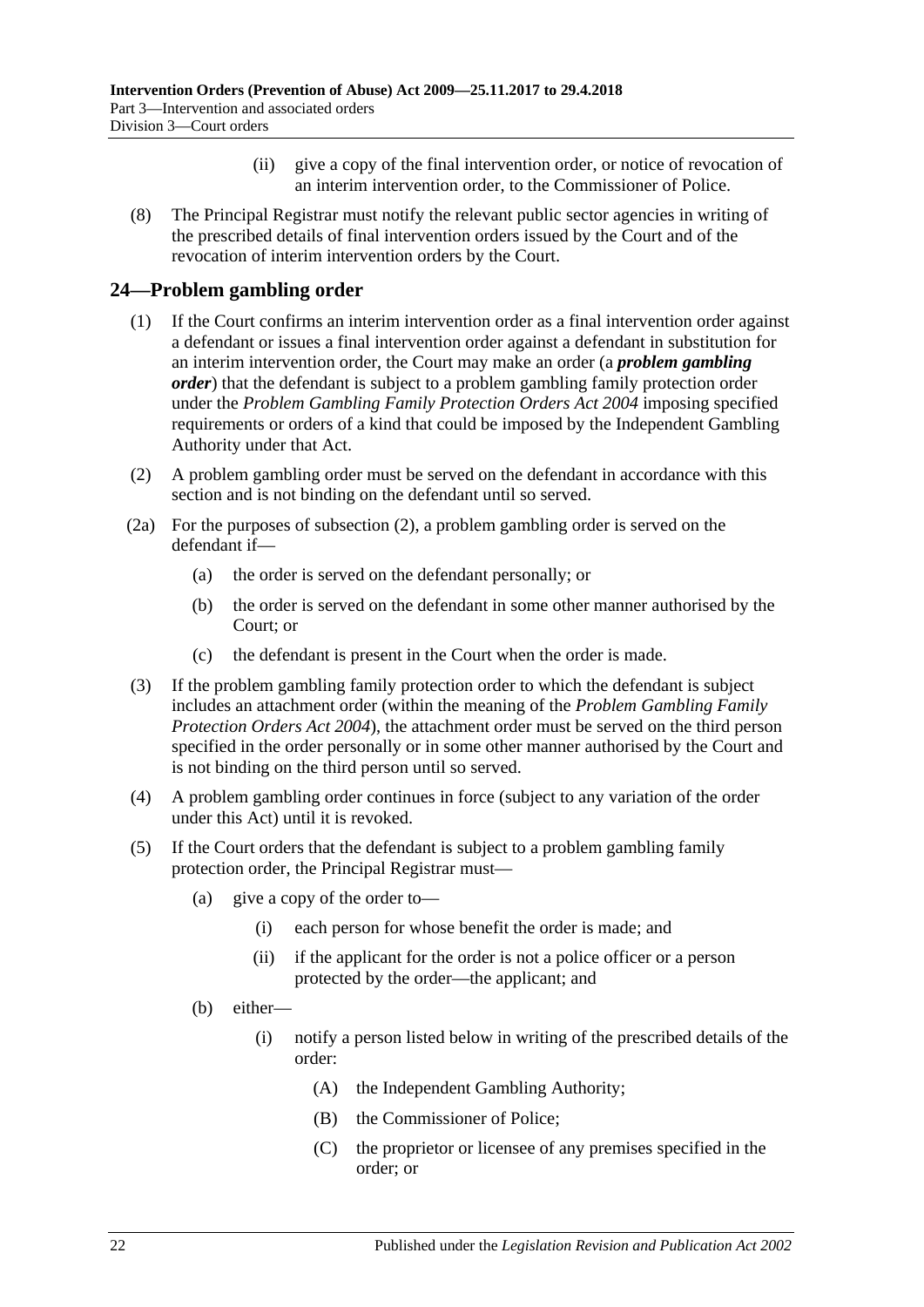(ii) give a copy of the order to a person referred to in [subparagraph](#page-21-2) (i).

## <span id="page-22-0"></span>**25—Tenancy order**

- $(1)$  If—
	- (a) the Court confirms an interim intervention order as a final intervention order against a defendant or issues a final intervention order against a defendant in substitution for an interim intervention order; and
	- (b) the final intervention order prohibits the defendant from being on premises at which a protected person resides; and
	- (c) the defendant and protected person previously resided together on the premises; and
	- (d) the premises are subject to a tenancy agreement to which the defendant is a party,

the Court may make an order (a *tenancy order*) that the defendant will be taken to have assigned the defendant's interest in the tenancy agreement to a specified person or persons with the landlord's consent.

- (2) However, a tenancy order may only be made if the Court is satisfied that the assignee consents to the assignment and—
	- (a) in a case where—
		- (i) the landlord is a community housing provider registered under the *Community Housing Providers National Law*; and
		- (ii) the premises constitute community housing within the meaning of that Law,

the assignee meets the eligibility requirements for such community housing and any membership or other requirements of the landlord associated with occupation of those premises; and

- (b) in a case where the landlord is the South Australian Housing Trust or a subsidiary of the South Australian Housing Trust—the assignee meets the eligibility requirements of the Trust; and
- (c) in any case—the assignee could reasonably be expected to comply with the obligations under the tenancy agreement,

(so that it would be unreasonable for the landlord to withhold consent to the assignment).

- (3) A tenancy order takes effect on the day on which it is made or on such later day as is specified in the order.
- (4) If a tenancy order is made—
	- (a) the effect of the assignment is that the assignee is substituted for the assignor as tenant under the tenancy agreement (but the assignor remains responsible for liabilities that accrued before the date of the assignment); and
	- (b) the assignee is liable to indemnify the assignor for liabilities incurred by the assignor to the landlord because of a breach of the tenancy agreement by the assignee; and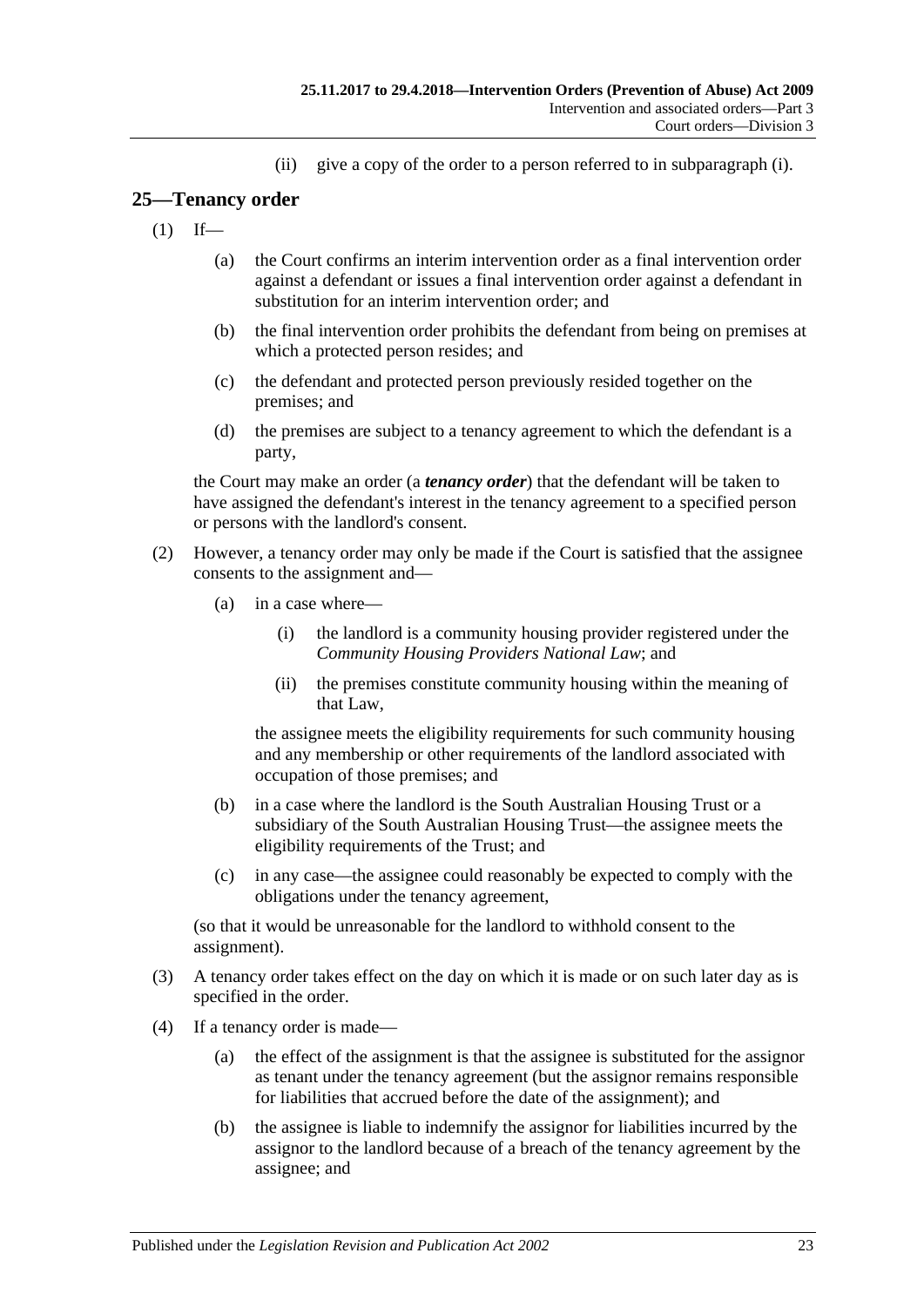- (c) an amount paid by the assignor and held by way of security for the performance of obligations under the tenancy agreement will (unless the parties agree to the contrary) continue to be held as security for the proper performance by the assignee of obligations under the tenancy agreement.
- (5) The Registrar must give a copy of a tenancy order to—
	- (a) the protected person; and
	- (b) the defendant; and
	- (c) the landlord; and
	- (d) if the assignee is not the protected person—the assignee; and
	- (e) the Registrar of the South Australian Civil and Administrative Tribunal.

## <span id="page-23-0"></span>**Division 4—Variation or revocation of orders**

### <span id="page-23-1"></span>**26—Intervention orders**

- (1) The Court may vary or revoke an intervention order on application by—
	- (a) a police officer; or
	- (b) a person protected by the order or a suitable representative of such a person given permission to apply by the Court; or
	- (c) if the defendant or a person protected by the order is a child and there is a Children's Protection Act order under section 38 of the *[Children's Protection](http://www.legislation.sa.gov.au/index.aspx?action=legref&type=act&legtitle=Childrens%20Protection%20Act%201993)  Act [1993](http://www.legislation.sa.gov.au/index.aspx?action=legref&type=act&legtitle=Childrens%20Protection%20Act%201993)* in force in respect of the child—the Minister responsible for the administration of that Act; or
	- (d) the defendant.
- (2) If the person entitled to apply is a child, the application may be made—
	- (a) by the child with the permission of the Court, if the child has attained the age of 14 years; or
	- (b) on behalf of the child by—
		- (i) a parent or guardian of the child; or
		- (ii) a person with whom the child normally or regularly resides; or
		- (iii) any other suitable representative of the child with the permission of the Court.
- (3) An application for variation or revocation of a final intervention order may only be made by the defendant after the date fixed by the order.
- (4) On an application for variation or revocation of a final intervention order by the defendant, the Court may, without receiving submissions or evidence from the protected person, dismiss the application—
	- (a) if satisfied that the application is frivolous or vexatious; or
	- (b) if not satisfied that there has been a substantial change in the relevant circumstances since the order was issued or last varied.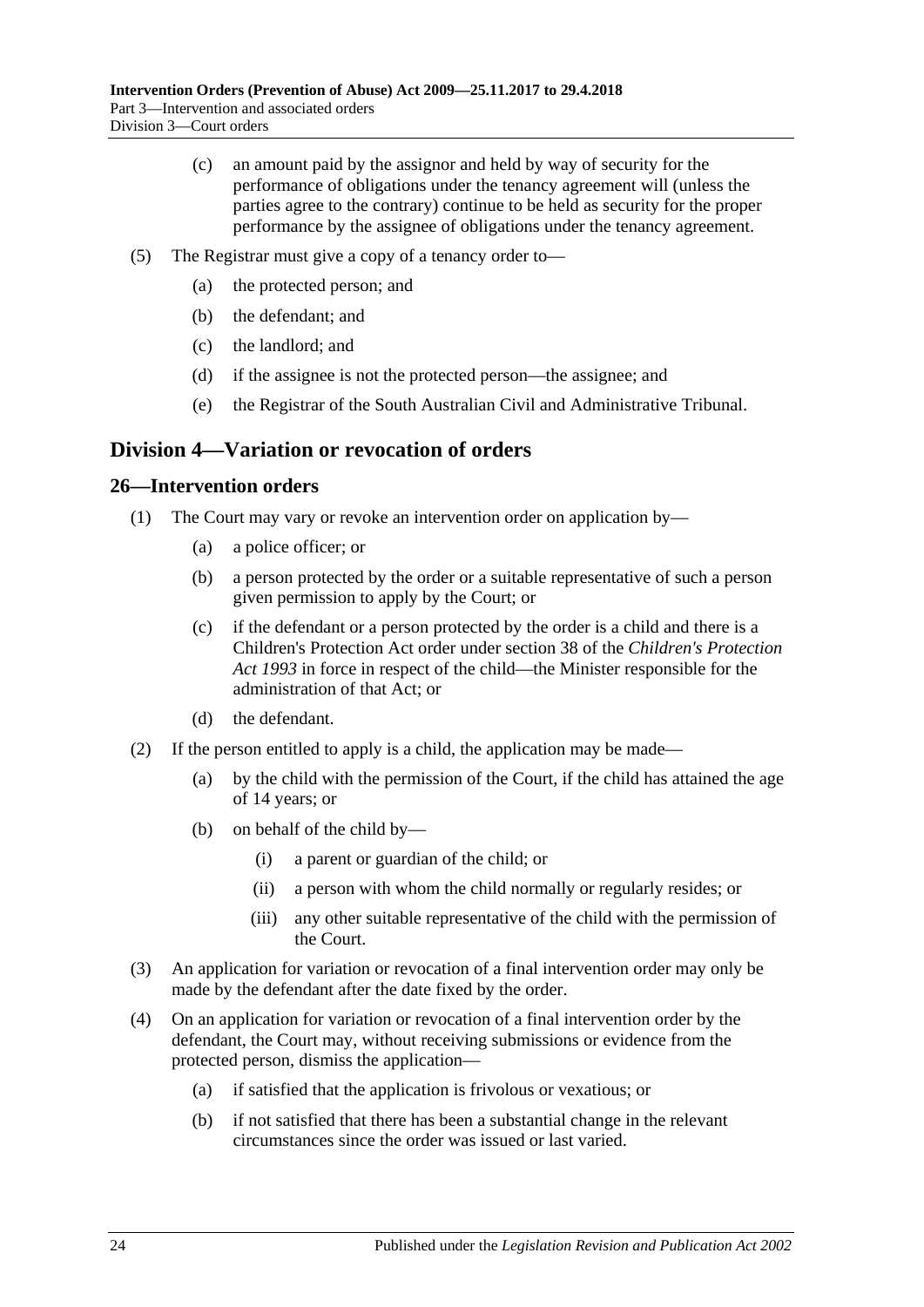- (5) The Court must, before varying or revoking an intervention order under this section—
	- (a) allow the Commissioner of Police, the defendant and each person protected by the order a reasonable opportunity to be heard on the matter; and
	- (b) have regard to the same matters that the Court is required to have regard to in considering whether or not to make an intervention order and in considering the terms of an intervention order.
- (6) The Court may not vary a final intervention order by removing the firearms terms unless satisfied that the defendant has never been guilty of violent or intimidatory conduct and needs to have a firearm for purposes related to earning a livelihood.
- <span id="page-24-0"></span>(7) If an intervention order is varied, the order in its amended form must be served on the defendant in accordance with this section and until so served—
	- (a) the variation is not binding on the defendant; but
	- (b) the order as in force prior to the variation continues to be binding on the defendant.
- (7a) For the purposes of [subsection](#page-24-0) (7), an order in its amended form is served on the defendant if—
	- (a) the order is served on the defendant personally; or
	- (b) the order is served on the defendant in some other manner authorised by the Court; or
	- (c) the defendant is present in the Court when the order is made.
- (8) If an intervention order is revoked, the Principal Registrar must serve written notice of the revocation on the defendant personally or by post at the address for service provided by the defendant under this Act or in some other manner authorised by the Court.
- (9) If an intervention order is varied or revoked, the Principal Registrar must—
	- (a) give a copy of the order as varied by the Court, or notice of revocation of the order, to—
		- (i) each person protected by the order; and
		- (ii) if the applicant is not a police officer or a person protected by the order—the applicant; and
	- (b) either—
		- (i) notify the Commissioner of Police in writing of the prescribed details of the order as varied by the Court, or that the order has been revoked; or
		- (ii) give a copy of the order as varied by the Court, or notice of revocation of the order, to the Commissioner of Police.
- (10) The Principal Registrar must notify the relevant public sector agencies in writing of—
	- (a) the prescribed details of intervention orders varied by the Court; or
	- (b) the revocation of intervention orders by the Court.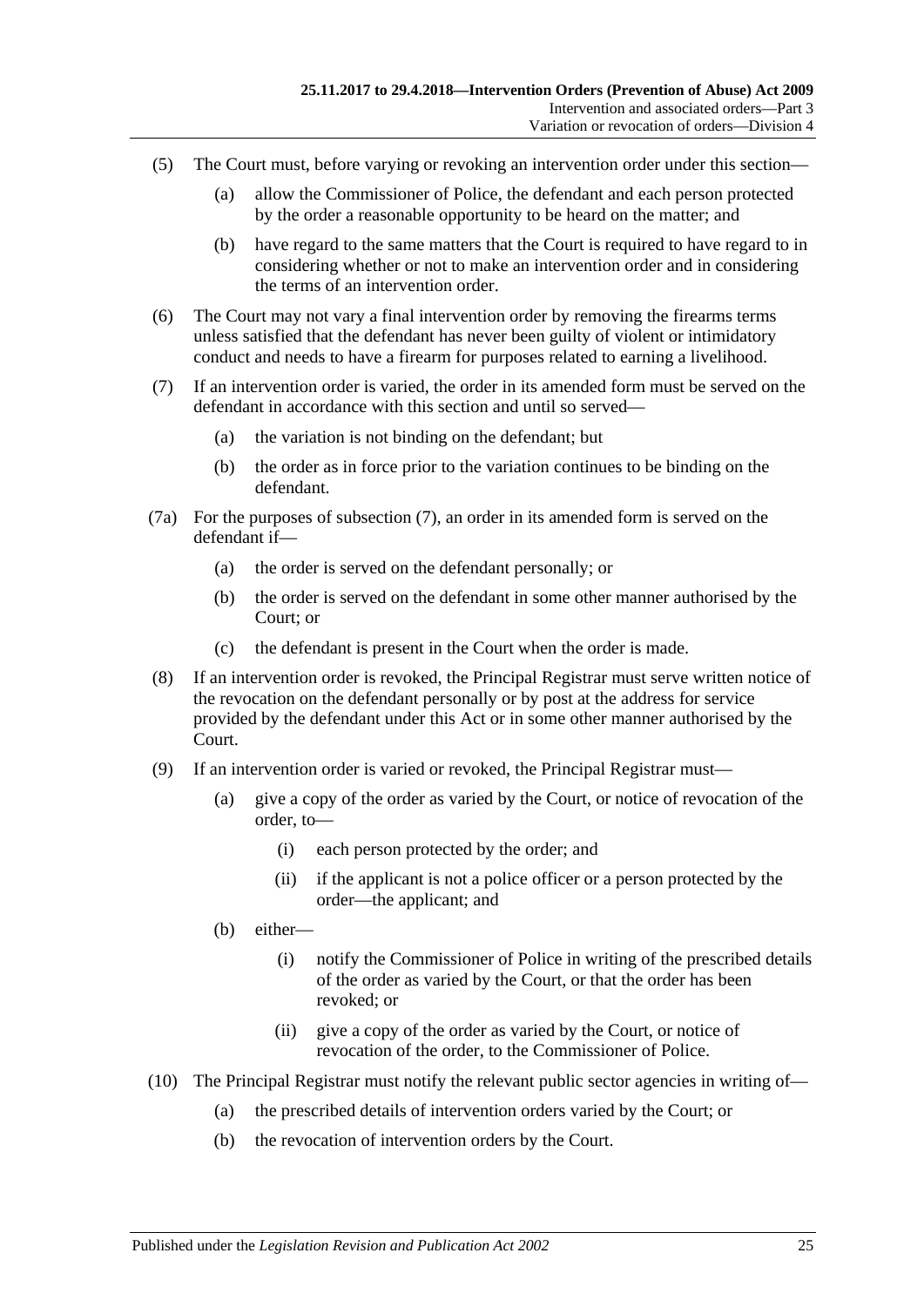## <span id="page-25-0"></span>**27—Problem gambling orders**

- (1) The Court may vary or revoke a problem gambling order—
	- (a) on revoking the intervention order with which it is associated; or
	- (b) on application by a defendant subject to the intervention order with which it is associated or a person for whose benefit the problem gambling family protection order to which the defendant is subject under the order applies.
- (2) If on revoking an intervention order the Court does not revoke an associated problem gambling order, the problem gambling family protection order to which the defendant is subject under the order continues in force under the *[Problem Gambling Family](http://www.legislation.sa.gov.au/index.aspx?action=legref&type=act&legtitle=Problem%20Gambling%20Family%20Protection%20Orders%20Act%202004)  [Protection Orders Act](http://www.legislation.sa.gov.au/index.aspx?action=legref&type=act&legtitle=Problem%20Gambling%20Family%20Protection%20Orders%20Act%202004) 2004* as if it had been issued under that Act and, consequently, is subject to variation or revocation by the Independent Gambling Authority under that Act.

## <span id="page-25-1"></span>**Division 5—Evidentiary matters**

### <span id="page-25-2"></span>**28—Burden of proof**

In proceedings under this Part, the Court is to decide questions of fact on the balance of probabilities.

#### <span id="page-25-3"></span>**29—Special arrangements for evidence and cross-examination**

- (1) The Court may order that special arrangements be made for taking the evidence of a person against whom it is alleged the defendant has committed or might commit an act of abuse or a child who it is alleged has been or might be exposed to the effects of an act of abuse committed by the defendant against a person.
- (2) Without limiting the kind of order that may be made under this section, the Court may make 1 or more of the following orders:
	- (a) an order that the evidence be given outside the Court and transmitted to the Court by means of closed circuit television;
	- (b) an order that the evidence be taken outside the Court and that an audio visual record of the evidence be made and replayed in the Court;
	- (c) an order that a screen, partition or one-way glass be placed to obscure the view of a party to whom the evidence relates or some other person;
	- (d) an order that the defendant be excluded from the place where the evidence is taken, or otherwise be prevented from directly seeing and hearing the witness while giving evidence;
	- (e) an order that the witness be accompanied by a relative or friend for the purpose of providing emotional support;
	- (f) that extra allowance be made for breaks during, and time to be given for, the taking of evidence;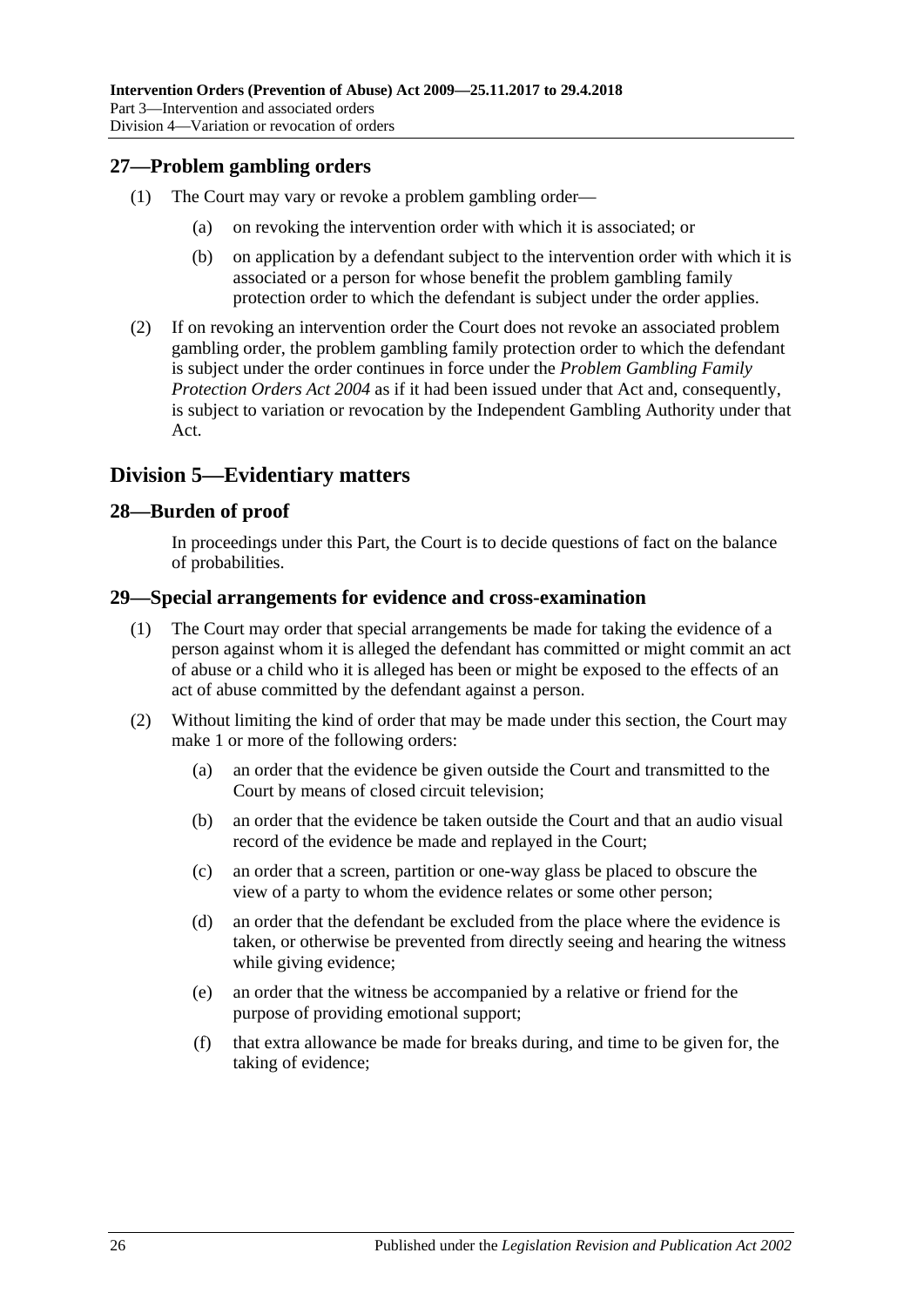- (g) if the witness has a physical disability or cognitive impairment—that the evidence be taken in a particular way (to be specified by the Court) that will, in the Court's opinion, facilitate the taking of evidence from the witness or minimise the witness's embarrassment or distress (including, if the witness has complex communication needs, with such communication assistance as may be specified by the Court under section 14A of the *[Evidence Act](http://www.legislation.sa.gov.au/index.aspx?action=legref&type=act&legtitle=Evidence%20Act%201929) 1929*).
- (3) Special arrangements made under this section may relate to the evidence of the witness as a whole or to particular aspects of the evidence of the witness, such as cross-examination and re-examination.
- (4) Cross-examination of a person against whom it is alleged the defendant has committed or might commit an act of abuse or a child who it is alleged has been or might be exposed to the effects of an act of abuse committed by the defendant against a person is—
	- (a) to be by counsel; or
	- (b) if the defendant is not legally represented in the proceedings—to be undertaken—
		- (i) by the defendant submitting to the Court, in the manner required by the Court, the questions the defendant proposes the witness be asked in cross-examination and the Court (or the Court's nominee) asking the witness those of the questions submitted that are determined by the Court to be allowable in cross-examination; or
		- (ii) as otherwise directed by the Court.

## <span id="page-26-0"></span>**Part 3A—National recognition of domestic violence orders**

## <span id="page-26-1"></span>**Division 1—Preliminary**

## <span id="page-26-2"></span>**29A—Interpretation**

In this Part, unless the contrary intention appears—

*corresponding law* means a law, or part of a law, of a State or a Territory of the Commonwealth declared by the regulations to be a corresponding law for the purposes of this Part;

*domestic violence order* or *DVO* means a local DVO, an interstate DVO or a foreign intervention order;

*foreign intervention order* does not include an order (whether registered or not under [Part 4\)](#page-38-2) that is declared by the regulations not to be a foreign intervention order for the purposes of this Part;

*general violence order* means—

- (a) an intervention order under this Act; or
- (b) a violence restraining order under the corresponding law of Western Australia, other than an order under that corresponding law declared by the regulations not to be a general violence order for the purposes of this paragraph;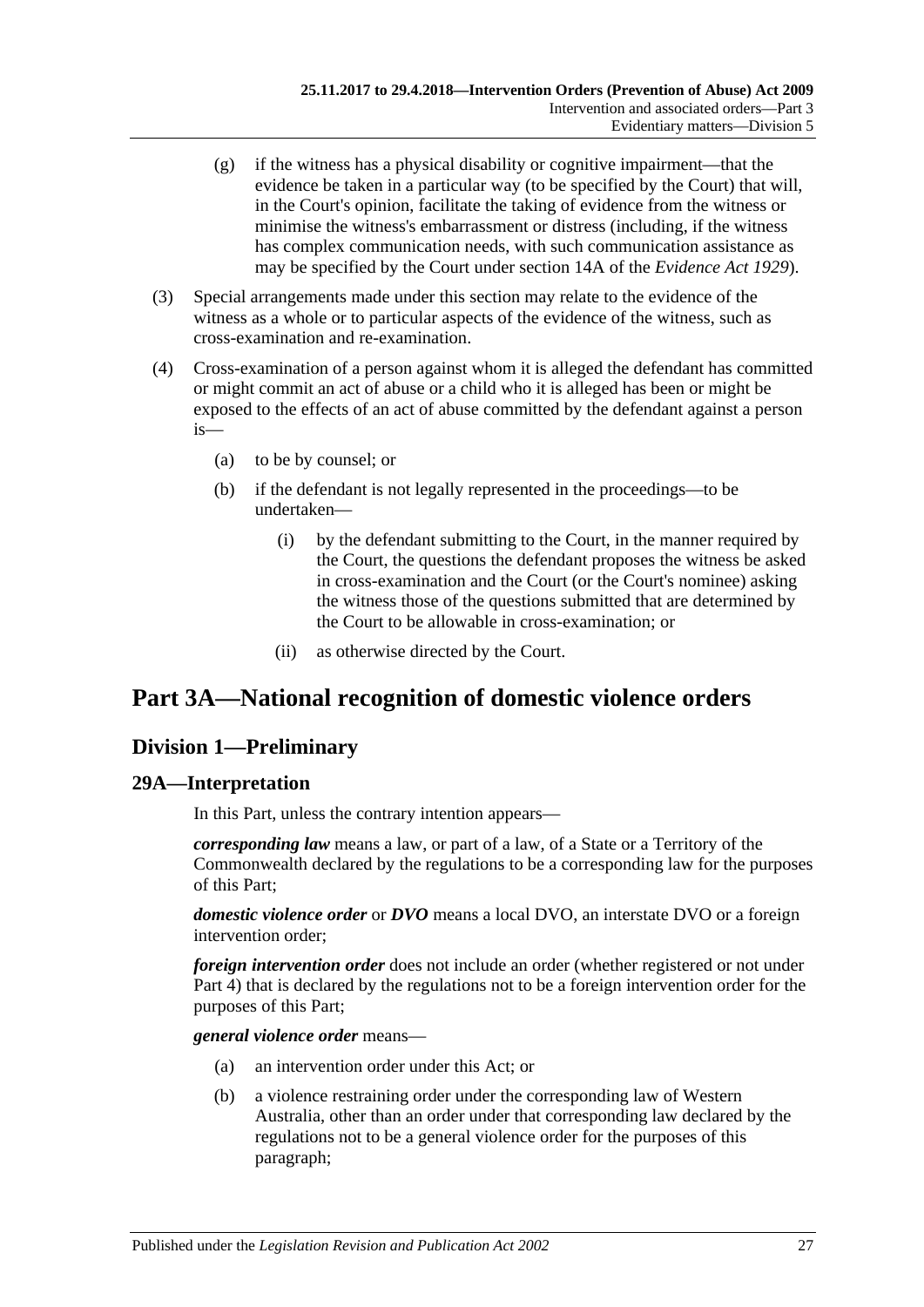*interim DVO* means a DVO that is of an interim or a provisional nature and includes—

- (a) an interim intervention order under this Act; and
- (b) a DVO made by a police officer under a corresponding law; and
- (c) an emergency order made under the corresponding law of the Australian Capital Territory; and
- (d) a temporary protection order made under the corresponding law of Queensland; and
- (e) a DVO declared by the regulations to be an interim DVO;

*interstate DVO* means an order, or order of a type, made under a corresponding law that is declared by the regulations to be an interstate DVO for the purposes of this Part;

*interstate law enforcement agency* means—

- (a) a police force of a participating jurisdiction; or
- (b) an agency of a participating jurisdiction responsible for enforcing DVOs in that jurisdiction;

*issuing authority* includes a court or person with power to make, vary or revoke a DVO under the law of a participating jurisdiction;

*issuing jurisdiction*, in respect of a DVO, means the jurisdiction in which the DVO is made;

*local law enforcement agency* means South Australia Police;

*local DVO*—a reference to a *local DVO* is a reference to an intervention order (within the meaning of [section](#page-3-3)  $3(1)$ ) that addresses a domestic violence concern;

*make* includes issue;

*non-local DVO* means an interstate DVO or a foreign intervention order;

*participating jurisdiction* means this jurisdiction or a jurisdiction in which a corresponding law is in force;

*properly notified*—see [section](#page-31-0) 29J;

*protected person* means a person for whose protection or benefit a DVO is made;

*recognised DVO*—see [section](#page-28-3) 29D;

*registered foreign order*—see [section](#page-27-0) 29B;

*revoke* includes cancel.

#### <span id="page-27-0"></span>**29B—Registered foreign orders**

- (1) A *registered foreign order* means a foreign order that is—
	- (a) a foreign intervention order registered under [Part 4;](#page-38-2) or
	- (b) an order declared by the regulations to be a registered foreign order for the purposes of this Part.
- (2) A registered foreign order is neither a local DVO nor an interstate DVO.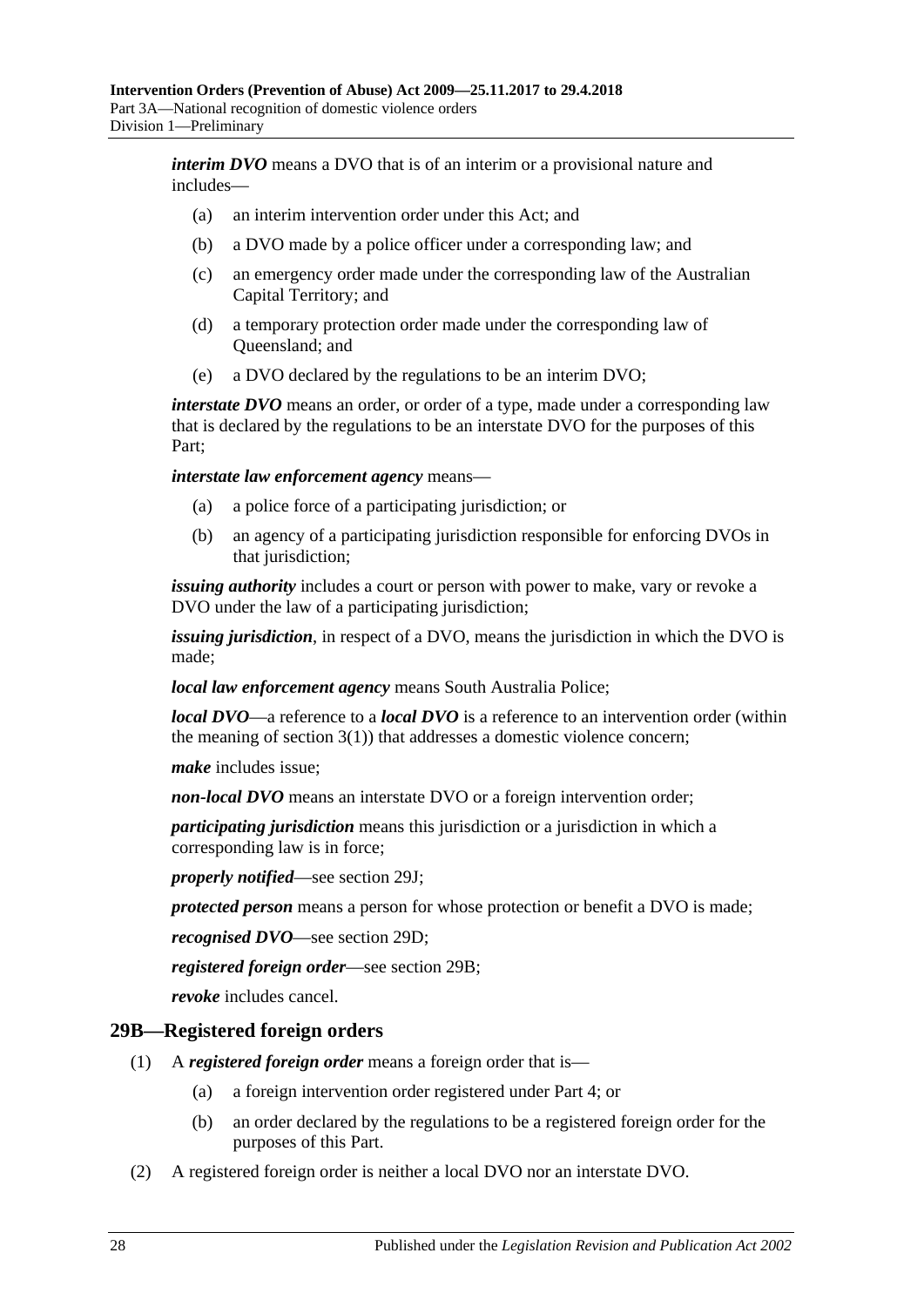- (3) For the purpose of this Part, a registered foreign order—
	- (a) will be taken to be made in the jurisdiction in which it is registered as a registered foreign order; and
	- (b) will be taken to be made when it becomes a registered foreign order in that jurisdiction; and
	- (c) will be taken to have been varied or revoked if its registration as a registered foreign order is varied or revoked.
- (4) A power conferred by this Part to vary or revoke a registered foreign order is a power to vary or revoke registration of the order as a registered foreign order.

#### <span id="page-28-0"></span>**29C—Domestic violence concern**

- (1) A violence restraining order under the corresponding law of Western Australia will be taken to address a domestic violence concern for the purposes of this Part if the order is made because the defendant has committed, or because it is feared the defendant will commit, an act of family and domestic violence (within the meaning of that corresponding law).
- (2) A general violence order will be taken to be an order that addresses a domestic violence concern for the purposes of this Part if—
	- (a) it is declared to be an order that addresses a domestic violence concern by the issuing authority that makes the order; or
	- (b) a registrar of a court of the jurisdiction in which the order was made makes an order declaring the DVO to be a recognised DVO in that jurisdiction.
- (3) The Governor may make regulations for the purposes of this section including so as to modify what may be taken to address a domestic violence concern in a participating jurisdiction.

## <span id="page-28-2"></span><span id="page-28-1"></span>**Division 2—National recognition of DVOs**

#### **Subdivision 1—General principles**

#### <span id="page-28-3"></span>**29D—Recognition of DVOs**

- (1) In this jurisdiction, each of the following DVOs is a *recognised DVO*:
	- (a) a local DVO;
	- (b) an interstate DVO made in another participating jurisdiction;
	- (c) a foreign order that is a registered foreign order in any participating jurisdiction.
- (2) A DVO becomes a recognised DVO when it is made.

**Note—**

A foreign order will be taken to be made when it is registered as a registered foreign order.

(3) Subject to this Part, a DVO is a recognised DVO for the period for which it remains in force in the jurisdiction in which it is made.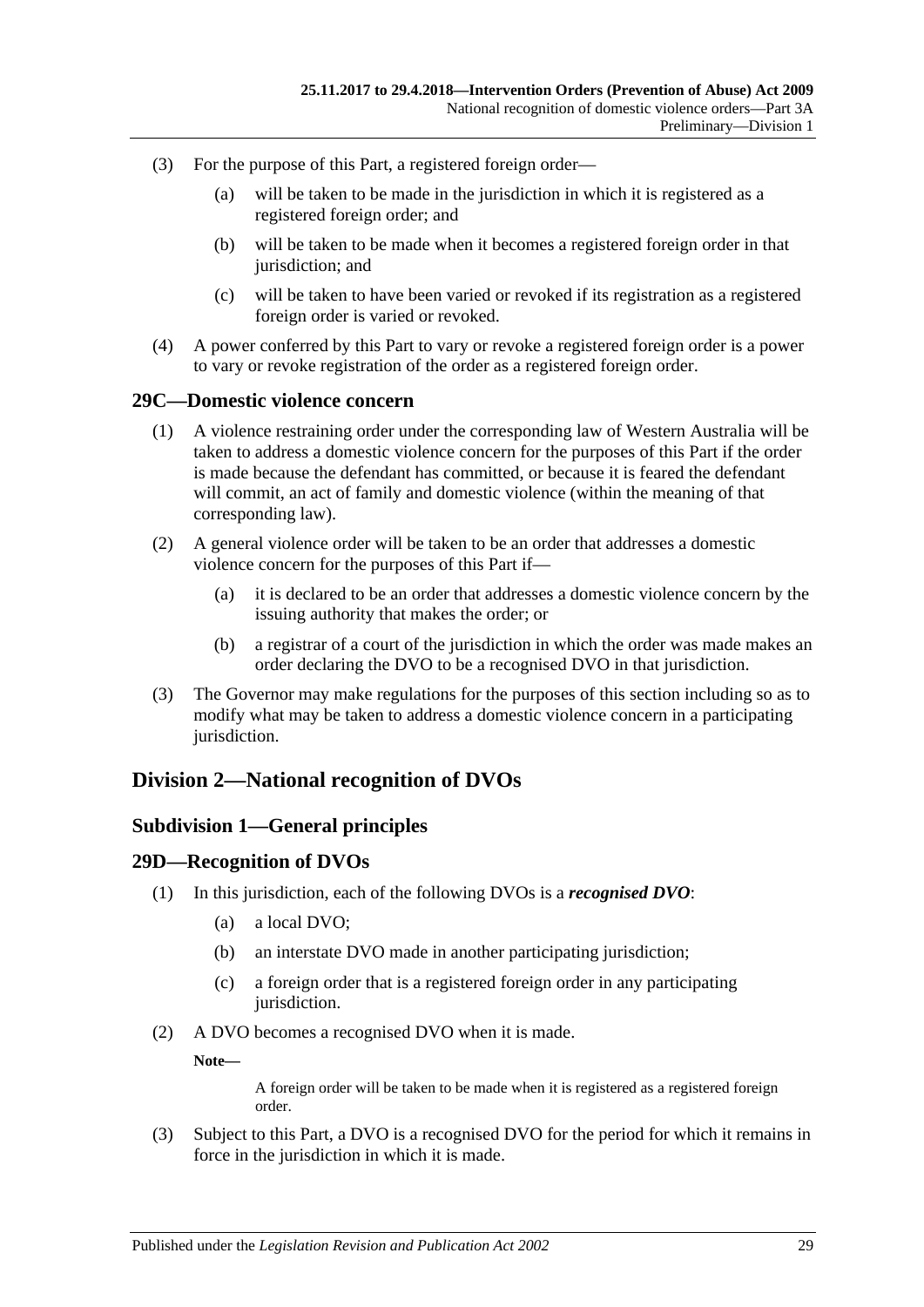## <span id="page-29-0"></span>**29E—Variations to DVOs**

- (1) A variation to a recognised DVO that is done in this or another jurisdiction is a *recognised variation* in this jurisdiction in the circumstances provided for by this section.
- (2) A variation to a local DVO is a recognised variation in this jurisdiction if the variation is done—
	- (a) in this jurisdiction by a court or any other person authorised to do so under this Act; or
	- (b) in another participating jurisdiction by a court under a corresponding law.
- (3) A variation to an interstate DVO or foreign order is a recognised variation in this jurisdiction if the variation is done—
	- (a) in the issuing jurisdiction by a court or any other person authorised to do so under the law of the issuing jurisdiction; or
	- (b) in any participating jurisdiction by a court under this Part or a corresponding law.
		- **Note—**

The issuing jurisdiction for a foreign order is the jurisdiction in which the order is registered.

(4) A variation is recognised from the time that it is done.

## <span id="page-29-1"></span>**29F—Revocation of recognised DVO**

- (1) A DVO ceases to be a recognised DVO if the DVO is revoked in this or another jurisdiction and that revocation is recognised in this jurisdiction.
- (2) A revocation of a local DVO is recognised in this jurisdiction if the revocation is done—
	- (a) in this jurisdiction by the Court under this Act; or
	- (b) in another participating jurisdiction by a court under a corresponding law.
- (3) A revocation of an interstate DVO or foreign order is recognised in this jurisdiction if the revocation is done—
	- (a) in the issuing jurisdiction by a court or any other person authorised to do so under the law of the issuing jurisdiction; or
	- (b) in any participating jurisdiction by a court under this Part or a corresponding law.
- (4) The DVO ceases to be a recognised DVO from the time it is revoked.

## <span id="page-29-2"></span>**29G—Recognised DVO prevails over earlier comparable DVOs**

- (1) A recognised DVO that is enforceable against a defendant in this jurisdiction (a *new DVO*) supersedes—
	- (a) any comparable recognised DVO made earlier than the new DVO; and
	- (b) any comparable local DVO made earlier than the new DVO (whether or not the local DVO is a recognised DVO).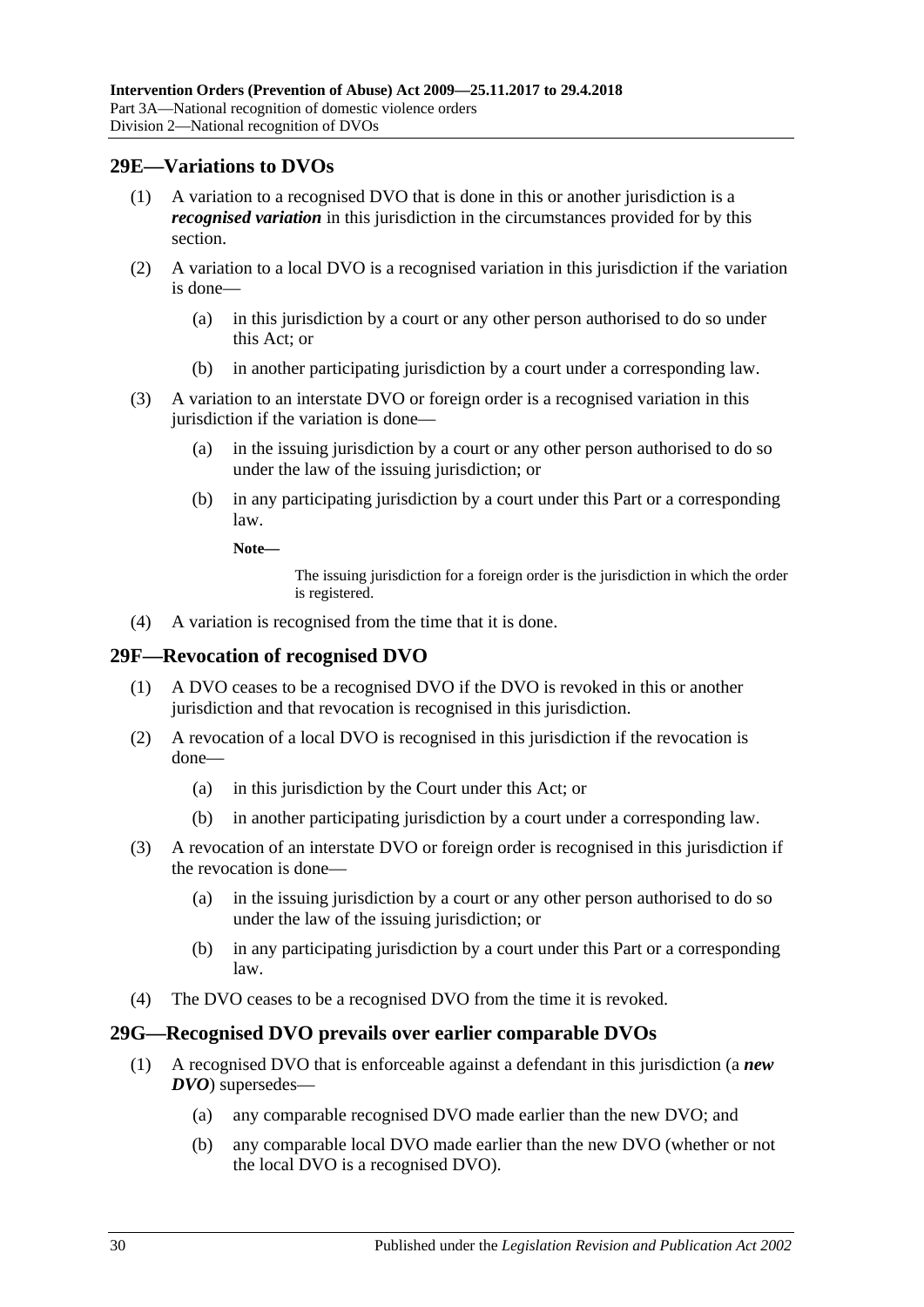- (2) The earlier comparable DVO is superseded from the time the recognised DVO becomes enforceable against the defendant.
- (3) A recognised DVO that is superseded ceases to be a recognised DVO.
- (4) A local DVO that is superseded is revoked.
- (5) A DVO is not superseded to the extent that it relates to a protected person who is not a protected person under the new DVO.
- (6) Accordingly, a DVO continues to be a recognised DVO, and to have effect, to the extent that it relates to a person who is not a protected person under the new DVO.
- (7) A DVO made by a police officer does not supersede a comparable DVO made by a court (of any jurisdiction).
- (8) A DVO is *comparable* with another DVO if—
	- (a) the DVOs are made against the same defendant; and
	- (b) the DVOs are made for the protection of 1 or more of the same protected persons.

#### <span id="page-30-0"></span>**29H—Making of new orders**

- (1) Nothing in this Part prevents a person from applying for, or an issuing authority from making, a local DVO even though there is a recognised DVO in force that applies to the same defendant.
- (2) However, a police officer is not to make a local DVO if the police officer is aware that there is already a recognised DVO that is enforceable against the defendant which—
	- (a) applies to the same defendant and protected person; and
	- (b) was made by a court of any jurisdiction.

#### <span id="page-30-1"></span>**Subdivision 2—Enforcement of recognised DVOs**

#### <span id="page-30-2"></span>**29I—Recognised DVOs and variations are enforceable against defendant**

- (1) A recognised DVO, or a recognised variation to a recognised DVO, is enforceable against the defendant in this jurisdiction.
- (2) A recognised DVO that is a local DVO becomes enforceable against the defendant in this jurisdiction when the defendant is properly notified of the making of the DVO under the law of this jurisdiction.
- (3) A recognised DVO that is a non-local DVO (other than a foreign order) becomes enforceable against a defendant in this jurisdiction when the defendant is properly notified of the making of the DVO under the law of the jurisdiction in which the DVO was made.
- (4) A recognised DVO that is a foreign order becomes enforceable against a defendant in this jurisdiction from the time it becomes a recognised DVO.
- (5) A recognised variation to a recognised DVO becomes enforceable against the defendant in this jurisdiction when the defendant is properly notified of the variation under the law of the jurisdiction in which the variation is done.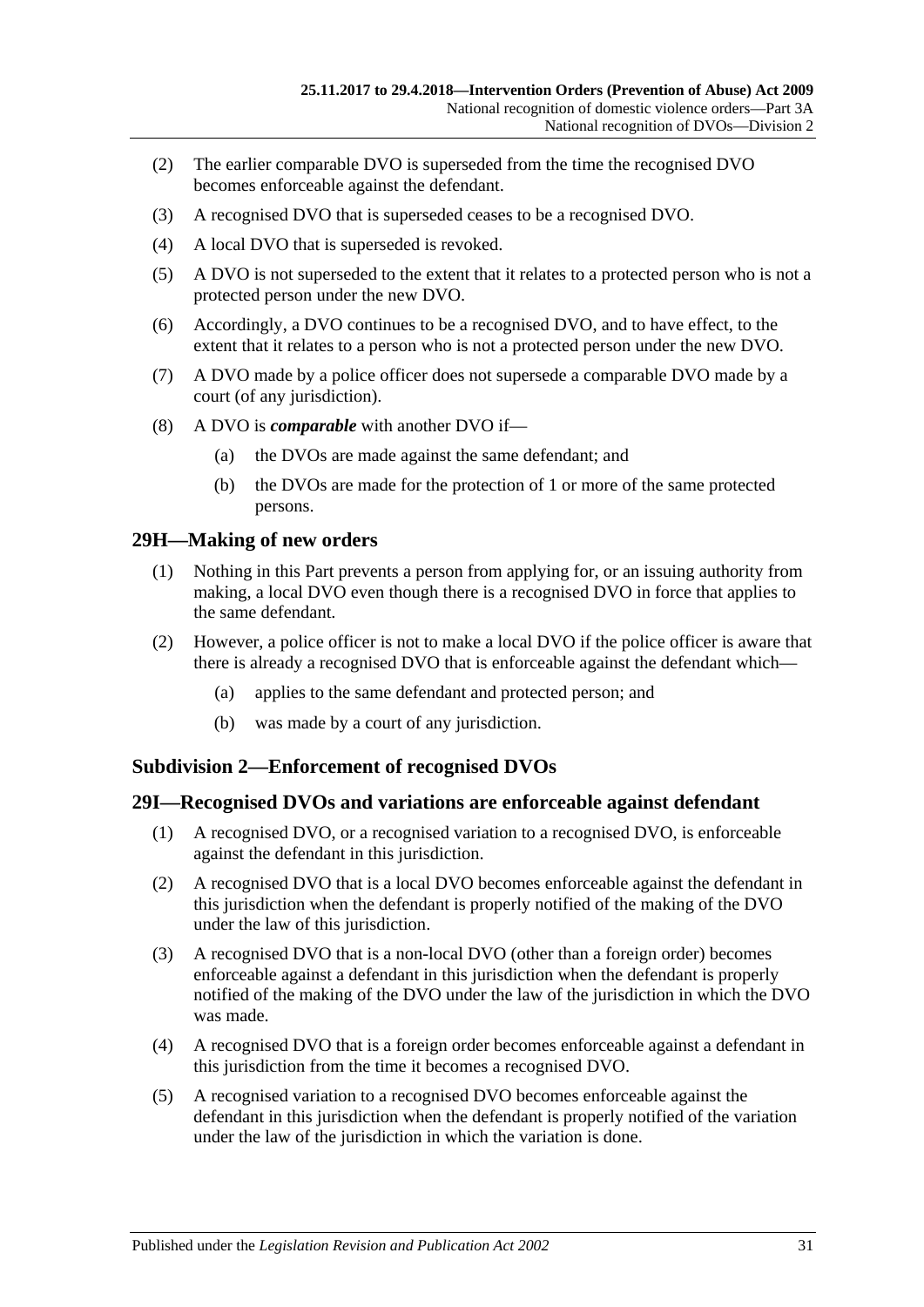### <span id="page-31-0"></span>**29J—Properly notified—meaning**

- (1) The making of a local DVO is *properly notified* under this Act if—
	- (a) a copy of the DVO is served on the defendant personally or in some other manner authorised by the Court; or
	- (b) the DVO is made by the Court and the defendant is present in the Court when the DVO is made.
- (2) The making of an interstate DVO is *properly notified* under the law of the jurisdiction in which it is made in the circumstances provided for by the corresponding law of that jurisdiction.
- (3) A variation to a recognised DVO that is done in this jurisdiction is *properly notified* under this Act if—
	- (a) a copy of the variation is served on the defendant personally or in some other manner authorised by the Court; or
	- (b) the variation is done by the Court and the defendant is present in the Court when the DVO is varied.
- (4) A variation to a recognised DVO that is done in another jurisdiction is *properly notified* under the law of that jurisdiction in the circumstances provided for by the corresponding law of that jurisdiction.

#### <span id="page-31-1"></span>**29K—Contravention of enforceable recognised DVO**

- (1) A non-local DVO that is a recognised DVO and which is enforceable against a defendant in this jurisdiction may be enforced in this jurisdiction—
	- (a) as if it were a local DVO; and
	- (b) as if the defendant had been properly notified of the making of the DVO under this Act.
- (2) A recognised variation to a non-local DVO that is a recognised DVO and which is enforceable in this jurisdiction may be enforced in this jurisdiction as if it were a variation to a local DVO.
- (3) A recognised variation to a recognised DVO made in another jurisdiction that is enforceable against the defendant in this jurisdiction may be enforced as if the defendant had been properly notified of the variation under this Act.
- (4) This section does not affect any law of this jurisdiction that requires a territorial nexus to exist between this jurisdiction and an offence for a person to be guilty of an offence under the law of this jurisdiction.

## <span id="page-31-2"></span>**Subdivision 3—Enforcement of non-local DVOs**

## <span id="page-31-3"></span>**29L—Non-local DVO to be treated as local DVO**

(1) A recognised DVO that is a non-local DVO has the same effect in this jurisdiction as a local DVO.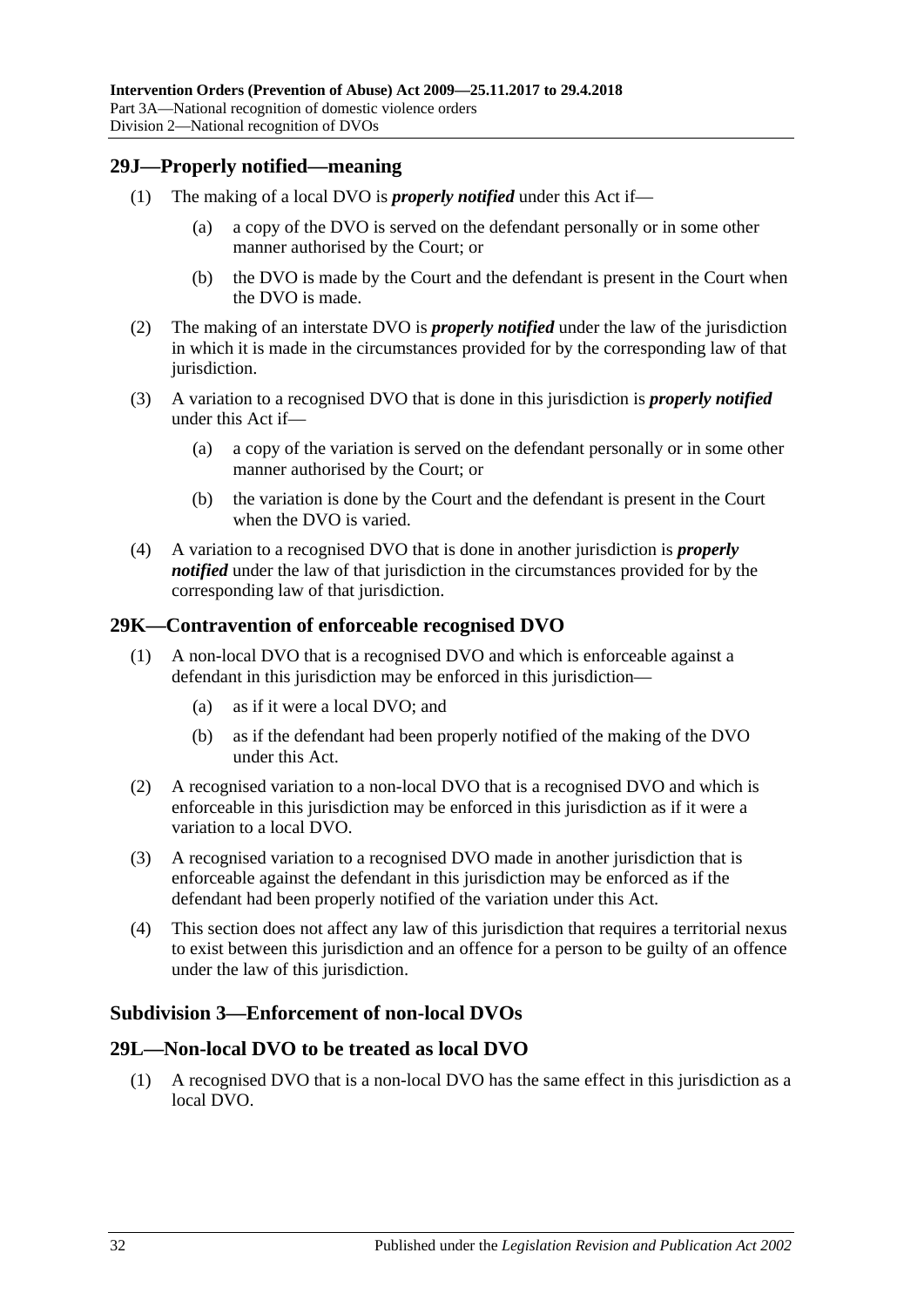(2) A prohibition, restriction or condition imposed by a non-local DVO has the same meaning as it would have in the jurisdiction in which the DVO was made, but may be enforced in this jurisdiction as if it were a prohibition, restriction or condition of a local DVO.

## <span id="page-32-0"></span>**29M—Licences, permits and other authorisations**

- (1) A law of this jurisdiction (a *relevant law*) that restricts the grant of an authorisation, or that authorises or requires an authorisation to be suspended or revoked, if a person is or has been subject to a local DVO extends to a person who is or has been subject to any non-local DVO that is a recognised DVO (as if the non-local DVO were a local DVO).
- (2) For the purposes of a relevant law—
	- (a) a non-local DVO that is a final DVO is to be treated in the same way as a local DVO that is a final DVO; and
	- (b) a non-local DVO that is an interim DVO is to be treated in the same way as a local DVO that is an interim DVO.
- (3) In this section—

*authorisation* includes a licence or permit;

*grant* includes issue.

## <span id="page-32-1"></span>**29N—Recognition of disqualification to hold firearms licence**

- (1) If a non-local DVO that is a recognised DVO disqualifies a person from holding a non-local firearms licence, or type of non-local firearms licence, the person is also disqualified from holding a local firearms licence of the same type.
- (2) The Registrar of Firearms must revoke any local firearms licence held by a person, or refuse to issue a local firearms licence to a person, if the person is so disqualified from holding the firearms licence by a recognised DVO.
- (3) A recognised DVO disqualifies a person from holding a non-local firearms licence, or type of non-local firearms licence, if the DVO expressly—
	- (a) disqualifies the person from holding a non-local firearms licence, or type of non-local firearms licence; or
	- (b) revokes or requires the person to surrender a non-local firearms licence, or type of non-local firearms licence, held by the person.
- (4) In this section—

*local firearms licence* means a licence, permit or other authorisation under the *[Firearms Act](http://www.legislation.sa.gov.au/index.aspx?action=legref&type=act&legtitle=Firearms%20Act%201977) 1977* or the *[Firearms Act](http://www.legislation.sa.gov.au/index.aspx?action=legref&type=act&legtitle=Firearms%20Act%202015) 2015*;

*non-local firearms licence* means a licence, permit or other authorisation to possess a firearm issued under the law of another jurisdiction or country.

## <span id="page-32-2"></span>**29O—Orders for costs**

(1) A non-local DVO, to the extent that it requires the payment of money, cannot be enforced in this jurisdiction.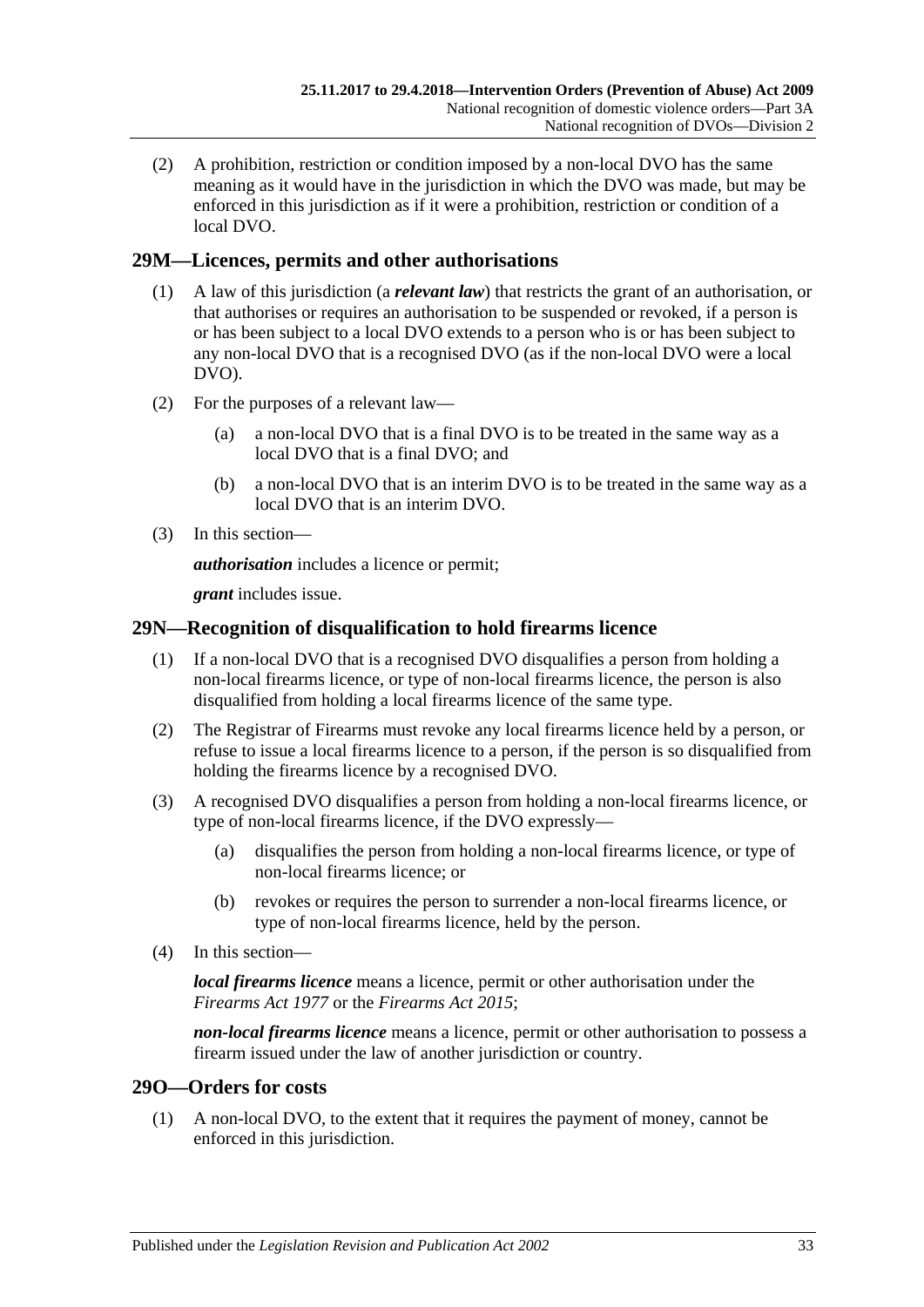- (2) The recognition of a DVO made in another jurisdiction does not confer power on a court or tribunal of this jurisdiction to award costs in respect of any proceedings relating to the DVO that occurred in another jurisdiction.
- (3) This section does not prevent the Court awarding costs in respect of any proceedings in this jurisdiction relating to the variation or revocation of a recognised DVO.

## <span id="page-33-0"></span>**Division 3—Variation and revocation of recognised non-local DVOs**

## <span id="page-33-1"></span>**29P—Power of Court to vary or revoke recognised non-local DVOs**

- (1) The Court may vary or revoke a recognised DVO that is a non-local DVO in accordance with this Division as if the DVO were a local DVO.
- (2) The Court cannot vary or revoke a non-local DVO if it is a kind of DVO that cannot be varied or revoked by a court in the jurisdiction in which the DVO was made.
- (3) A variation to or revocation of a recognised DVO that is done under this Division is not limited in its operation to this jurisdiction.
- (4) This Division does not apply to the variation or revocation of a foreign order that is registered as a registered foreign order in this jurisdiction.
- (5) To avoid doubt, if the Court varies a recognised DVO that was made in another jurisdiction, the other jurisdiction continues to be treated, for the purposes of this Part, as the jurisdiction in which the DVO was made.

## <span id="page-33-2"></span>**29Q—Application for variation or revocation of recognised non-local DVO**

- (1) An application for the variation or revocation of a recognised DVO that is a non-local DVO may be made to the Court as if it were an application for variation or revocation of a local DVO by a person who would be able to make the application if the DVO were a local DVO.
- (2) An application—
	- (a) is to be made in accordance with any requirements that would apply if the DVO were a local DVO; and
	- (b) may be dealt with (subject to this Division) as if the DVO were a local DVO.

## <span id="page-33-3"></span>**29R—Decision about hearing of application**

- (1) On an application for variation or revocation of a non-local DVO, the Court may decide to hear the application or decline to hear the application.
- (2) In making that decision, the Court may consider the following matters (to the extent relevant):
	- (a) the jurisdiction in which the defendant and the protected person or persons under the DVO generally reside or are employed;
	- (b) any difficulty the respondent to the proceedings may have in attending the proceedings;
	- (c) whether there is sufficient information available to the Court in relation to the DVO and the basis on which it was made;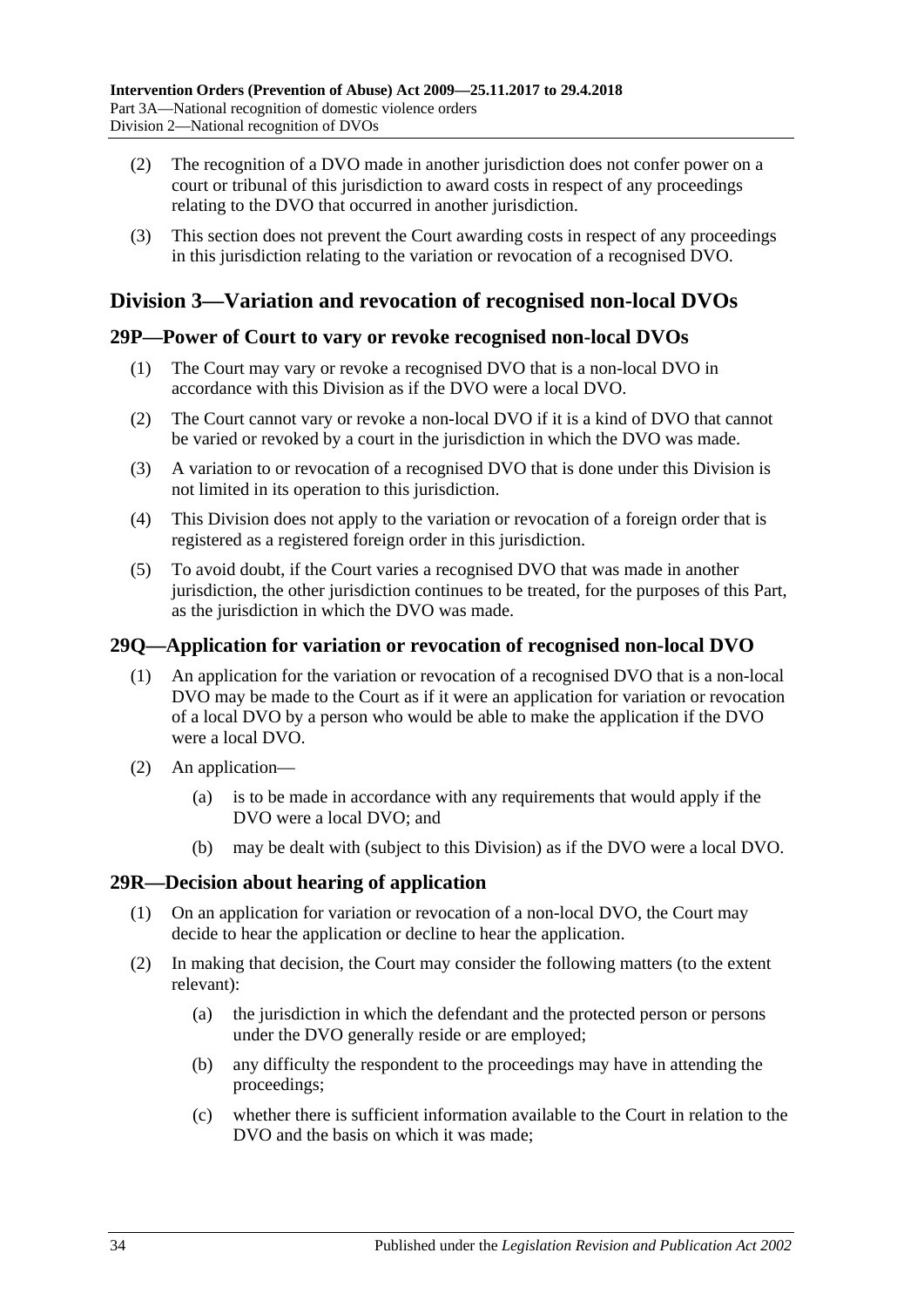- (d) whether any proceedings are being taken in respect of an alleged contravention of the DVO and the jurisdiction in which those proceedings are being taken;
- (e) the practicality of the applicant (if not the defendant under the DVO) applying for and obtaining a local DVO against the defendant with similar prohibitions or restrictions;
- (f) the impact of the application on children;
- (g) any other matter the Court considers relevant.
- (3) Without limiting the Court's power to decline to hear an application, the Court may decline to hear the application if the Court is satisfied that there has been no material change in the circumstances on which the making of the order was based and that the application is in the nature of an appeal against the order.
- (4) For the purpose of exercising its functions under this Division, the Court may have regard to any information that the Court considers relevant about the making or variation of a DVO that is provided by an issuing authority of any other jurisdiction.

**Note—**

[Division](#page-34-0) 4 enables the Court to obtain information about DVOs from other jurisdictions.

- (5) The Court must refuse to hear an application for variation or revocation made by the defendant during any period in which, under the law of the issuing jurisdiction for the DVO, the defendant is not entitled to apply for the variation or revocation of the DVO in the issuing jurisdiction.
- (6) In this section, the *respondent* to an application for variation or revocation of a DVO means—
	- (a) in the case of an application made by the defendant under the recognised DVO—the protected person or persons under the recognised DVO; and
	- (b) in any other case—the defendant under the recognised DVO.

## <span id="page-34-0"></span>**Division 4—Exchange of information**

## <span id="page-34-1"></span>**29S—Issuing authorities may obtain DVO information**

An issuing authority of this jurisdiction may obtain information about a DVO from an issuing authority of another jurisdiction, or from a local or interstate law enforcement agency, and use that information for the purpose of exercising its functions under this Part.

## <span id="page-34-2"></span>**29T—Issuing authorities must provide DVO information**

- (1) An issuing authority of this jurisdiction that makes, varies or revokes a DVO must provide to a court of another participating jurisdiction any information about the DVO that the court reasonably requests for the purpose of exercising its functions under a corresponding law.
- (2) An issuing authority of this jurisdiction that makes, varies or revokes a DVO must provide to a local or interstate law enforcement agency any information about the DVO that the law enforcement agency reasonably requests for the purpose of exercising its law enforcement functions.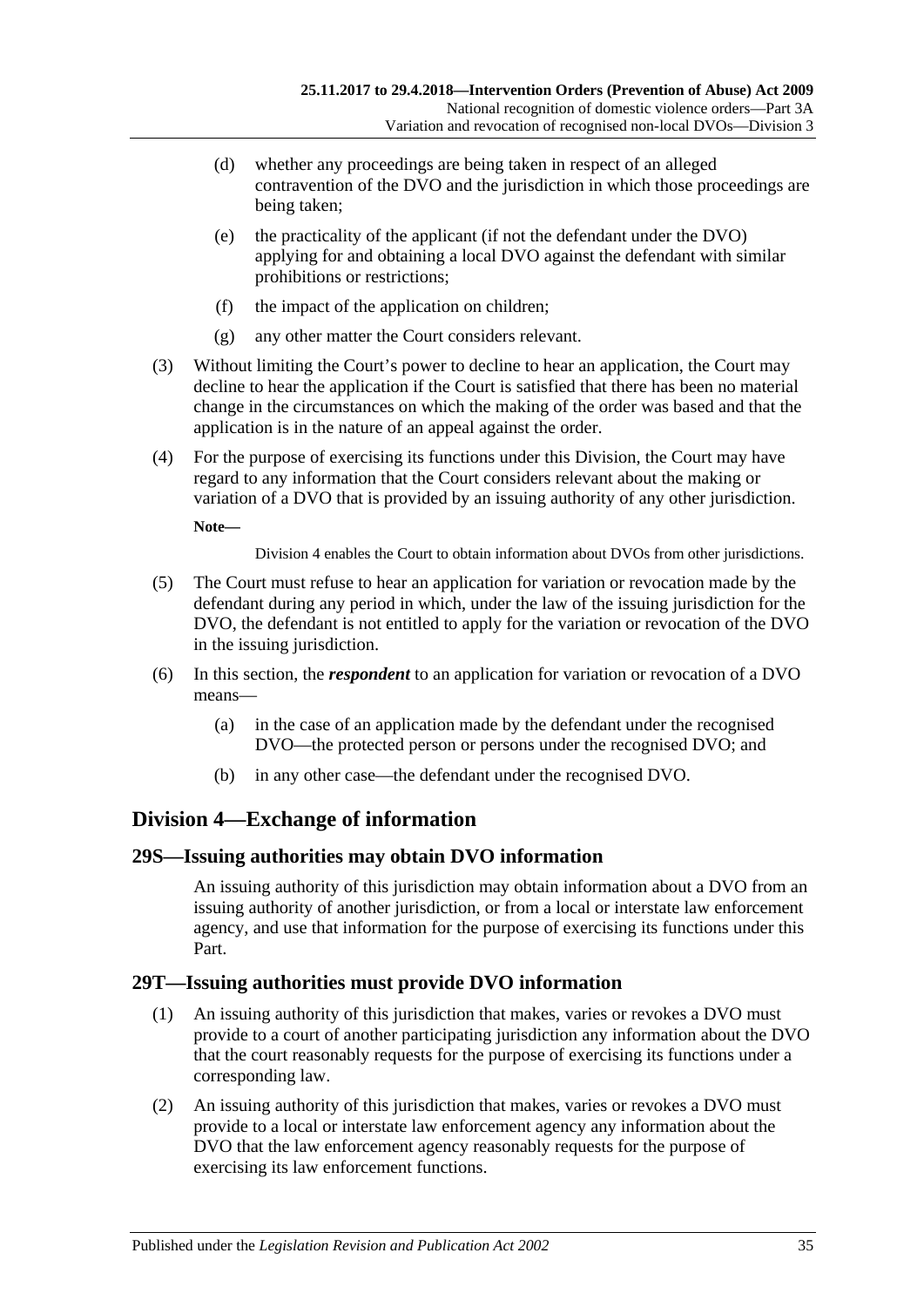### <span id="page-35-0"></span>**29U—Law enforcement agencies may obtain DVO information**

A local law enforcement agency may obtain information about a DVO from an issuing authority of this or another jurisdiction, or from an interstate law enforcement agency, and use that information for the purpose of exercising its law enforcement functions.

#### <span id="page-35-1"></span>**29V—Information to be provided to law enforcement agencies**

A local law enforcement agency must provide to an interstate law enforcement agency any information it holds about a DVO that the interstate law enforcement agency reasonably requests for the purpose of exercising its law enforcement functions.

## <span id="page-35-2"></span>**Division 5—Miscellaneous**

#### <span id="page-35-3"></span>**29W—Certificate evidence—notification**

- (1) An authorised officer of this jurisdiction may issue a certificate in writing certifying any of the following matters:
	- (a) that the making of a local DVO has been properly notified under this Act;
	- (b) that a variation to a DVO that was done in this jurisdiction has been properly notified under this Act.
- (2) The certificate is admissible in evidence in any proceedings and is evidence of the matters certified.
- (3) A certificate in writing purporting to be signed by an authorised officer of another jurisdiction and certifying any of the following matters is admissible in evidence in any proceedings and is evidence of the matters certified:
	- (a) that the making of a DVO in that jurisdiction has been properly notified under the law of that jurisdiction;
	- (b) that a variation to a DVO that was done in that jurisdiction has been properly notified under the law of that jurisdiction.
- (4) In any document, the words "authorised officer" after a signature are evidence that the person whose signature it purports to be is in fact an authorised officer.
- (5) In this section—

*authorised officer* of another jurisdiction means a person (whether or not designated as an authorised officer) who is authorised under the law of another jurisdiction to issue a certificate certifying that the making or variation of a DVO has been properly notified under the law of that jurisdiction;

*authorised officer* of this jurisdiction means—

- (a) a registrar of the Court; or
- (b) a police officer of or above the rank of sergeant.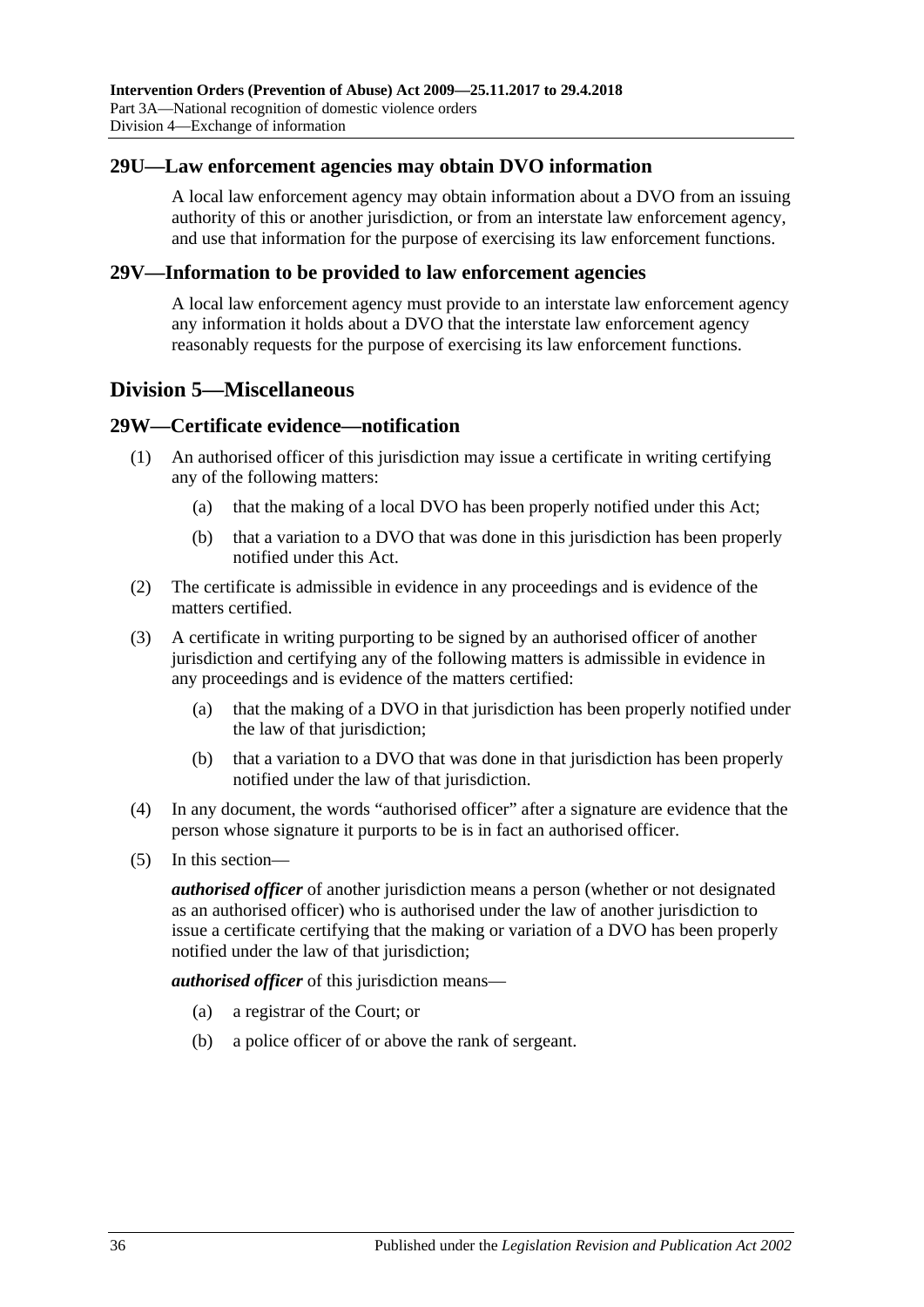## <span id="page-36-1"></span><span id="page-36-0"></span>**Division 6—Transitional provisions**

## **Subdivision 1—Preliminary**

## <span id="page-36-2"></span>**29X—Interpretation**

In this Division—

*commencement date* means the date on which this Part commences.

### <span id="page-36-3"></span>**29Y—Enforcement of DVOs under other provisions**

- (1) Subject to [subsection](#page-36-7) (3), this Part does not affect the enforceability in this jurisdiction, otherwise than under this Part, of any local DVO made before the commencement date.
- (2) Subject to [subsection](#page-36-7) (3), this Part does not affect the enforceability in this jurisdiction, otherwise than under this Part, of any interstate DVO or foreign order registered in this jurisdiction, before the commencement date, under [Part 4.](#page-38-2)
- <span id="page-36-7"></span>(3) However, a DVO made in this jurisdiction before the commencement date can be superseded under [section](#page-29-2) 29G, on or after the commencement date, by a recognised DVO that is made later.

### <span id="page-36-4"></span>**Subdivision 2—DVOs to which scheme applies**

### <span id="page-36-5"></span>**29Z—DVOs made in this jurisdiction**

[Division](#page-28-1) 2 applies to any local DVO or foreign DVO that is made in this jurisdiction on or after the commencement date.

## <span id="page-36-6"></span>**29ZA—DVOs made in other jurisdictions**

- (1) [Division](#page-28-1) 2 applies to any DVOs made in another participating jurisdiction that are recognised DVOs in that jurisdiction under the corresponding law for that jurisdiction.
- <span id="page-36-8"></span>(2) To avoid doubt, [section](#page-28-3) 29D extends to the following DVOs:
	- (a) any interstate DVO that was made in another participating jurisdiction before the commencement date that is a recognised DVO in that jurisdiction;
	- (b) any foreign order that became a registered foreign order in another participating jurisdiction before the commencement date that is a recognised DVO in that jurisdiction.
- (3) [Sections 29E](#page-29-0) and [29F](#page-29-1) extend to any variation or revocation of a DVO referred to in [subsection](#page-36-8) (2), that was done in a participating jurisdiction before the commencement date, as if the DVO were a recognised DVO.
- (4) However, a non-local DVO, and any variation to a non-local DVO, does not become enforceable against the defendant in this jurisdiction, under this Part, until the commencement date (even if the making of the DVO, or variation, was properly notified before that date).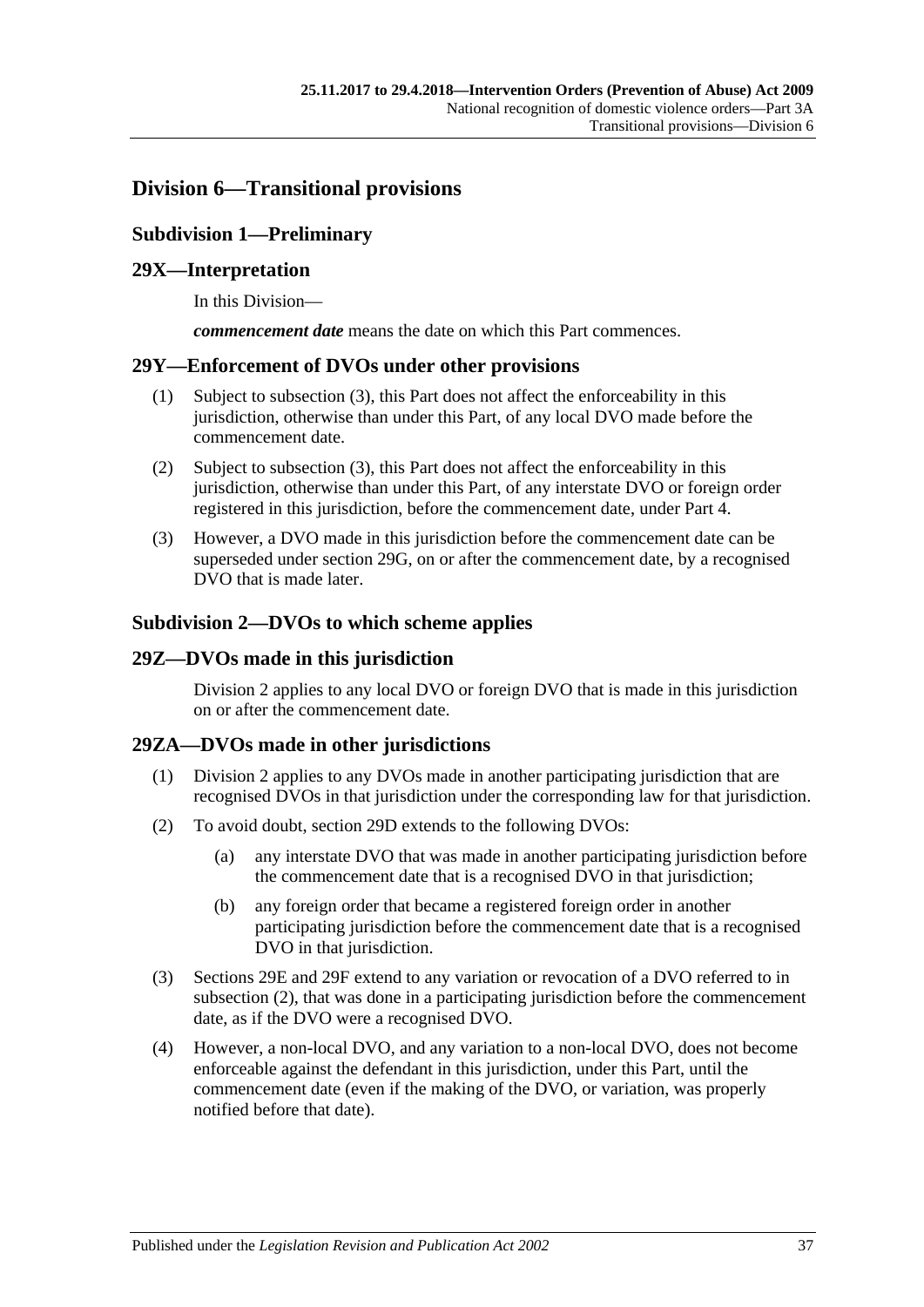### <span id="page-37-0"></span>**Subdivision 3—Extension of scheme to older DVOs**

#### <span id="page-37-5"></span><span id="page-37-1"></span>**29ZB—DVOs declared to be recognised DVOs**

- (1) Each of the following DVOs is also taken to be a *recognised DVO*:
	- (a) a DVO that is declared by the Court to be a recognised DVO in this jurisdiction under [Subdivision](#page-37-3) 4:
	- (b) a DVO that is declared by a registrar of a court of another participating jurisdiction to be a recognised DVO in that jurisdiction under a corresponding law.
- (2) A recognised DVO referred to in [subsection](#page-37-5) (1) becomes enforceable against the defendant in this jurisdiction, under this Part, when the declaration is made (despite [section](#page-30-0) 29H).

## <span id="page-37-2"></span>**29ZC—DVOs declared to be recognised in other jurisdictions before commencement date**

- <span id="page-37-6"></span>(1) To avoid doubt, [section](#page-37-1) 29ZB extends to a DVO declared by a registrar of a court of another participating jurisdiction to be a recognised DVO before the commencement date.
- (2) [Sections 29E](#page-29-0) and [29F](#page-29-1) extend to any variation or revocation of a DVO referred to in [subsection](#page-37-6) (1), that was done in a participating jurisdiction before the commencement date, as if the DVO were a recognised DVO.
- (3) However, the DVO, and any variation to the DVO, does not become enforceable against the defendant in this jurisdiction, under this Part, until the commencement date.

## <span id="page-37-3"></span>**Subdivision 4—Power to declare DVO to be recognised**

## <span id="page-37-4"></span>**29ZD—Power to declare DVO to be recognised**

- (1) The Court may, by order, declare any DVO made in any jurisdiction to be a recognised DVO in this jurisdiction.
- (2) A declaration may be made in relation to any DVO made in any jurisdiction that is in force in the issuing jurisdiction and is not a recognised DVO in this jurisdiction.
- (3) The jurisdiction in which the DVO was made does not have to be a participating jurisdiction.
- <span id="page-37-7"></span>(4) The Court must make a declaration under this section if an application for the declaration is made in accordance with this Subdivision, unless the Court decides to refuse to make the declaration in the interests of justice.
- (5) Without limiting [subsection](#page-37-7) (4), the Court may refuse to make the declaration if not satisfied that the defendant has been properly notified of the making of the DVO under the law of the jurisdiction in which the DVO was made.

**Note—**

Under [section](#page-37-1) 29ZB, the DVO becomes enforceable against the defendant when the declaration is made. Notice of the declaration is not to be served on the defendant unless the person making the application consents to service.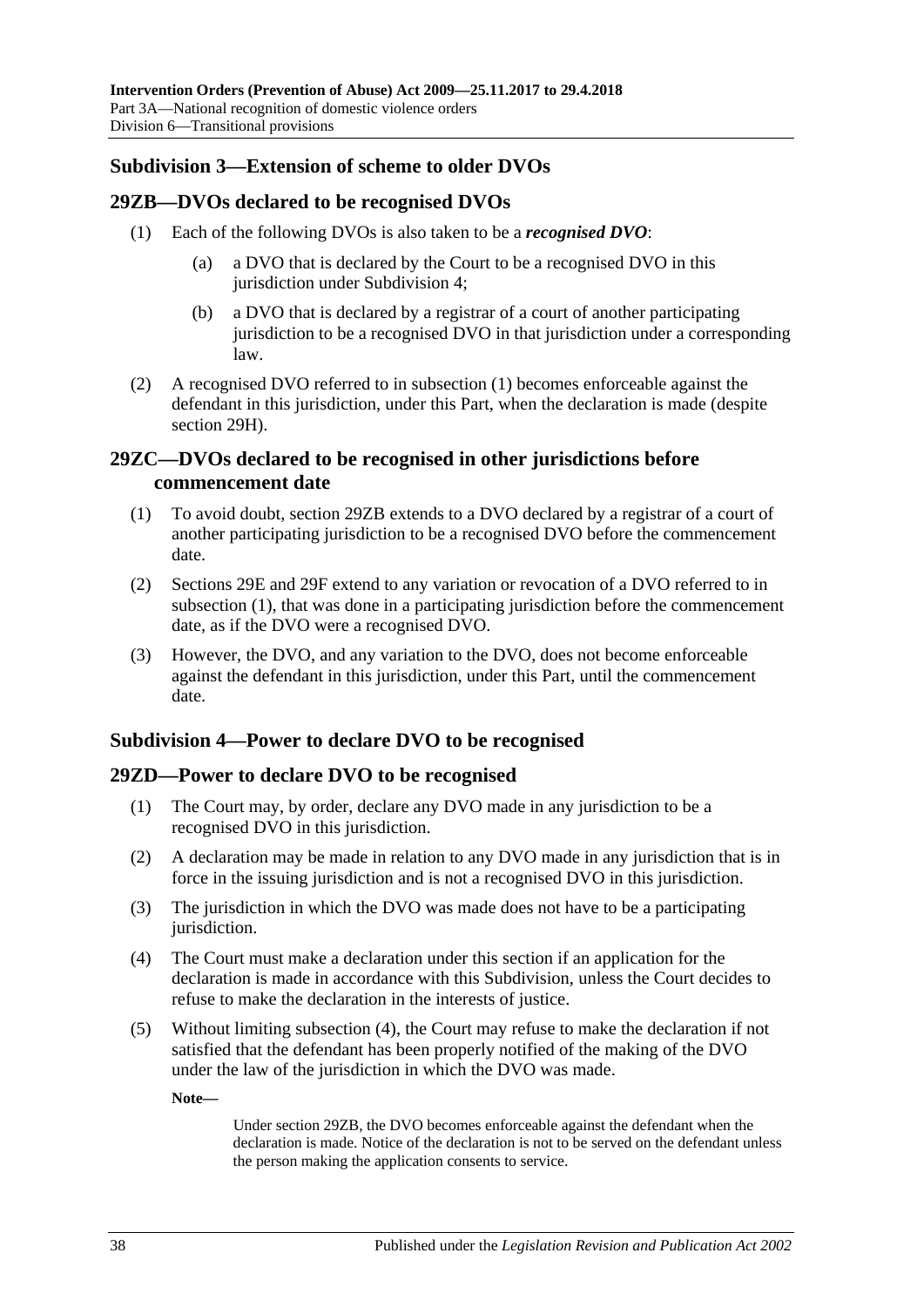- (6) However, the Court cannot declare a general violence order to be a recognised DVO in this jurisdiction unless the order was made in this jurisdiction.
- (7) Notice of a declaration is not to be served on the defendant unless the person who makes the application consents to service.

**Note—**

Under [section](#page-27-0) 29B, a foreign order is taken to be made in any jurisdiction in which it is registered as a registered foreign order. Accordingly, this section extends to registered foreign orders.

## <span id="page-38-0"></span>**29ZE—Application for order**

- (1) An application for a declaration that a DVO is a recognised DVO in this jurisdiction may be made by any person who would be able to make an application for variation of the DVO if the DVO were a recognised DVO.
- (2) The application must be made in accordance with the rules of the Court.

**Note—**

It is only necessary to make an application in 1 participating jurisdiction. Under [section](#page-37-1) 29ZB, once a declaration is made in any participating jurisdiction, the DVO will be treated as a recognised DVO in all participating jurisdictions.

#### <span id="page-38-1"></span>**29ZF—Declarations relating to general violence orders**

- (1) An application for a declaration that a general violence order is a recognised DVO may be made as if the order were a DVO.
- (2) Before making the declaration, the Court must decide whether the order addresses a domestic violence concern (and, accordingly, is a DVO).
- (3) The Court is not to make the declaration unless the Court decides that the order addresses a domestic violence concern.

## <span id="page-38-2"></span>**Part 4—Foreign intervention orders**

#### <span id="page-38-3"></span>**30—Registration of foreign intervention orders**

- (1) The Principal Registrar may, subject to the rules of the Court, register a foreign intervention order in the Court.
- (2) If it is proposed that a foreign intervention order be registered in the Court, the Court may, after allowing each person protected by the order a reasonable opportunity to be heard on the matter, require the Principal Registrar to serve the order on the defendant.
- (3) If a foreign intervention order is registered under this section, the order will be taken for all purposes to be a final intervention order issued under this Act.
- (4) A registered foreign intervention order required by the Court to be served on the defendant only comes into force against the defendant in this State when it is served on the defendant personally or in some other manner authorised by the Court.
- (5) A registered foreign intervention order not required by the Court to be served on the defendant comes into force against the defendant in this State on registration.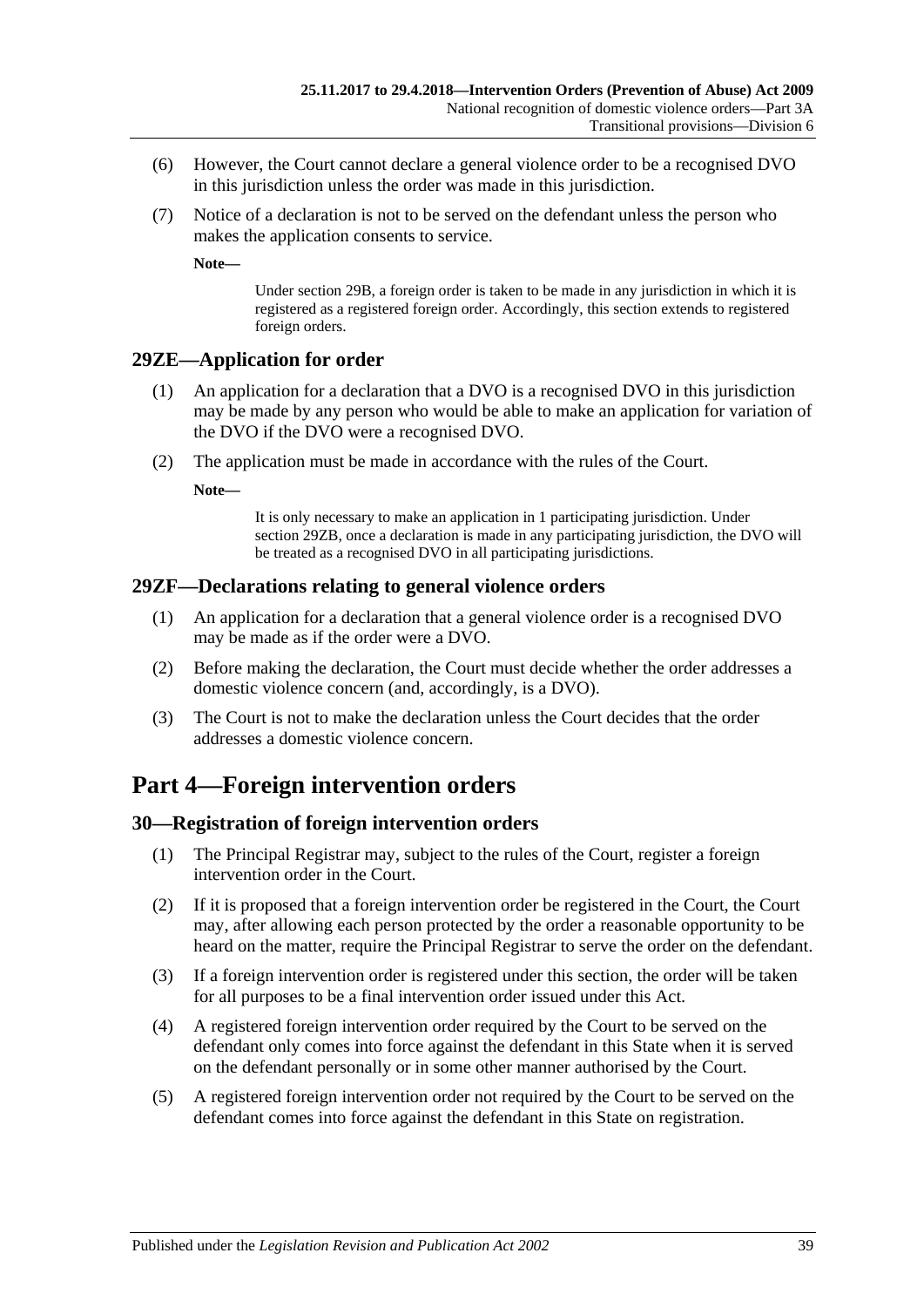- (6) If a foreign intervention order is registered under this section, the Principal Registrar must notify the following persons in writing of the registration and the prescribed details of the registered order:
	- (a) the Commissioner of Police;
	- (b) each person protected by the order;
	- (c) each of the relevant public sector agencies.

## <span id="page-39-0"></span>**Part 5—Offences and enforcement**

## <span id="page-39-1"></span>**Division 1—Offences**

## <span id="page-39-4"></span><span id="page-39-2"></span>**31—Contravention of intervention order**

(1) A person who contravenes a term of an intervention order imposed under [section](#page-13-0) 13 is guilty of an offence.

Maximum penalty: \$1 250.

Expiation fee: \$160.

<span id="page-39-5"></span>(2) A person who contravenes any other term of an intervention order is guilty of an offence.

Maximum penalty: Imprisonment for 2 years.

- (2a) If a person is found guilty of an offence under [subsection](#page-39-4) (1) or [\(2\)](#page-39-5) where the act or omission alleged to constitute the offence involved physical violence or a threat of physical violence, the Court may, in addition to imposing a penalty for the offence—
	- (a) order the convicted person to make a payment of not more than the prescribed amount toward the cost of any intervention program the person is required to undertake in accordance with the intervention order; and
	- (b) make any other order that the Court thinks fit.
- (3) A person is not guilty of an offence of aiding, abetting, counselling or procuring the commission of an offence against this section if—
	- (a) the person is a person protected by the intervention order that has been contravened; and
	- (b) the conduct constituting contravention of the intervention order did not constitute contravention of the order in respect of another person protected by the order or of any other intervention order (of which the person was or ought reasonably to have been aware) in force against the defendant and protecting another person.
- (4) Section 10(5) of the *[Criminal Law \(Sentencing\) Act](http://www.legislation.sa.gov.au/index.aspx?action=legref&type=act&legtitle=Criminal%20Law%20(Sentencing)%20Act%201988) 1988* does not apply in relation to an offence against [subsection](#page-39-4) (1).

## <span id="page-39-3"></span>**32—Landlord not to allow access to excluded defendant**

If—

(a) an intervention order prohibits the defendant from being on rented premises at which a protected person resides; and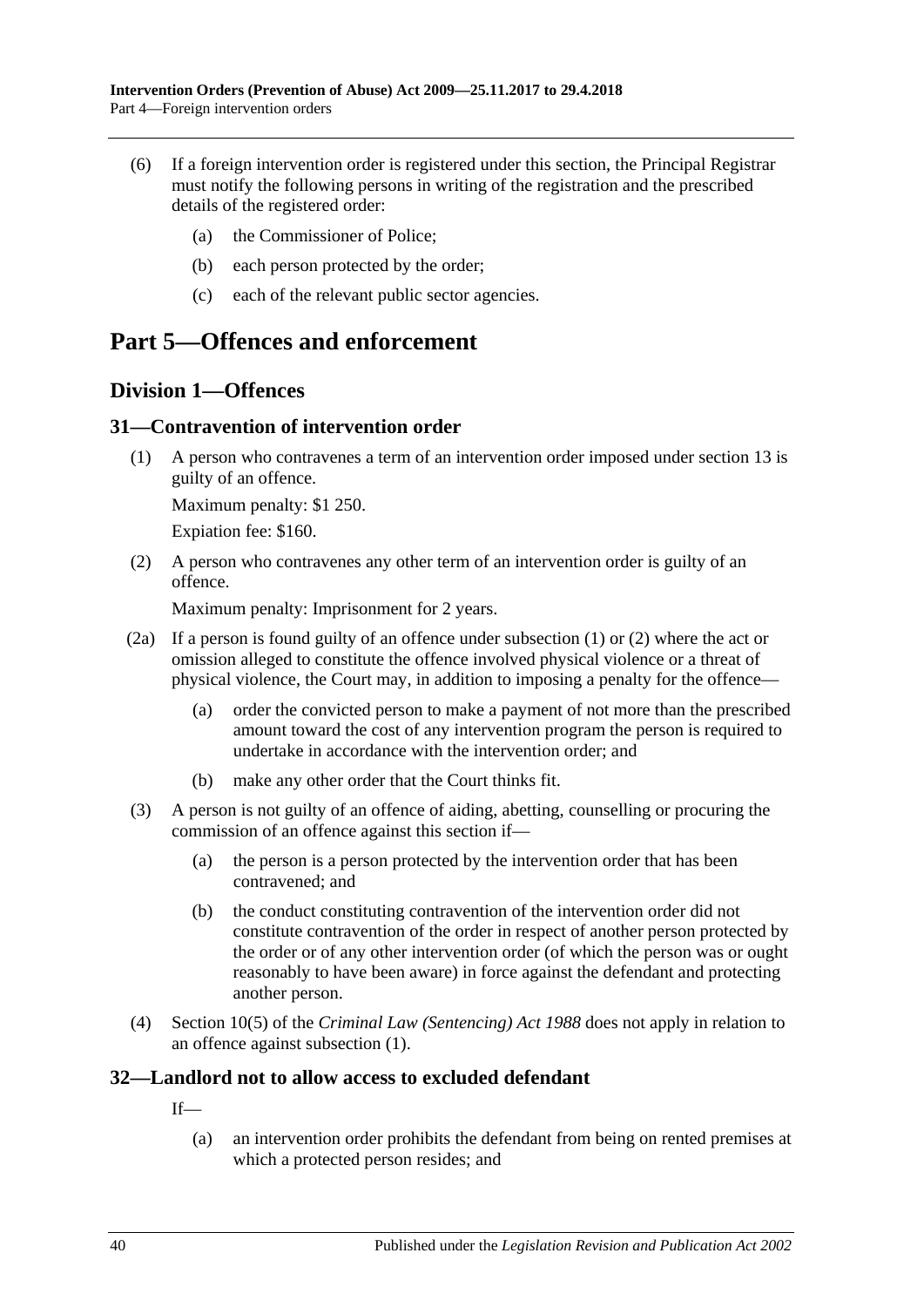(b) the landlord of the premises has been notified of the prohibition,

the landlord is guilty of an offence if he or she provides the defendant with a key to the premises or otherwise assists or permits the defendant to gain access to the premises.

Maximum penalty: \$10 000.

### <span id="page-40-0"></span>**33—Publication of report about proceedings or orders**

A person must not publish by radio, television, newspaper or in any other way a report about proceedings under this Act, or an order issued or registered under this Act, if the report identifies, or contains information tending to identify—

- (a) any person involved in the proceedings (including a witness but not including a person involved in an official capacity or the defendant); or
- (b) any person protected by the order; or
- (c) a child of a person protected by the order or of the defendant,

without the consent of that person.

Maximum penalty:

- (a) in the case of a natural person—\$10 000;
- (b) in the case of a body corporate—\$120 000.

## <span id="page-40-1"></span>**Division 2—Special police powers**

#### <span id="page-40-2"></span>**34—Powers facilitating service of intervention order**

- (1) If a police officer proposes to issue an interim intervention order against a person, the officer may—
	- (a) require the person to remain at a particular place for so long as may be necessary for the order to be prepared and served; and
	- (b) if the person refuses or fails to comply with the requirement or the officer has reasonable grounds to believe that the requirement will not be complied with—arrest and detain the person in custody (without warrant) for—
		- (i) so long as may be necessary for the order to be prepared and served; or
		- (ii) 2 hours or such longer period as is approved by the Court,

whichever is the lesser.

- (2) If a police officer proposes to apply to the Court for an intervention order against a person, the officer may—
	- (a) require the person to remain at a particular place for so long as may be necessary for the application to be determined and, if an interim intervention order is issued by the Court, for the order to be prepared and served; and
	- (b) if the person refuses or fails to comply with the requirement or the officer has reasonable grounds to believe that the requirement will not be complied with—arrest and detain the person in custody (without warrant) for—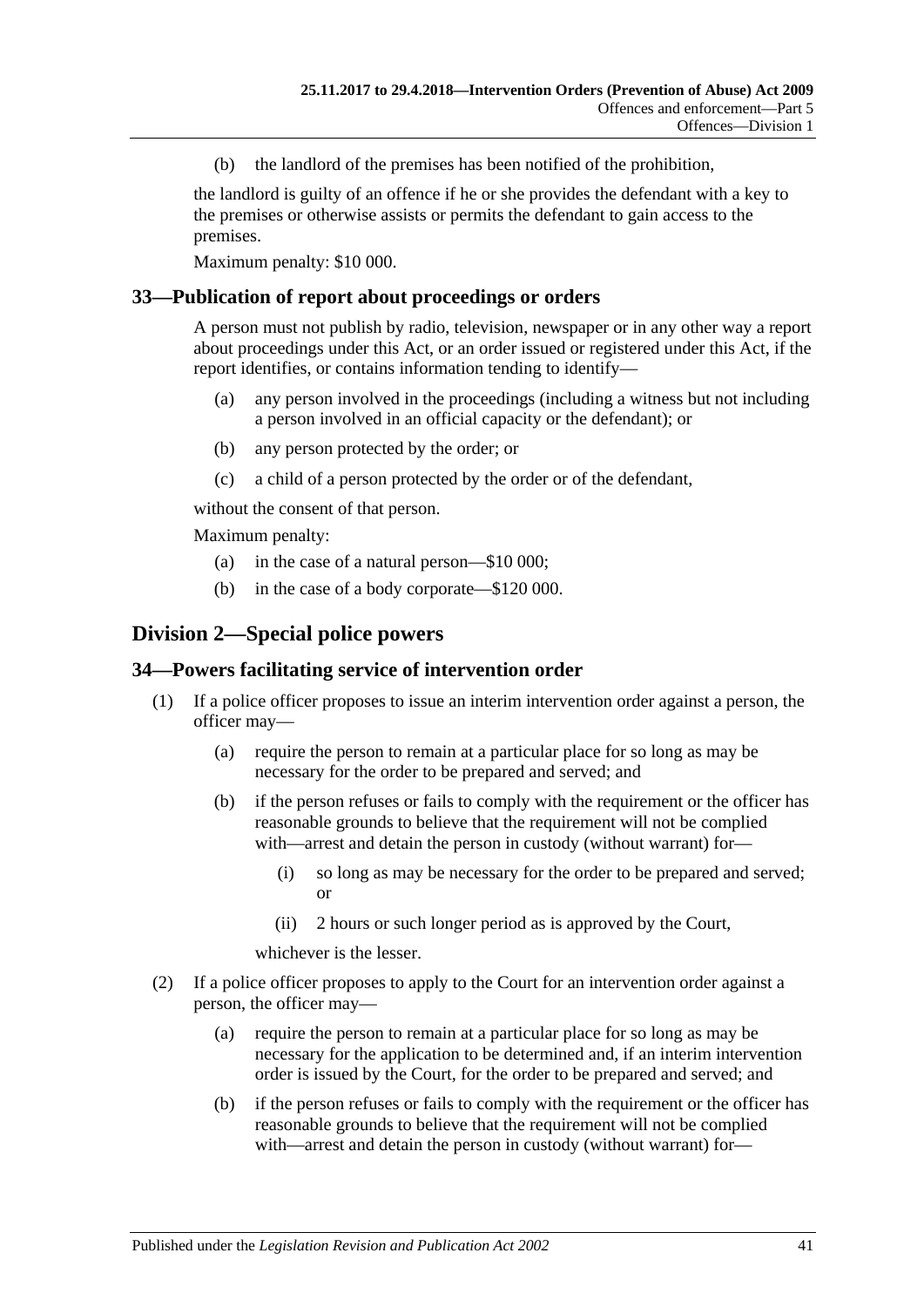- (i) so long as may be necessary for the application to be determined and, if an interim intervention order is issued, for the order to be prepared and served; or
- (ii) 2 hours or such longer period as is approved by the Court,

whichever is the lesser.

- <span id="page-41-1"></span>(3) If a police officer has reason to believe that a person is subject to an intervention order that has not been served on the person, the officer may—
	- (a) require the person to—
		- (i) remain at a particular place for so long as may be necessary for the order to be served; or
		- (ii) accompany the officer to the nearest police station for the order to be served; and
	- (b) if the person refuses or fails to comply with the requirement or the officer has reasonable grounds to believe that the requirement will not be complied with—arrest and detain the person in custody (without warrant) for—
		- (i) so long as may be necessary for the order to be served; or
		- (ii) 2 hours or such longer period as is approved by the Court,

whichever is the lesser.

- (3a) If a person accompanies a police officer to a police station in accordance with a requirement under [subsection](#page-41-1)  $(3)(a)(ii)$ , a police officer must ensure that the person is returned to the place at which the request was made, or taken to a place that is near to that place, unless to do so would be against the person's wishes or there is other good reason for not so doing.
- (4) The Court may, on application by a police officer, extend a period of detention under this section if satisfied that it is appropriate to do so in the circumstances, but not so that the aggregate period of detention of the person exceeds 8 hours.

## <span id="page-41-2"></span><span id="page-41-0"></span>**35—Powers following service of intervention order**

- (1) If a police officer believes on reasonable grounds that, in conjunction with serving an intervention order, it is necessary to arrest and detain the defendant in custody for a short period to prevent the immediate commission of abuse against a person protected by the order or to enable measures to be taken immediately for the protection of a person protected by the order, the police officer may arrest and detain the defendant in custody (without warrant) for—
	- (a) so long as may be necessary to prevent the immediate commission of abuse against a person protected by the order or to enable measures to be taken immediately for the protection of a person protected by the order; or
	- (b) 6 hours or such longer period as is approved by the Court,

whichever is the lesser.

(2) The Court may, on application by a police officer, extend a period of detention under [subsection](#page-41-2) (1) if satisfied that it is appropriate to do so in the circumstances, but not so that the aggregate period of detention of the person exceeds 24 hours.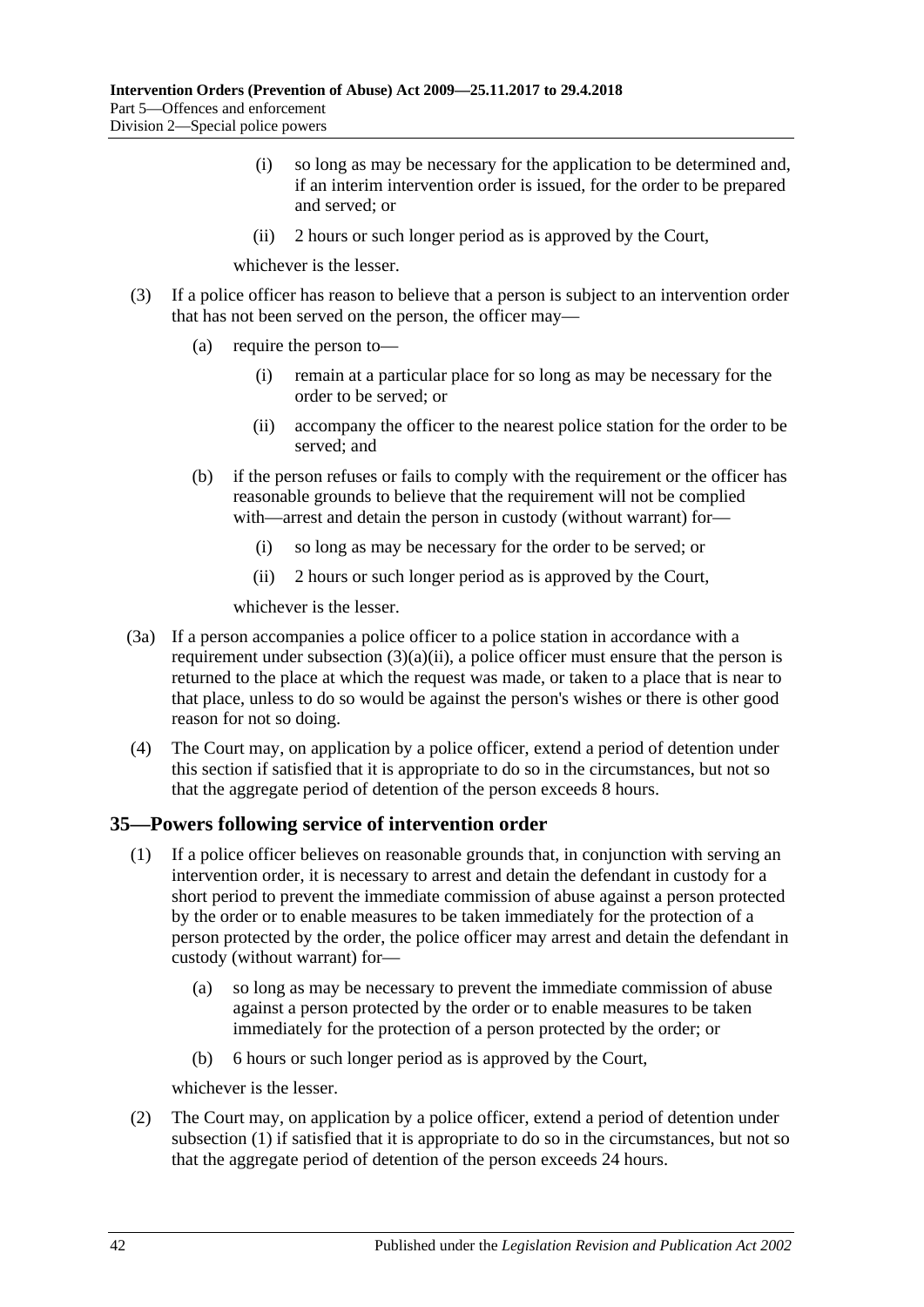#### <span id="page-42-0"></span>**36—Power to arrest and detain for contravention of intervention order**

(1) If a police officer has reason to suspect that a person has contravened an intervention order, the officer may, without warrant, arrest and detain the person.

## <span id="page-42-1"></span>**37—Power to search for weapons and articles required to be surrendered by intervention order**

- (1) If an intervention order requires the defendant to surrender specified weapons or articles, a police officer may—
	- (a) search the defendant and anything in the defendant's possession for such a weapon or article; and
	- (b) enter any premises or vehicle where such a weapon or article is reasonably suspected to be and search for such a weapon or article,

and take possession of the weapon or article.

- (2) A police officer may use reasonable force in the exercise of powers under this section (including reasonable force to break into or open any part of, or anything in or on any premises or vehicle).
- (3) In the exercise of powers under this section a police officer may be assisted by such persons as he or she considers necessary in the circumstances.

## <span id="page-42-2"></span>**Division 3—Disclosure of information**

### <span id="page-42-3"></span>**38—Disclosure to police of information relevant to locating defendant**

A public sector agency that is bound by the State's Information Privacy Principles, or a person providing services to a public sector agency under a contract that provides that the person is bound by the State's Information Privacy Principles, must, on request, make available to a police officer information under the control of the agency or person that could reasonably be expected to assist in locating a defendant on whom an intervention order is to be served.

## <span id="page-42-4"></span>**Part 6—Miscellaneous**

#### <span id="page-42-5"></span>**39—Delegation by intervention program manager**

- (1) An intervention program manager may, by instrument in writing, delegate a power or function under this Act to—
	- (a) a particular person; or
	- (b) the person for the time being performing particular duties or holding or acting in a particular position.
- (2) A power or function delegated under this section may, if the instrument of delegation so provides, be further delegated.
- (3) A delegation—
	- (a) may be absolute or conditional; and
	- (b) does not derogate from the power of the delegator to act personally in a matter; and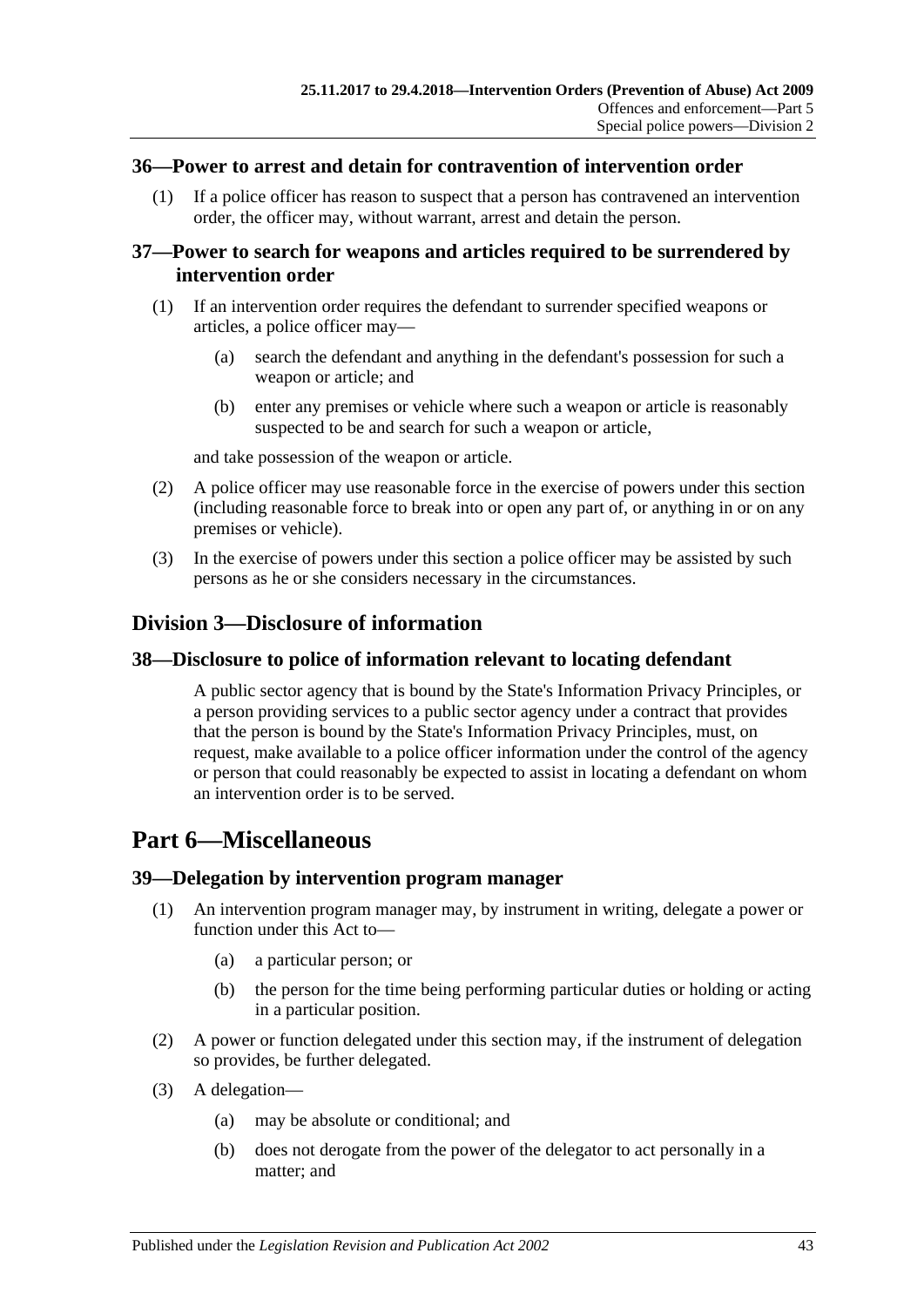(c) is revocable at will.

### <span id="page-43-0"></span>**40—Dealing with items surrendered under intervention order**

- (1) Any firearm, ammunition or part of a firearm surrendered to the Registrar of Firearms as required by the terms of an intervention order is to be dealt with under the *[Firearms](http://www.legislation.sa.gov.au/index.aspx?action=legref&type=act&legtitle=Firearms%20Act%202015)  Act [2015](http://www.legislation.sa.gov.au/index.aspx?action=legref&type=act&legtitle=Firearms%20Act%202015)* as if it had been surrendered under that Act.
- (2) Any other weapons or articles surrendered as required by the terms of an intervention order must be dealt with or disposed of as directed by the Court.

## <span id="page-43-1"></span>**41—Evidentiary provision**

In proceedings for an offence against this Act, a certificate apparently signed by a case manager certifying that a specified defendant has contravened requirements regulating participation in an intervention program or an assessment by the intervention program manager constitutes proof of the matters so certified in the absence of proof to the contrary.

## <span id="page-43-2"></span>**42—Regulations**

The Governor may make such regulations as are contemplated by, or necessary or expedient for the purposes of, this Act.

## <span id="page-43-3"></span>**Schedule 1—Transitional provisions**

## **Part 15—Transitional provisions**

#### <span id="page-43-4"></span>**37—Continuance of restraining orders**

- (1) A domestic violence restraining order in force under the *[Domestic Violence Act](http://www.legislation.sa.gov.au/index.aspx?action=legref&type=act&legtitle=Domestic%20Violence%20Act%201994) 1994* immediately before the commencement of this clause continues in force as if it were an intervention order issued under this Act by the Court.
- (2) A restraining order in force under section 99 of the *[Summary Procedure Act](http://www.legislation.sa.gov.au/index.aspx?action=legref&type=act&legtitle=Summary%20Procedure%20Act%201921) 1921* immediately before the commencement of this clause continues in force as if it were an intervention order issued under this Act by the Court.
- (3) A reference in this clause to a domestic violence restraining order, or a restraining order, in force at a particular time includes a reference to such an order that has been issued but not served on a defendant at that time.
- <span id="page-43-6"></span>(4) If an intervention order continued in force under this clause includes a term under which the order expires and an application is made to vary or revoke the order, the Court must, if the order is to continue in force, vary the order so as to remove the term and make the order ongoing.
- (5) For the avoidance of doubt, an intervention order continued in force under this clause that includes a term fixing a date for the expiry of the order will expire, or will be taken to have expired, on that date unless the Court has, before that date, varied the order under [subclause](#page-43-6) (4) so as to remove the term and make the order ongoing.

## <span id="page-43-5"></span>**38—Continuance of registered foreign restraining orders**

(1) A foreign domestic violence restraining order registered under the *[Domestic Violence](http://www.legislation.sa.gov.au/index.aspx?action=legref&type=act&legtitle=Domestic%20Violence%20Act%201994)  Act [1994](http://www.legislation.sa.gov.au/index.aspx?action=legref&type=act&legtitle=Domestic%20Violence%20Act%201994)* immediately before the commencement of this clause continues in force as if it were a foreign intervention order registered under this Act.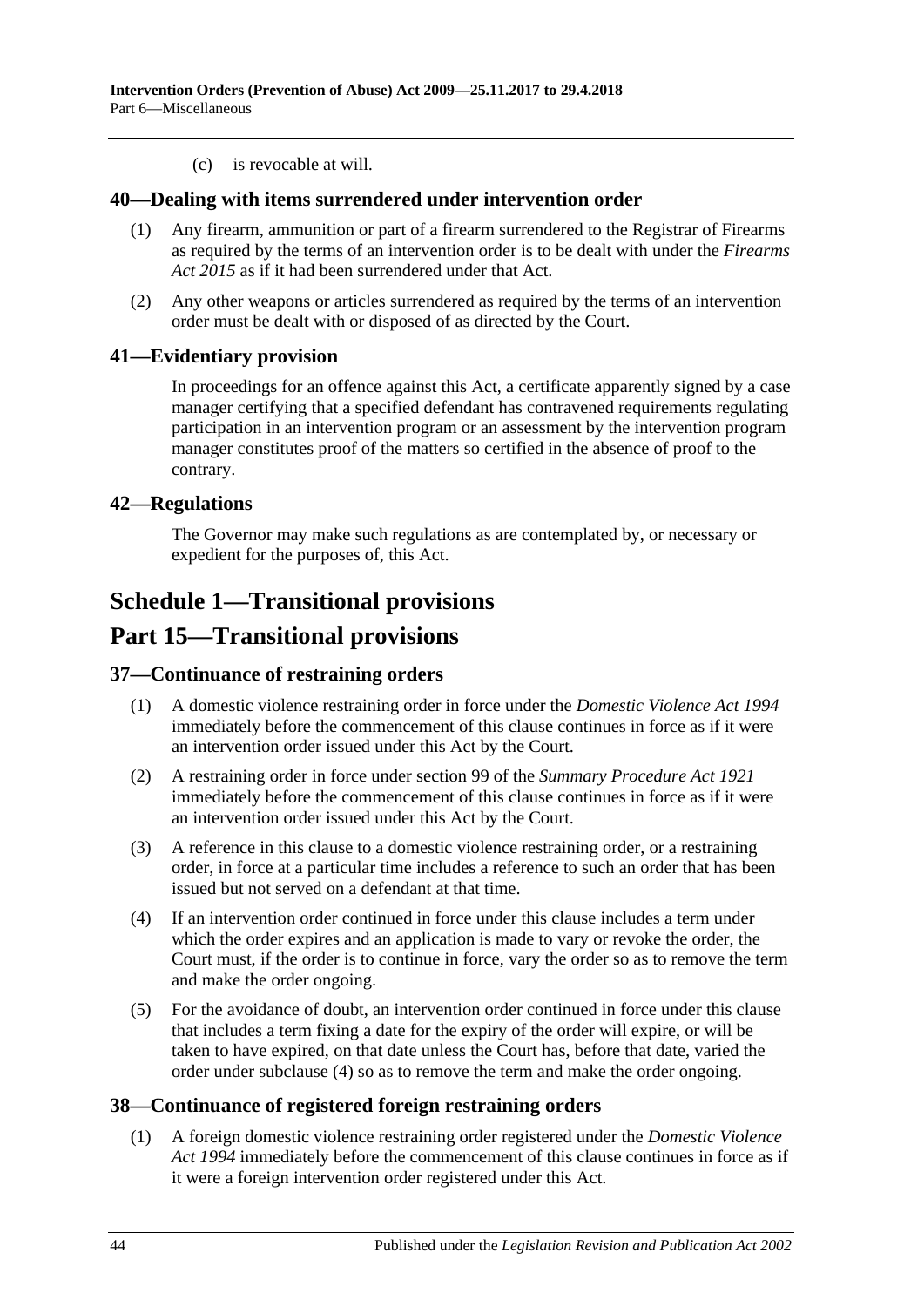(2) A foreign restraining order registered under the *[Summary Procedure Act](http://www.legislation.sa.gov.au/index.aspx?action=legref&type=act&legtitle=Summary%20Procedure%20Act%201921) 1921* immediately before the commencement of this clause and declared by the regulations to be an order to which this subclause applies continues in force as if it were a foreign intervention order registered under this Act.

## <span id="page-44-0"></span>**39—Validation of certain intervention orders in force before commencement of section 6 of** *Intervention Orders (Prevention of Abuse) (Miscellaneous) Amendment Act 2015*

An intervention order in force immediately before the commencement of section 6 of the *[Intervention Orders \(Prevention of Abuse\) \(Miscellaneous\) Amendment Act](http://www.legislation.sa.gov.au/index.aspx?action=legref&type=act&legtitle=Intervention%20Orders%20(Prevention%20of%20Abuse)%20(Miscellaneous)%20Amendment%20Act%202015) 2015* that includes a term that purports to—

- (a) prohibit the person the subject of the order from being within the vicinity of premises at which a protected person resides or works; or
- (b) prohibit the defendant from being within the vicinity of specified premises frequented by a protected person,

will be taken to be valid and always to have been valid.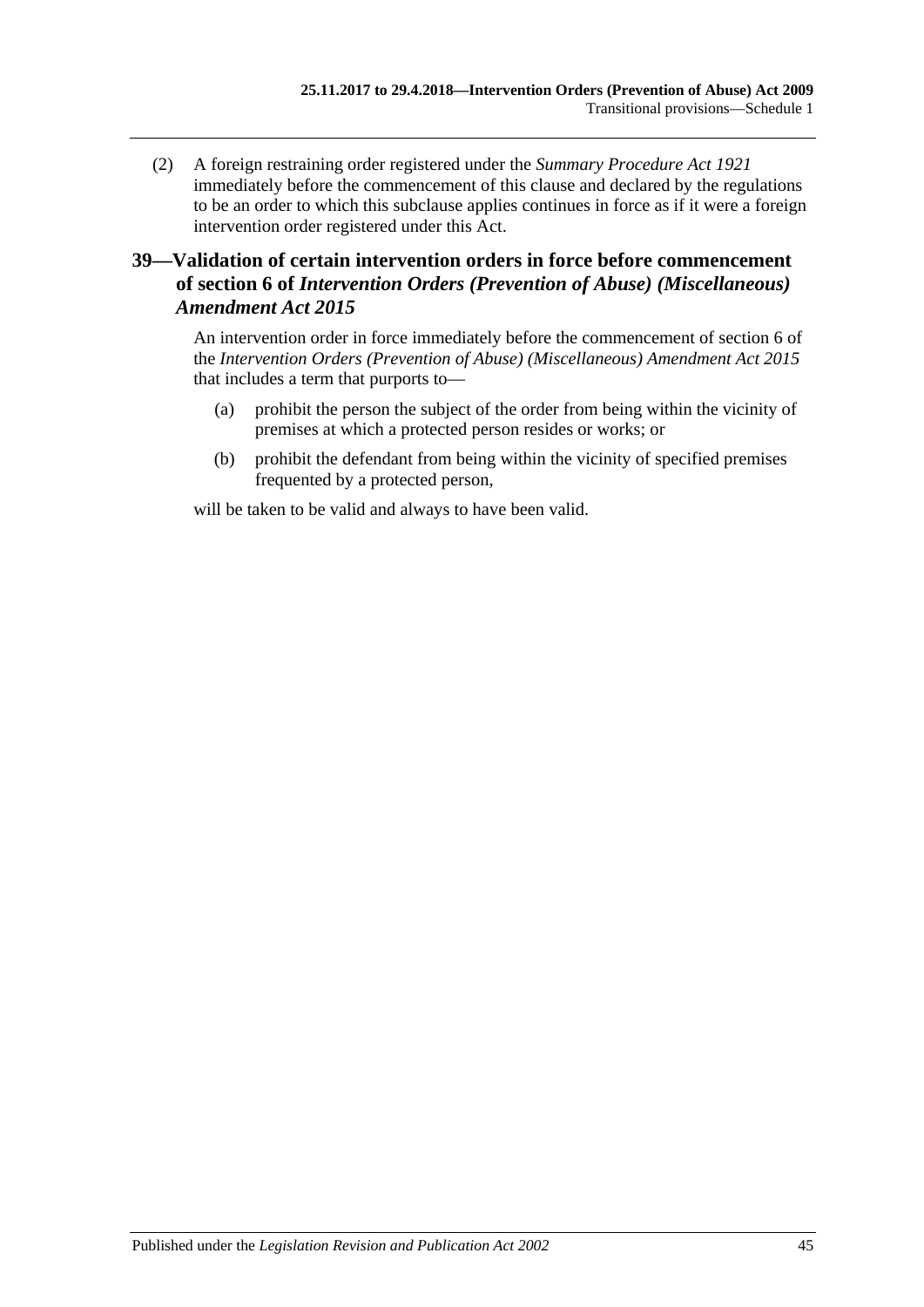# <span id="page-45-0"></span>**Legislative history**

## **Notes**

- Amendments of this version that are uncommenced are not incorporated into the text.
- Please note—References in the legislation to other legislation or instruments or to titles of bodies or offices are not automatically updated as part of the program for the revision and publication of legislation and therefore may be obsolete.
- Earlier versions of this Act (historical versions) are listed at the end of the legislative history.
- For further information relating to the Act and subordinate legislation made under the Act see the Index of South Australian Statutes or www.legislation.sa.gov.au.

## **Legislation repealed by principal Act**

The *Intervention Orders (Prevention of Abuse) Act 2009* repealed the following:

*Domestic Violence Act 1994*

## **Legislation amended by principal Act**

The *Intervention Orders (Prevention of Abuse) Act 2009* amended the following:

*Bail Act 1985 Criminal Law Consolidation Act 1935 Criminal Law (Sentencing) Act 1988 Cross-border Justice Act 2009 District Court Act 1991 Evidence Act 1929 Firearms Act 1977 Magistrates Court Act 1991 Problem Gambling Family Protection Orders Act 2004 Summary Procedure Act 1921 Supreme Court Act 1935 Youth Court Act 1993*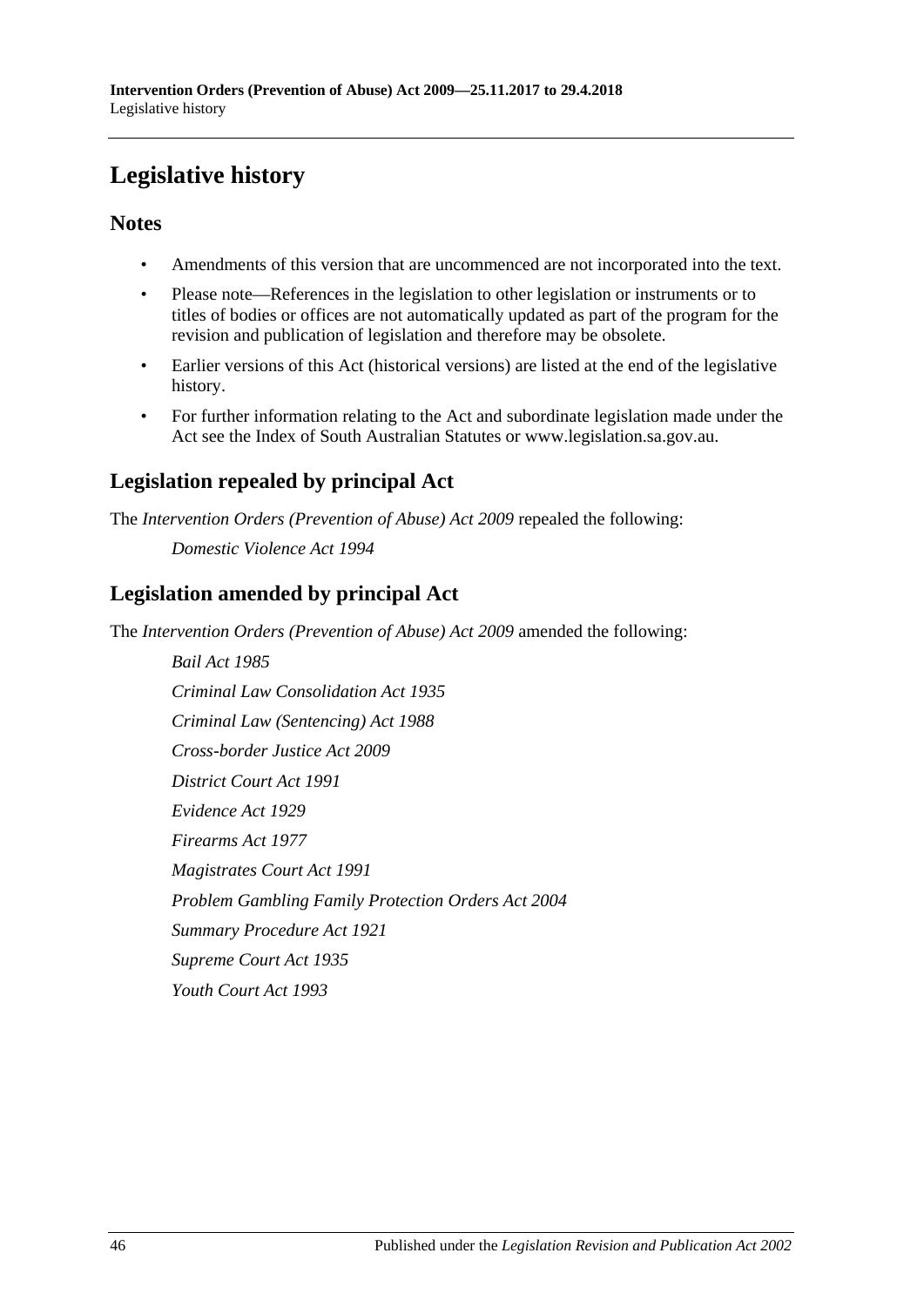## **Principal Act and amendments**

New entries appear in bold.

| Year    | N <sub>o</sub> | Title                                                                                                                                          | Assent     | Commencement                                                                                                                                                                                                                |
|---------|----------------|------------------------------------------------------------------------------------------------------------------------------------------------|------------|-----------------------------------------------------------------------------------------------------------------------------------------------------------------------------------------------------------------------------|
| 2009    | 85             | Intervention Orders (Prevention of<br>Abuse) Act 2009                                                                                          | 10.12.2009 | 9.12.2011 (Gazette 20.10.2011 p4269)<br>except Sch $1$ (cll $20(2)$ , 22, 23 (insofar as<br>it deletes s 99A of Summary Procedure<br>Act 1921), 24, 27(1), 28-30 &<br>33)—uncommenced—will not be brought<br>into operation |
| 2011    | 46             | <b>Education and Early Childhood</b><br>Services (Registration and Standards)<br>Act 2011                                                      | 8.12.2011  | Sch 3 (cl 20)-1.1.2012 (Gazette<br>15.12.2011 p4986)                                                                                                                                                                        |
| 2012    | -12            | <b>Statutes Amendment (Serious and</b><br>Organised Crime) Act 2012                                                                            | 10.5.2012  | Pt 9 (s 43)-17.6.2012 (Gazette<br>14.6.2012 p2756)                                                                                                                                                                          |
| 2013    | 65             | <b>Community Housing Providers</b><br>(National Law) (South Australia)<br>Act 2013                                                             | 21.11.2013 | Sch 3 (cll 3 & 4)-1.4.2014 (Gazette<br>6.2.2014p547                                                                                                                                                                         |
| 2014    | 26             | Statutes Amendment (SACAT)<br>Act 2014                                                                                                         | 11.12.2014 | Pt 9 (s 99)-29.3.2015 (Gazette 5.3.2015<br>p883)                                                                                                                                                                            |
| 2015    | -14            | Intervention Orders (Prevention of<br>Abuse) (Miscellaneous) Amendment<br>Act 2015                                                             | 9.7.2015   | Pt 2 (ss $4-22$ )-1.12.2015 (Gazette<br>19.11.2015 p4975)                                                                                                                                                                   |
| 2015    | 46             | Firearms Act 2015                                                                                                                              | 17.12.2015 | Sch 1 (cll 15 & 16)-1.7.2017 (Gazette<br>27.6.2017 p2619)                                                                                                                                                                   |
| 2016    | 28             | <b>Statutes Amendment</b><br>(Attorney-General's Portfolio)<br>Act 2016                                                                        | 16.6.2016  | Pt 9 (ss $22-24$ )-16.6.2016: s 2(1)                                                                                                                                                                                        |
| 2017 8  |                | <b>Intervention Orders (Prevention of</b><br>Abuse) (Recognition of National<br><b>Domestic Violence Orders</b> )<br><b>Amendment Act 2017</b> | 15.3.2017  | 25.11.2017 (Gazette 21.11.2017 p4653)                                                                                                                                                                                       |
| 2017 53 |                | <b>Statutes Amendment (Sentencing)</b><br>Act 2017                                                                                             | 28.11.2017 | Pt 13 (s 22)-30.4.2018 (Gazette<br>6.2.2018 p612                                                                                                                                                                            |
| 2017    | 64             | <b>Children's Protection Law Reform</b><br>(Transitional Arrangements and<br>Related Amendments) Act 2017                                      | 12.12.2017 | Pt 15 (ss 116 to 121)-22.10.2018<br>(Gazette 19.12.2017 p5119)                                                                                                                                                              |

## **Provisions amended**

New entries appear in bold.

| Entries that relate to provisions that have been deleted appear in italics. |  |  |  |
|-----------------------------------------------------------------------------|--|--|--|
|-----------------------------------------------------------------------------|--|--|--|

| Provision       | How varied                                                            | Commencement |
|-----------------|-----------------------------------------------------------------------|--------------|
| Long title      | amended under Legislation Revision and<br><b>Publication Act 2002</b> | 1.1.2012     |
| Pt <sub>1</sub> |                                                                       |              |
| s <sub>2</sub>  | omitted under Legislation Revision and<br><b>Publication Act 2002</b> | 1.1.2012     |
| s <sub>3</sub>  |                                                                       |              |
| s(3(1))         |                                                                       |              |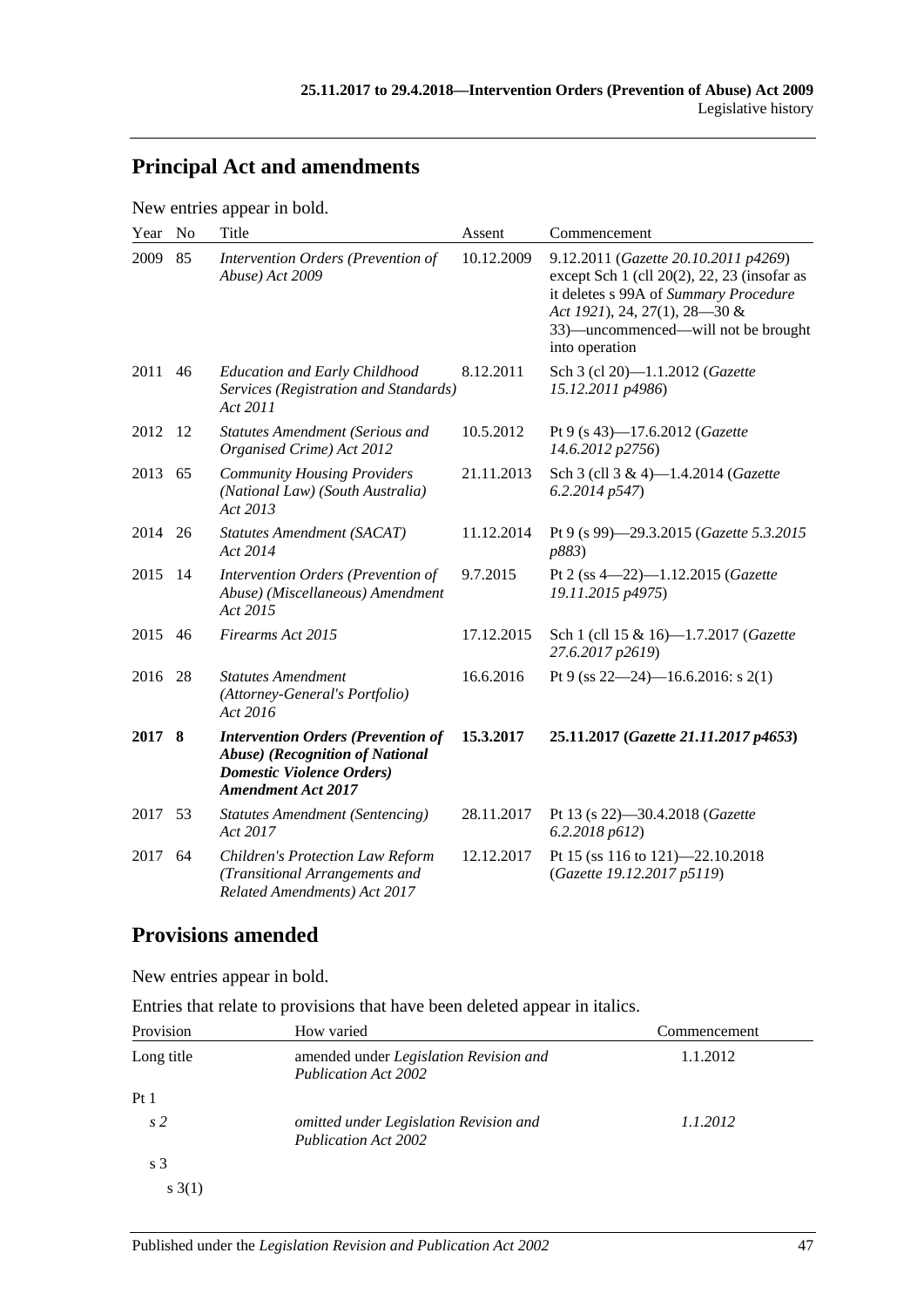#### **Intervention Orders (Prevention of Abuse) Act 2009—25.11.2017 to 29.4.2018** Legislative history

| ammunition                         | inserted by $14/2015$ s $4(1)$                      | 1.12.2015  |
|------------------------------------|-----------------------------------------------------|------------|
|                                    | amended by 46/2015 Sch 1 cl 15(1)                   | 1.7.2017   |
| associated order                   | amended by 14/2015 s 4(2)                           | 1.12.2015  |
| cognitive<br>impairment            | inserted by 28/2016 s 22                            | 16.6.2016  |
| concern                            | domestic violence inserted by 8/2017 s 4            | 25.11.2017 |
| final intervention<br>order        | inserted by $14/2015$ s $4(3)$                      | 1.12.2015  |
| firearm                            | inserted by $14/2015$ s $4(3)$                      | 1.12.2015  |
|                                    | amended by 46/2015 Sch 1 cl 15(2)                   | 1.7.2017   |
| order                              | interim intervention inserted by $14/2015$ s $4(4)$ | 1.12.2015  |
| intervention order                 | substituted by $14/2015$ s $4(4)$                   | 1.12.2015  |
| issuing authority                  | substituted by $14/2015$ s $4(5)$                   | 1.12.2015  |
| registered housing<br>co-operative | deleted by 65/2013 Sch 3 cl 3                       | 1.4.2014   |
| relevant public<br>sector agency   | amended by 46/2011 Sch 3 cl 20                      | 1.1.2012   |
|                                    | amended by 14/2015 s 4(6)                           | 1.12.2015  |
| Pt 2                               |                                                     |            |
| s <sub>5</sub>                     | amended by 14/2015 s 5                              | 1.12.2015  |
| Pt <sub>3</sub>                    |                                                     |            |
| s 9                                | amended by 12/2012 s 43                             | 17.6.2012  |
| s 12                               |                                                     |            |
| 12(1)                              | amended by $14/2015$ s $6(1)$ , (2)                 | 1.12.2015  |
| s 12(6)                            | amended by 14/2015 s 6(3)                           | 1.12.2015  |
| s 13                               |                                                     |            |
| $s\ 13(3)$                         | amended by 14/2015 s 7(1)                           | 1.12.2015  |
| s 13(4)                            | inserted by $14/2015$ s $7(2)$                      | 1.12.2015  |
| s 14                               |                                                     |            |
| s 14(1)                            | amended by 14/2015 s 8(1), (2)                      | 1.12.2015  |
| s 14(2)                            | amended by 14/2015 s 8(3)                           | 1.12.2015  |
| s 15                               |                                                     |            |
| s 15(1)                            | amended by 14/2015 s 9(1)                           | 1.12.2015  |
| s 15(3)                            | amended by 14/2015 s 9(2)                           | 1.12.2015  |
| s 15A                              | inserted by 8/2017 s 5                              | 25.11.2017 |
| s 18                               |                                                     |            |
| s 18(6)                            | substituted by $14/2015$ s $10(1)$                  | 1.12.2015  |
| s 18(7a)                           | inserted by $14/2015$ s $10(2)$                     | 1.12.2015  |
| s 18(9)                            | amended by 14/2015 s 10(3)                          | 1.12.2015  |
| s 19                               |                                                     |            |
| s 19(2)                            | substituted by 14/2015 s 11                         | 1.12.2015  |
|                                    |                                                     |            |

s 21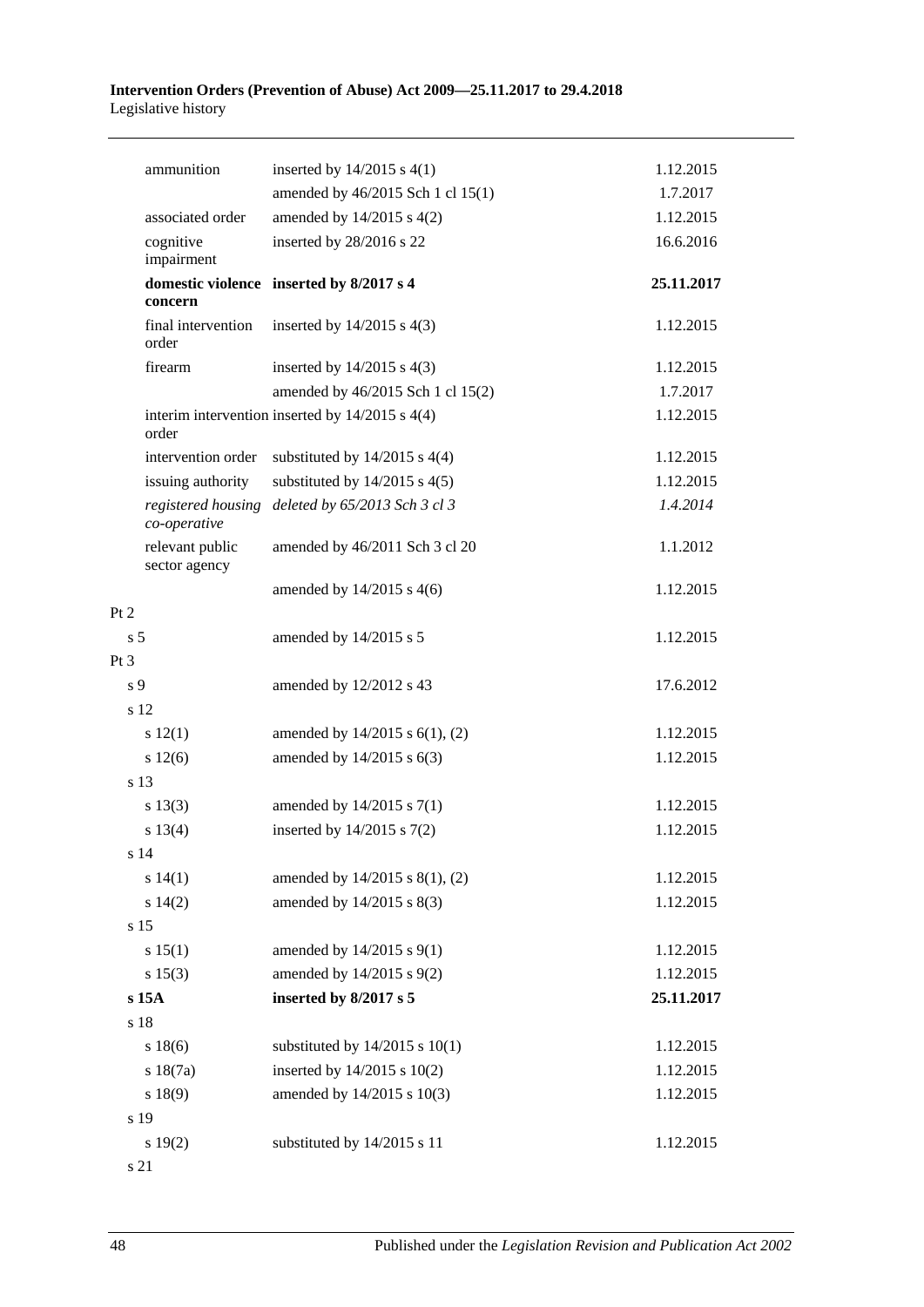| $s \, 21(4a)$   | inserted by $14/2015$ s $12(1)$    | 1.12.2015  |
|-----------------|------------------------------------|------------|
| $s\,21(8)$      | amended by $8/2017$ s $6(1)$       | 25.11.2017 |
| s21(8a)         | inserted by $8/2017$ s $6(2)$      | 25.11.2017 |
| $s\,21(9)$      | amended by 14/2015 s 12(2)         | 1.12.2015  |
| $s\,21(10)$     | substituted by $14/2015$ s $12(3)$ | 1.12.2015  |
| $s \, 21(11)$   | amended by 14/2015 s 12(4)         | 1.12.2015  |
| s 23            |                                    |            |
| $s\,23(1)$      | substituted by $14/2015$ s $13(1)$ | 1.12.2015  |
| $s$ 23 $(1a)$   | inserted by 14/2015 s 13(1)        | 1.12.2015  |
| $s\,23(2)$      | amended by 14/2015 s 13(2), (3)    | 1.12.2015  |
| $s\,23(3)$      | amended by 14/2015 s 13(4), (5)    | 1.12.2015  |
| $s\,23(4)$      | amended by 14/2015 s 13(6)         | 1.12.2015  |
| $s\,23(5)$      | amended by 14/2015 s 13(7)         | 1.12.2015  |
|                 | amended by 8/2017 s 7(1)           | 25.11.2017 |
| s23(5a)         | inserted by $8/2017$ s $7(2)$      | 25.11.2017 |
| $s\,23(7)$      | substituted by $14/2015$ s $13(8)$ | 1.12.2015  |
| $s\,23(8)$      | amended by 14/2015 s 13(9)         | 1.12.2015  |
| s <sub>24</sub> |                                    |            |
| $s\,24(1)$      | amended by 14/2015 s 14(1)         | 1.12.2015  |
| $s\,24(2)$      | amended by 8/2017 s 8(1)           | 25.11.2017 |
| $s\,24(2a)$     | inserted by $8/2017$ s $8(2)$      | 25.11.2017 |
| $s\,24(5)$      | substituted by $14/2015$ s $14(2)$ | 1.12.2015  |
| s <sub>25</sub> |                                    |            |
| s 25(1)         | amended by 14/2015 s 15            | 1.12.2015  |
| s 25(2)         | amended by 65/2013 Sch 3 cl 4      | 1.4.2014   |
| s 25(5)         | amended by 26/2014 s 99            | 29.3.2015  |
| s <sub>26</sub> |                                    |            |
| $s \; 26(3)$    | amended by 14/2015 s 16(1)         | 1.12.2015  |
| $s \, 26(4)$    | amended by $14/2015$ s $16(2)$     | 1.12.2015  |
| $s\,26(5)$      | amended by 14/2015 s 16(3)         | 1.12.2015  |
| $s \, 26(6)$    | amended by 14/2015 s 16(4)         | 1.12.2015  |
| $s\,26(7)$      | amended by 8/2017 s 9(1)           | 25.11.2017 |
| $s \, 26(7a)$   | inserted by $8/2017$ s $9(2)$      | 25.11.2017 |
| $s\,26(9)$      | substituted by $14/2015$ s $16(5)$ | 1.12.2015  |
| $s\,26(10)$     | inserted by $14/2015$ s $16(5)$    | 1.12.2015  |
| s 29            |                                    |            |
| $s\,29(2)$      | amended by 28/2016 s 23            | 16.6.2016  |
| Pt 3A           | inserted by 8/2017 s 10            | 25.11.2017 |
| Pt 4            |                                    |            |
| s 30            |                                    |            |
| $s \ 30(3)$     | amended by 14/2015 s 17(1)         | 1.12.2015  |
| $s \ 30(6)$     | substituted by $14/2015$ s $17(2)$ | 1.12.2015  |
| $Pt\,5$         |                                    |            |